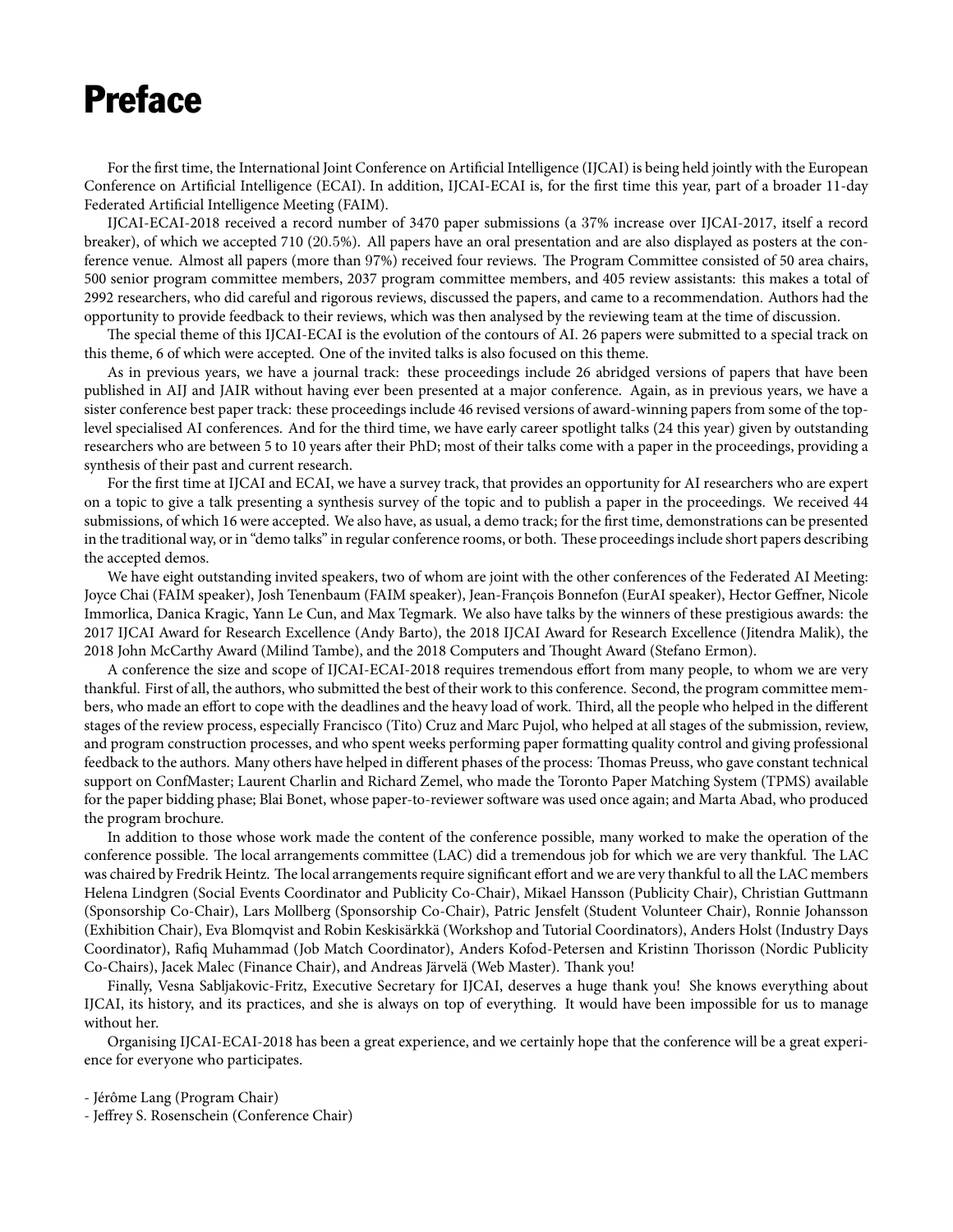# IJCAI-18 Conference Organisation

# **Conference Committee**

#### **Conference Chair**

Jeffrey S. Rosenschein (The Hebrew University of Jerusalem, Israel)

**Program Chair** Jérôme Lang (LAMSADE, CNRS, France)

#### **Local Arrangements Committee Chair**

Fredrik Heintz (Linköping University, Sweden)

#### **EurAI President**

Gerhard Lakemeyer (RWTH Aachen University, Germany)

#### **IJCAI Executive Secretary**

Vesna Sabljakovic-Fritz (Vienna University of Technology, Austria)

#### **IJCAI Secretary-Treasurer**

Bernhard Nebel (Albert-Ludwigs-Universität Freiburg, Germany)

## **Track Chairs**

### **Workshop Chair**

Kevin Leyton-Brown (University of British Columbia, Canada)

### **Tutorial Chair**

Bo An, (Nanyang Technological University, Singapore) Meghyn Bienvenu, (CNRS, France)

#### **Special track on the evolution of contours of AI**

Ronen Brafman (Ben-Gurion University, Israel)

#### **Survey track**

Eyke Hüllermeier (Universität Paderborn, Germany) Nicolas Maudet (Université Pierre et Marie Curie, France)

#### **Demo track**

Paul Weng (University of Michigan-Shanghai Jiao Tong University Joint Institute, China)

### **Doctoral Consortium**

Maria Gini (University of Minnesota, US) Judy Goldsmith (University of Kentucky, US)

**Journal Track** Kobi Gal, (Ben-Gurion University, Israel)

#### **Sister Conference Best Paper Track**

Ariel Felner (Ben-Gurion University, Israel) Jie Tang (Tsinghua University, China)

#### **Robot Exhibition**

Jonas Kvarnström, (Linköping University, Sweden) Federico Pecora, (Örebro University, Sweden)

#### **Video Competition**

Peng Cui, (Tsinghua University, China) Marija Slavkovik, (University of Bergen, Norway)

# **Advisory Committee**

Bo An (Nanyang Technological University, Singapore) Elisabeth André (University of Augsburg, Germany) Ana Bazzan (Universidade Federal do Rio Grande do Sul, Brazil) Joyce Y. Chai (Michigan Atate University, USA) Virginia Dignum (TU Delft, The Netherlands) Kobi Gal (Ben Gurion University of the Negev, Israel) Zhiguo Gong (University of Macao, Macao, P.R. China) Jörg Hoffmann (Saarland University, Germany) Fei-Fei Li (Stanford University, USA) Devi Parikh (Georgia Tech, USA) David Parkes (Harvard University, USA) Maria Polukarov (King's College London, UK) Roland Yap Hock Chuan (National University of Singapore, Singapore)

### **Local Arrangements Committee**

#### **Local Arrangements Committee Chair** Fredrik Heintz (Linköping University)

**Finance Chair** Jacek Malec (Lund University)

### **Sponsorship Co-Chairs**

Christian Guttmann (Karolinska Institutet and Nordic AI Institute) Lars Mollberg (Ericsson)

#### **Workshop and Tutorial Coordinators**

Eva Blomqvist (Linköping University) Robin Keskisärkkä (Linköping University)

**Social Events Coordinator and Publicity Co-Chair** Helena Lindgren (Umeå University)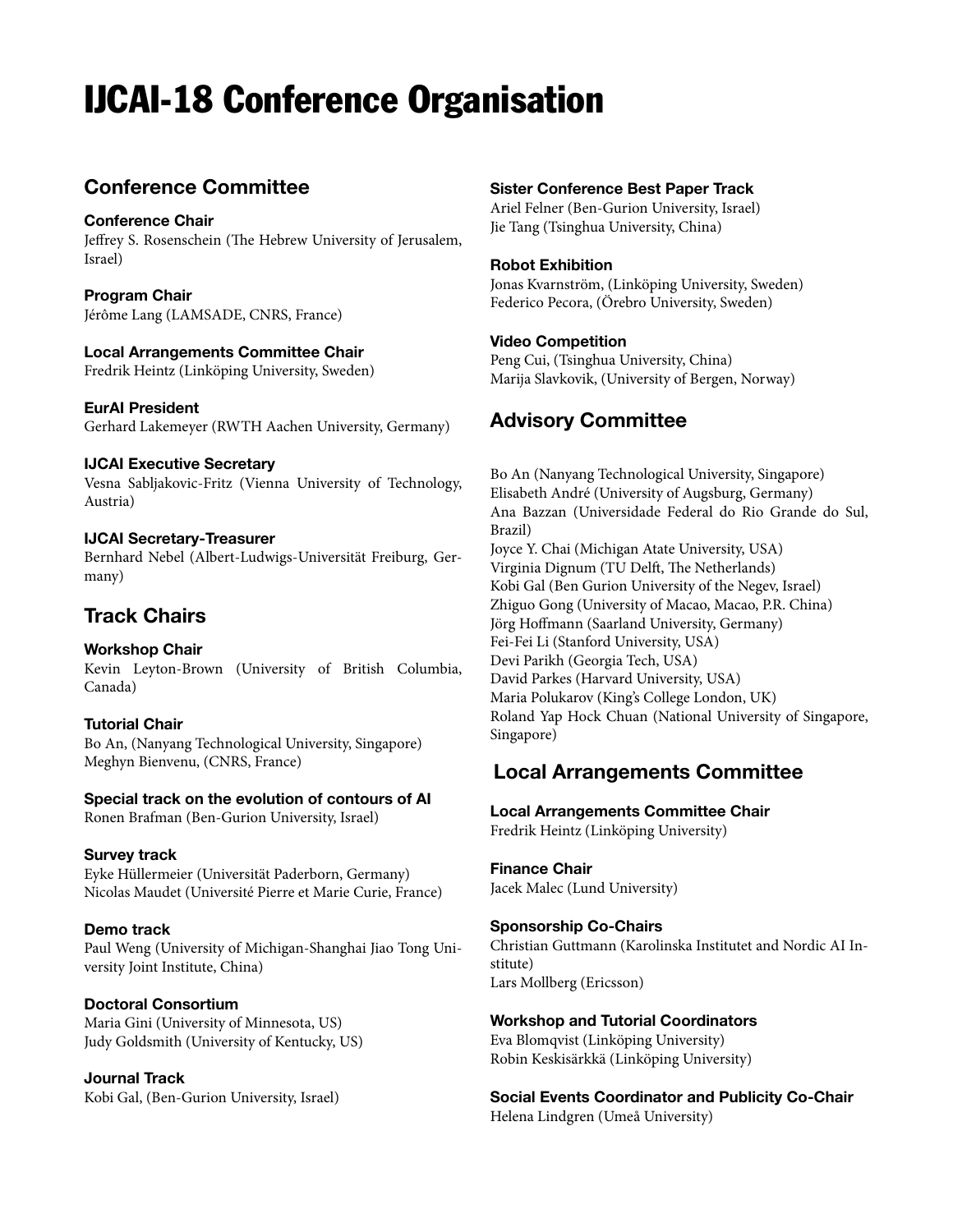**Student Volunteer Chair** Patric Jensfelt (KTH Royal Institute of Technology)

**Publicity chairs** Mikael Hansson (Umeå University)

**Nordic Publicity co-chairs** Anders Kofod-Petersen (Alexandra Instituttet, Denmark and NTNU, Norway) Kristinn Thorisson (Reykjavik University and Icelandic Institute for Intelligent Machines)

**Industry Days Coordinator**

Anders Holst (RISE SICS and KTH Royal Institute of Technology)

**Exhibition Chair** Ronnie Johansson (Swedish Defence Research Agency, FOI)

**Job Match Coordinator** Rafiq Muhammad (Karolinska Institutet)

**Web Master** Andreas Järvelä (Linköping University)

**Local Congress Bureau** Meetagain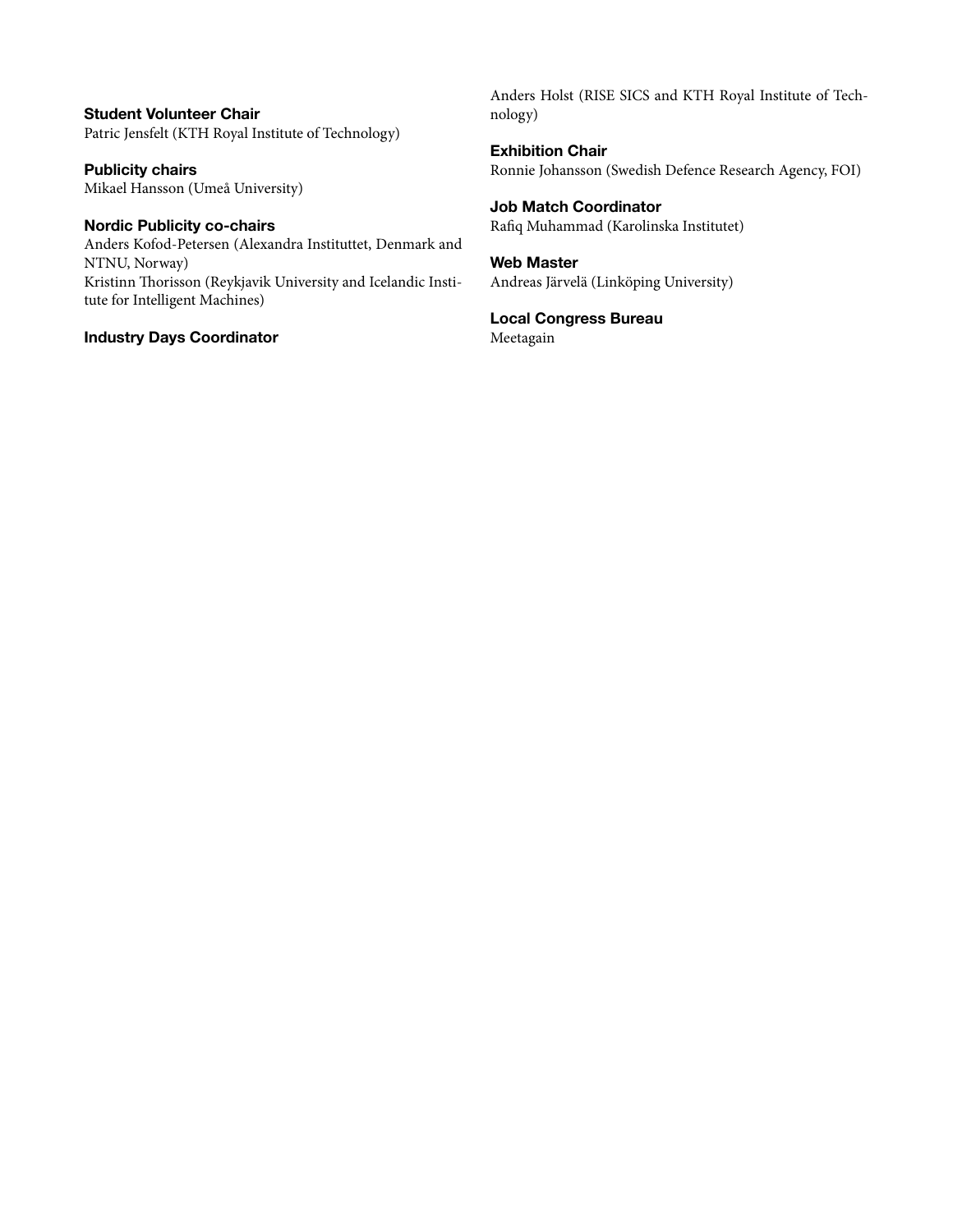# Program Committee

## **Main Track Program Committee**

#### **Area Chairs**

Shivani Agarwal (University of Pennsylvania, USA) Christian Bessière (CNRS, University of Montpellier, EU) Isabelle Bloch (LTCI, Télecom ParisTech, Université Paris-Saclay, EU) Blai Bonet (Universidad Simon Bolivar, Venezuela) Craig Boutilier (Google, USA ) Emma Brunskill (Stanford University, USA) Longbing Cao (University of Technology Sydney, Australia) Vincent Conitzer (Duke University, USA) Marie desJardins (University of Maryland, Baltimore County, CSEE, USA) Fabio Gagliardi Cozman (Universidade de Sao Paulo, Escola Politecnica, Brazil) Ran El-Yaniv (Technion – Israel Institute of Technology, Israel) Alan Paul Fern (Oregon State University, USA) Giuseppe de Giacomo (Sapienza Università di Roma, EU) Jonathan Gratch (University of Southern California, USA) Yuhong Guo (Carleton University, Canada) Andreas Herzig (CNRS IRIT, EU) C. V. Jawahar, IIIT Hyderabad, CVIT, India) Kristian Kersting (TU Darmstadt, EU) James Kwok (Hong Kong University of Science and Technology, HK) Sarit Kraus (Bar-Ilan University, Israel) Kate Larson (University of Waterloo, Canada) Fangzhen Lin (Hong Kong University of Science and Technology, HK) Shaul Markovitch (Technion – Israel Institute of Technology, Israel) Pierre Marquis (CRIL, U. Artois & CNRS, EU) Roberto Navigli (Sapienza Università di Roma, EU) Jennifer Neville (Purdue University, USA) Hwee Tou Ng (National University of Singapore, Singapore) Vincent Ng (University of Texas at Dallas, USA) Catherine Pélachaud (CNRS – ISIR, UPMC) Pascal Poupart (University of Waterloo, Canada) Ariel Procaccia (Carnegie Mellon University, USA) Luc de Raedt (KU Leuven, EU) Dan Roth (University of Pennsylvania, USA) Alessandro Saffiotti (Örebro University, EU) Torsten Schaub (University of Potsdam, EU) Matthijs Spaan (Delft University of Technology, EU) Peter Stone (University of Texas at Austin, USA) Masashi Sugiyama (RIKEN / The University of Tokyo, Japan) Dacheng Tao (University of Sydney, Australia)

Sylvie Thiébaux (Australian National University, Australia) Michael Thielscher (University of New South Wales, Australia) Shuicheng Yan (National University of Singapore, Singapore) Qiang Yang (Hong Kong University of Science and Technology, HK) Makoto Yokoo (Kyushu University, Japan) Yang Yu (Nanjing University, China) Min-Ling Zhang (Southeast University, China) Zhi-Hua Zhou (Nanjing University, China) Jun Zhu (Tsinghua University, China) Shlomo Zilberstein (University of Massachusetts Amherst, USA) Chengqing Zong (aChinese Academy of Sciences, China)

#### **Senior Program Committee Members**

Noa Agmon Thomas Ågotnes Zeynep Akata Karteek Alahari Natasha Alechina Chris Amato Leila Amgoud Bo An Cecilio Angulo Grigoris Antoniou Annalisa Appice Jamal Atif Katie Atkinson Tsz-Chiu Au Haris Aziz Franz Baader Venkatesh Babu Christer Bäckström Xiang Bai James Bailey Vineeth Balasubramanian Lamberto Ballan Bikramjit Banerjee Roberto Basili Ana Bazzan Francesco Belardinelli Shai Ben-David Aurélie Beynier Mehul Bhatt Meghyn Bienvenu Armin Biere Albert Bifet Mauro Birattari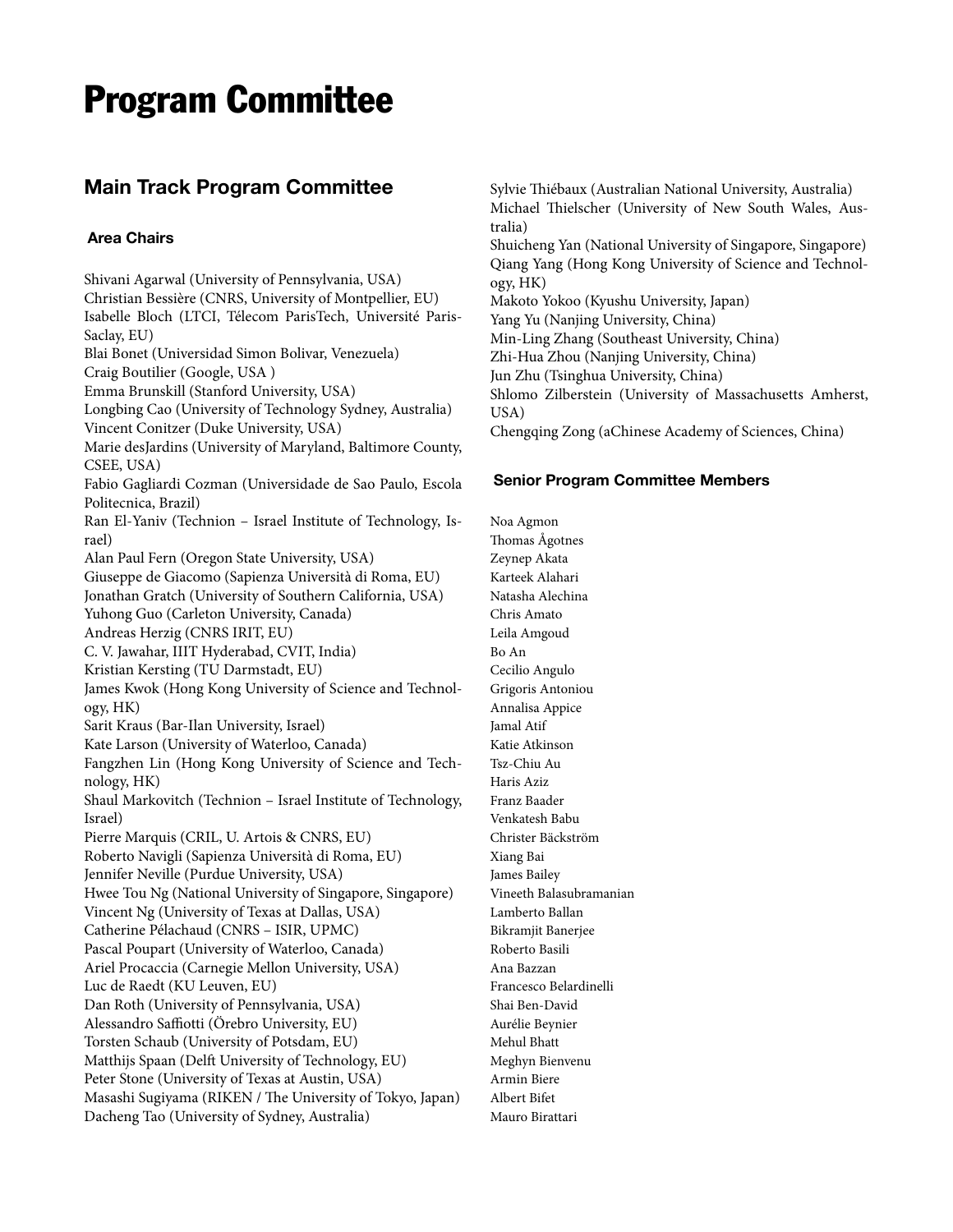Susanne Biundo Hendrik Blockeel Mark Boddy Thomas Bolander Francesco Bonchi Richard Booth Daniel Borrajo Henrik Boström Adi Botea Sylvain Bouveret Felix Brandt Ulf Brefeld Olivier Buffet Wray Buntine Michael Buro Pedro Cabalar Deng Cai Diego Calvanese Tran Cao Son Ioannis Caragiannis Bruno Castro da Silva Tristan Cazenave Amedeo Cesta Georgios Chalkiadakis Manmohan Chandraker Vinay Chaudri Changyou Chen Enhong Chen Songcan Chen Li Cheng Ming-Ming Cheng William K. Cheung Yiu-ming Cheung Yann Chevaleyre Ed Chi Arthur Choi Seungjin Choi Alessandro Cimatti Amanda Coles Martin Cooper Koby Crammer Peng Cui James Cussens Claudia d'Amato Artur d'Avila Garcez Sanmay Das Mehdi Dastani Ian Davidson Jesse Davis Cassio de Campos Colin de la Higuera Gerard de Melo Rodrigo de Salvo Braz Mathijs de Weerdt James Delgrande

Cheng Deng Pascal Denis Sébastien Destercke Frank Dignum Virginia Dignum Minh Do Prashant Doshi Agostino Dovier Marek Druzdzel Bo Du Edmund Durfee Eric Eaton Esra Erdem Jérôme Euzenat Piotr Faliszewski Boi Faltings James Fan Hélène Fargier Alessandro Farinelli Eduardo Fermé Marcelo Finger Peter Flach Enrico Franconi Eibe Frank Christian Freksa Tobias Friedrich Yun Fu Johannes Fürnkranz Kobi Gal patrick gallinari Joao Gama Aldo Gangemi Jianfeng Gao Junbin Gao Wei Gao Yang Gao Serge Gaspers Nicola Gatti Xin Geng Enrico Gerding Alfonso Emilio Gerevini Malik Ghallab Mohammad Ghavamzadeh Enrico Giunchiglia Robert Givan Lluís Godo Vibhav Gogate Yves Grandvalet Alban Grastien Charles Gretton Davide Grossi Peter Grunwald Ziyu Guan Hatice Gunes Amaury Habrard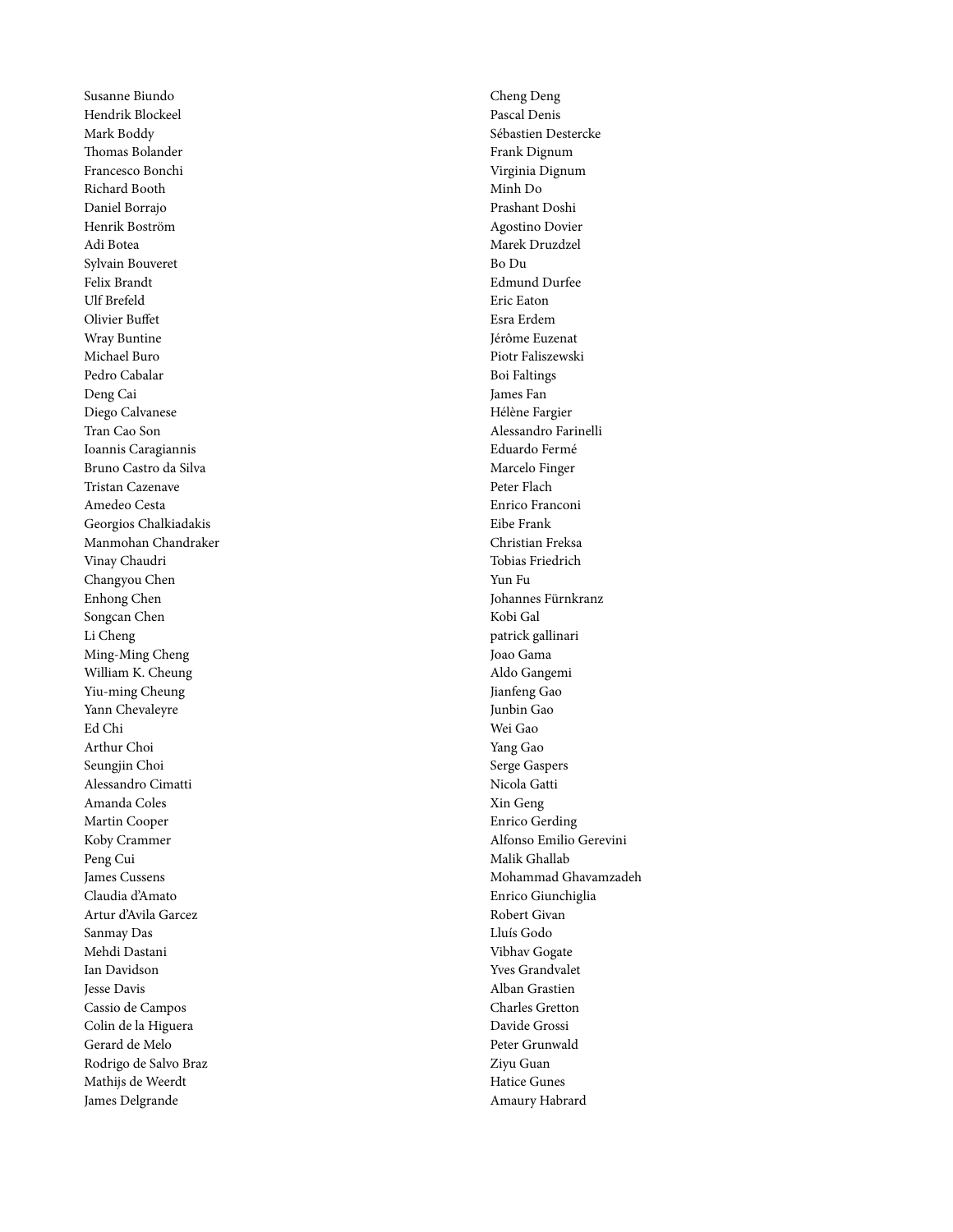Peter Haddawy Dilek Hakkani-Tur Bohyung Han Eric Hansen Tatsuya Harada Paul Harrenstein Patrik Haslum Milos Hauskrecht Nick Hawes Jingrui He Qing He Xiaodong He Xuming He Yulan He Emmanuel Hebrard Malte Helmert Katsutoshi Hirayama Jesse Hoey Joerg Hoffmann Steven Hoi Jaakko Hollmén Geoff Holmes Qinghua Hu Fei Huang Heng Huang Minlie Huang Xuanjing Huang Anthony Hunter Alexander Ihler Katsumi Inoue Luca Iocchi Takayuki Ito Atsushi Iwasaki Tomoharu Iwata Manfred Jaeger Jing Jiang Peter Jonsson Alípio Jorge Ece Kamar Lars Karlsson Hisashi Kashima George Katsirelos Yoshinobu Kawahara Ken-ichi Kawarabayashi Yiping Ke Gabriele Kern-Isberner Roni Khardon Christopher Kiekintveld Irwin King Mikko Koivisto J. Zico Kolter George Konidaris Sébastien Konieczny Kurt Konolige Stefan Kramer

Madhava Krishna M. Pawan Kumar Satoshi Kurihara Sadao Kurohashi Branislav Kveton Philippe Laborie Gerhard Lakemeyer Luis Lamb Yanyan Lan Kathryn Laskey Christophe Lecoutre Daniel Lee Jimmy Lee Joohyung Lee Joao Leite Maurizio Lenzerini Yves Lesperance James Lester Juanzi Li Ming Li Mu Li Sujian Li Wu-Jun Li Xiaoli Li Xue Li Yuanqing Li Churn-Jung Liau Maxim Likhachev Chin-Yew Lin Hsuan-Tien Lin Zhouchen Lin Carlos Linares Lopez Bing Liu Huan Liu Huaping Liu Jing Liu Qun Liu Tie-Yan Liu Wei Liu Weiru Liu Yan Liu Yang Liu Yiqun Liu Yongmei Liu Daniel Lizotte Michele Lombardi Alessio Lomuscio Emiliano Lorini Amy Loutfi Daniel Lowd Haiping Lu Shijian Lu Thomas Lukasiewicz Jiebo Luo Carsten Lutz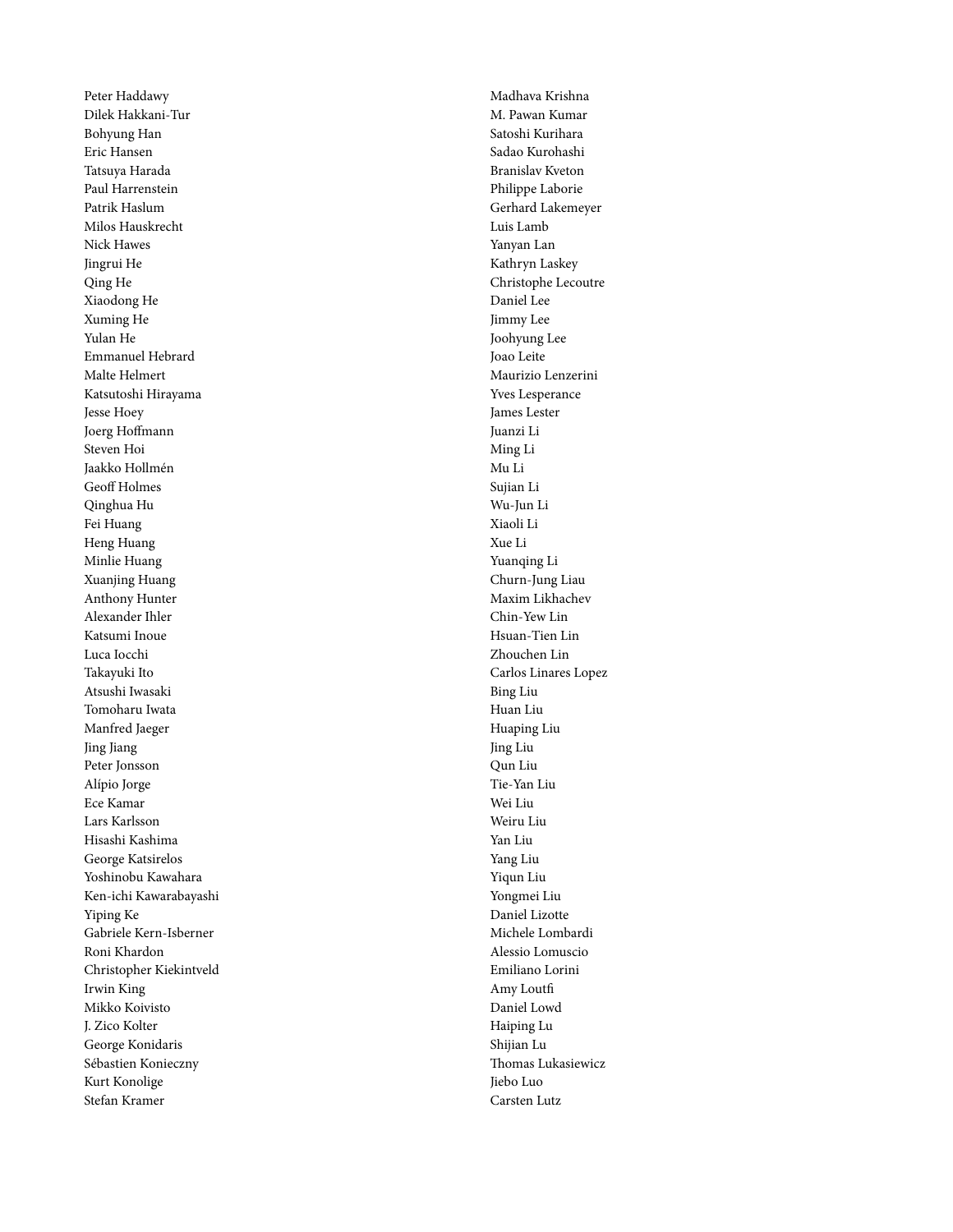Michael R. Lyu Daniele Magazzeni Felip Manyà Stephane Marchand-Maillet Janusz Marecki Vangelis Markakis Joao Marques-Silva Stan Matwin Nicolas Maudet Marina Meila Francisco Melo Deyu Meng Ole Mengshoel Thomas Meyer Loizos Michael Michela Milano Angelo Montanari Roser Morante Alessandro Moschitti Emily Mower Provost Stephen Muggleton Marie-Laure Mugnier Philippe Muller Jörg Müller Remi Munos Preslav Nakov Vinay Namboodiri Daniele Nardi Sriraam Natarajan Ani Nenkova Gerhard Neumann Michael Ng Alexandru Niculescu-Mizil Feiping Nie Rolf Niedermeier Siegfried Nijssen Zhendong Niu Ann Nowe Eirini Ntoutsi Barry O'Sullivan Jean Oh Takayuki Okatani Frans Oliehoek Santiago Ontañón Takayuki Osogami Francois Pachet C. David Page Gang Pan Jeff Z. Pan Sinno Jialin Pan Panagiotis Papapetrou Simon Parsons Praveen Paruchuri Gabriella Pasi Andrea Passerini

Adrian Pearce David Pennock Patrice Perny Gilles Pesant Thierry Petit Marek Petrik Dinh Phung Olivier Pietquin Massimo Poesio Maria Polukarov Simone Paolo Ponzetto Hoifung Poon Valentina Presutti Thomas Preuss Philippe Preux Hui Qian Xipeng Qiu Claude-Guy Quimper Marco Ragni Iyad Rahwan Nasir Rajpoot Sarvapali Ramchurn Fabio Ramos Pradeep Ravikumar Balaraman Ravindran Soumya Ray Chandan K Reddy Silja Renooij Jochen Renz Mark Riedl Jussi Rintanen Juan Rodriguez-Aguilar Riccardo Rosati Avi Rosenfeld Francesca Rossi Jörg Rothe Sebastian Rudolph Wheeler Ruml Ashish Sabharwal Nicolas Sabouret Horacio Saggion Jun Sakuma Yuko Sakurai Mark Sanderson Tuomas Sandholm Scott Sanner Sebastian Sardina David Sarne Ken Satoh Uli Sattler Thomas Schiex Steven Schockaert Björn Schuller Christian Schulte Satoshi Sekine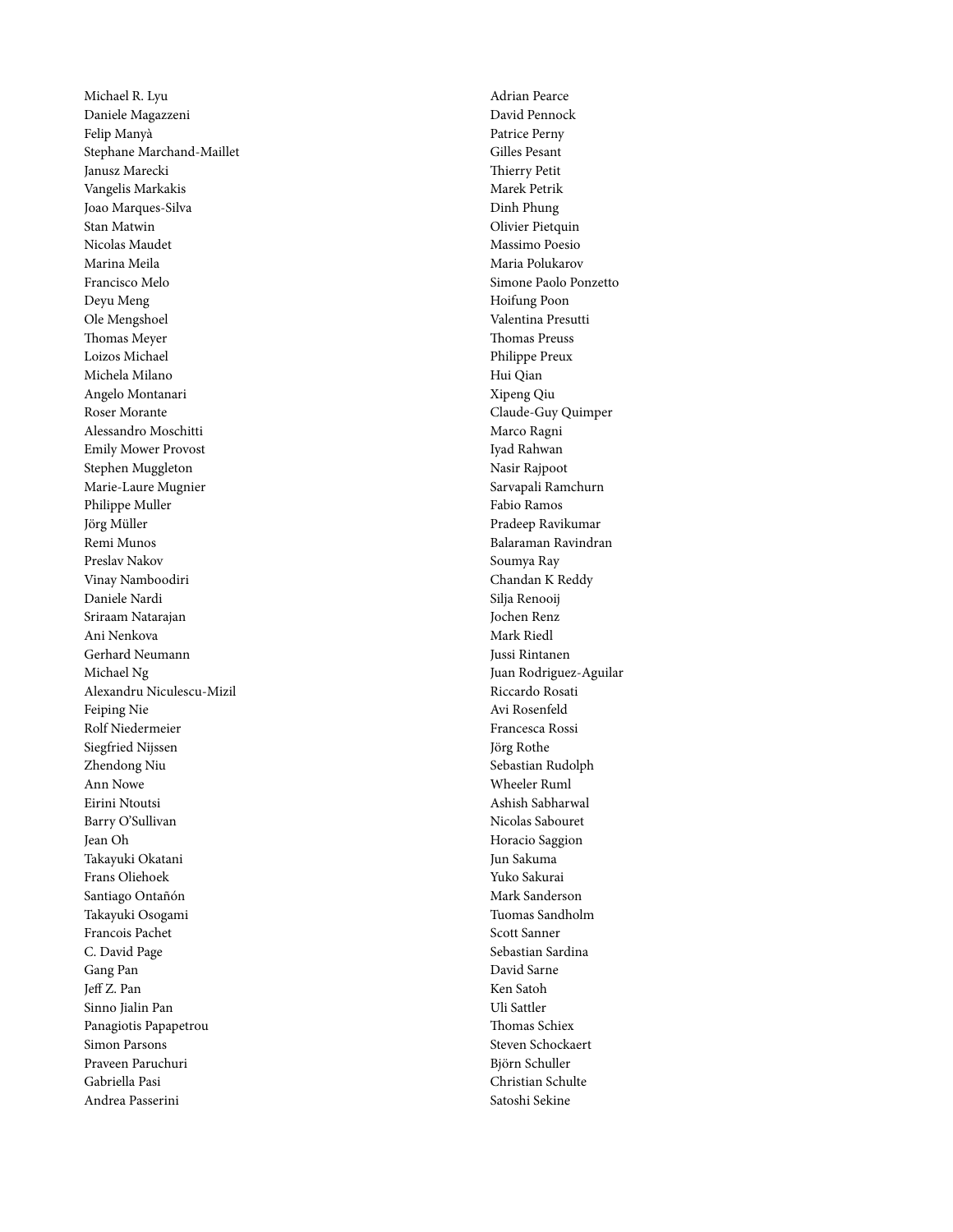Sandip Sen Luciano Serafini Giuseppe Serra Guy Shani Ling Shao Christian Shelton Yi-Dong Shen Michael Sheng Chuan Shi Shohei Shimizu Jaime Sichman Guillermo Simari Laurent Simon Munindar Singh Parag Singla Elizabeth Sklar Stephen F. Smith Barry Smyth Anders Søgaard Olivier Spanjaard Mohan Sridharan Biplav Srivastava Siddharth Srivastava Jerzy Stefanowski Kostas Stergiou Heiner Stuckenschmidt Peter Stuckey Nathan Sturtevant Keh-Yih Su V. S. Subrahmanian Jian Sun Xu Sun Stefan Szeider Prasad Tadepalli Ichiro Takeuchi Jie Tang Ke Tang Pingzhong Tang Matt Taylor Isabelle Tellier Andrea G. B. Tettamanzi Hannu Toivonen Marc Tommasi Francesca Toni Paolo Traverso Volker Tresp Mirek Truszczynski Ivor Tsang Vincent S. Tseng Grigorios Tsoumakas Kagan Tumer Karl Tuyls Naonori Ueda Peter van Beek Guy Van den Broeck

Leon van der Torre Pascal van Hentenryck Pradeep Varakantham Ivan Varzinczak Kristen Brent Venable Paolo Viappiani Serena Villata Yevgeniy Vorobeychik Toby Walsh Xiaojun Wan Hua Wang Jingdong Wang Lei Wang Ruili Wang Song Wang William Yang Wang Yan Wang Yizhou Wang Renata Wassermann Taro Watanabe Christoph Weidenbach Paul Weng Mary-Anne Williams Nic Wilson Mark Winands David Wingate Michael Winikoff Frank Wolter Stefan Woltran Jia Wu Jianxin Wu Xintao Wu Rui Xia Deyi Xiong Chang Xu Huan Xu Linli Xu Nianwen Xue Makoto Yamada Kota Yamaguchi Kenji Yamanishi Rui Yan Haiqin YANG Jianchao Yang Yi Yang William Yeoh Dit-Yan Yeung Scott Wen-tau Yih PInar Yolum Neil Yorke-Smith Yuichi Yoshida Junsong Yuan Xiaotong Yuan Pong C Yuen François Yvon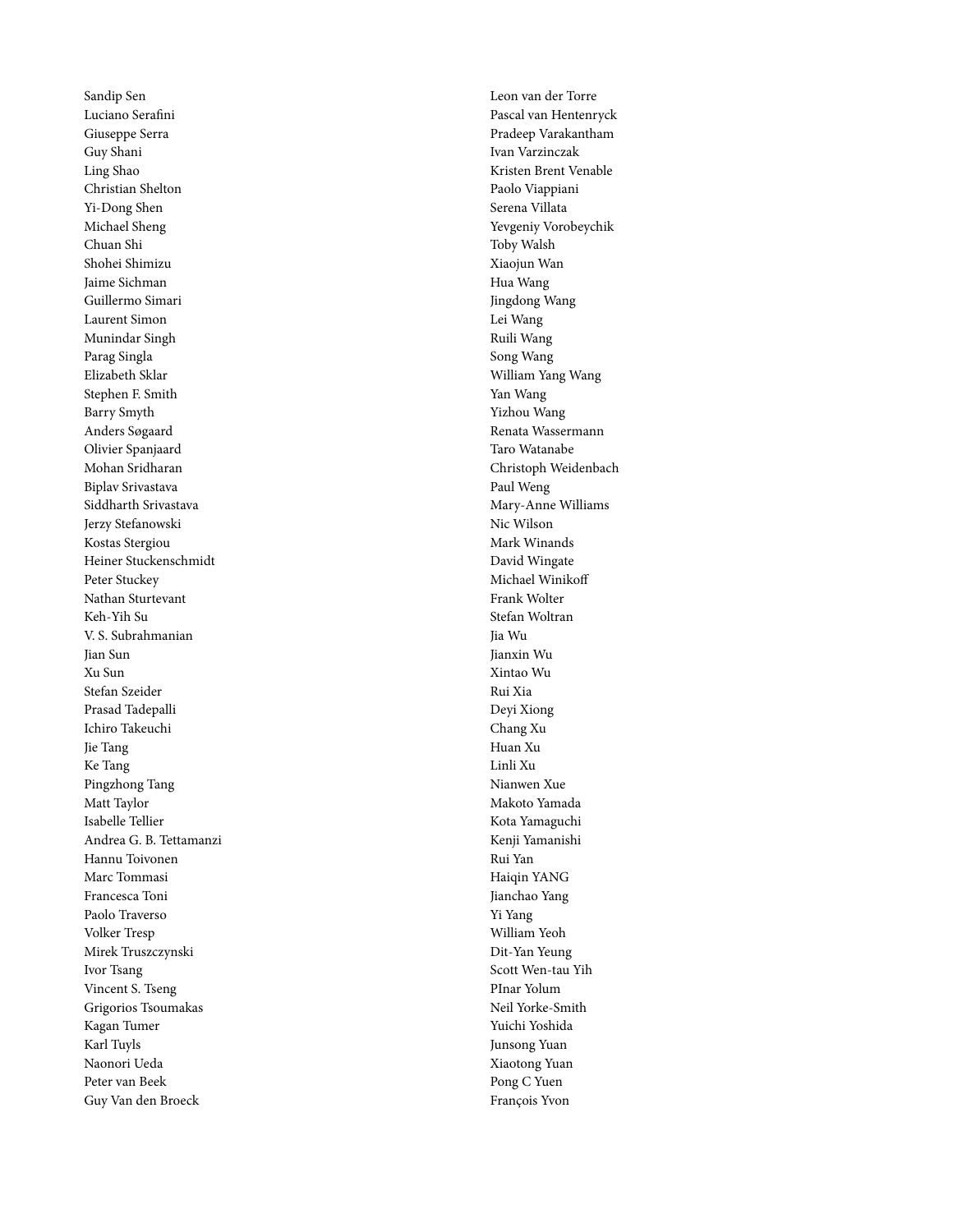Michael Zakharyaschev Bruno Zanuttini Yifeng Zeng De-Chuan Zhan Daoqiang Zhang Dongmo Zhang Jiajun Zhang Jie Zhang Junping Zhang Kun Zhang Lijun Zhang Min Zhang Nevin L Zhang Xiangliang Zhang Xinhua Zhang Yan Zhang Yu Zhang Yue Zhang Zhihua Zhang Fuzhen Zhuang Brian Ziebart Sandra Zilles Wangmeng Zuo Pierre Zweigenbaum

#### **Program Committee Members**

Mohammad Abdulaziz Mara Abel Pedro Henriques Abreu Rui Abreu Carole Adam Niall Adams Tameem Adel Wilbert G. Aguilar Marc Aiguier Stephane Airiau Thalaiyasingam Ajanthan Charilaos Akasiadis Ibrahim Alabdulmohsin Mehwish Alam Rachid Alami Michael Albert Alexandre Albore Huib Aldewereld Ronald Alford Laura Alonso Alemany Jose Alvarez Mario Alviano Georgios Amanatidis Frédéric Amblard Giovanni Amendola Mohamed Amer Ofra Amir

Aijun An Aris Anagnostopoulos Claudio Angione Davide Anguita Carlos Ansótegui Luiza Antonie Alessandro Antonucci Xiang Ao Sachiyo Arai Ricardo Araujo Chris Archibald Chetan Arora Alessandro Artale Thierry Artieres Christian Artigues Alexander Artikis Stelios Asteriadis Vernon Asuncion Martin Atzmueller Guillaume Aucher Gilles Audemard Edmond Awad Reyhan Aydogan Amar Prakash Azad Tim Baarslag Yukino Baba Davide Bacciu Aijun Bai Quan Bai Xiao Bai Hendrik Baier Jorge Baier Philippe Balbiani Matteo Baldoni Miguel Ballesteros Tomas Balyo Francesco Barbieri Laura Barbulescu Elias Bareinboim Mahmoud Barhamgi Thomas Barkowsky Michael W Barley Cristina Baroglio Loïc Barrault Alberto Barron-Cedeno Nathanael Barrot Roman Barták Valerio Basile Nicola Basilico Nick Bassiliades Gustavo Batista Kim Batselier Ringo Baumann Dorothea Baumeister Peter Baumgartner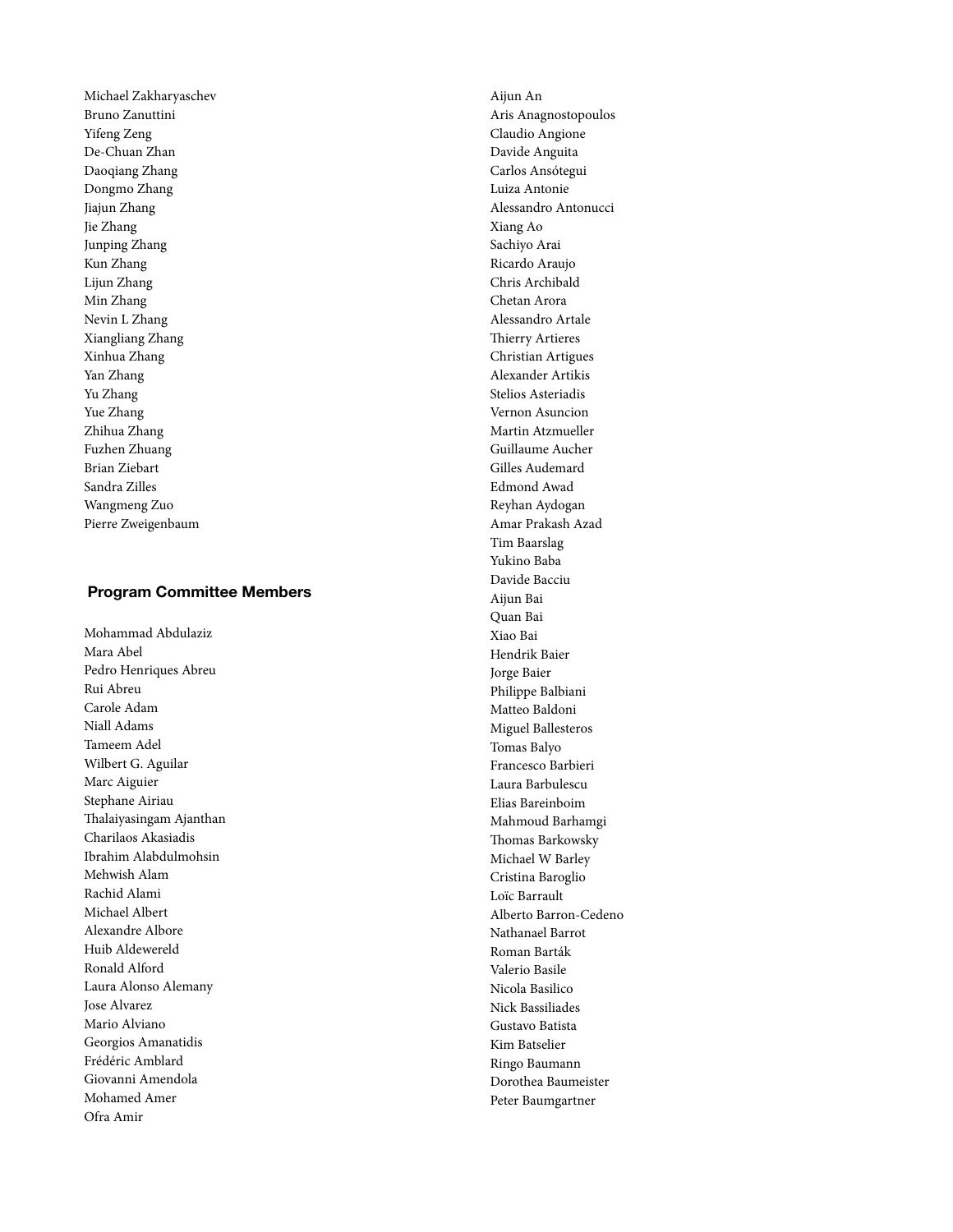Xiaohui Bei Christoph Beierle Vaishak Belle Nahla Ben Amor Jonathan Ben-Naim Nawal Benabbou Farah Benamara Alessio Benavoli Mario Benevides J. Benton Aniket Bera Pascal Bercher David Bergman Shlomo Berkovsky Sven Bertel Leopoldo Bertossi Laurent Besacier Tarek R. Besold Alex Bewley Floris Bex Olaf Beyersdorff Sahely Bhadra Chandra Bhagavatula Satyanath Bhat Brojeshwar Bhowmick Jiang Bian Wei Bian Reinaldo Bianchi Battista Biggio Vittorio Bilò Wang Bin Alex Binder Lidong Bing Peter Biro Filippo Bistaffa Stefano Bistarelli Arijit Biswas Arthur Bit-Monnot Elizabeth Black Eduardo Blanco Konstantinos Blekas Bernhard Bliem Daan Bloembergen Domenico Bloisi Fernando Bobillo Alexander Bochman Ulrich Bodenhofer Bart Bogaerts Olivier Boissier Danushka Bollegala Magnus Boman Thomas Bonald Claire Bonial Gregory Bonnet Rafael H. Bordini

Alexander Borgida Stefan Borgwardt Mihaela Bornea Luca Bortolussi Branislav Bošanský Elena Botoeva Houda Bouamor Diane Bouchacourt Zied Bouraoui Ioana Boureanu Gauvain Bourgne Pierre Bourhis Bruno Bouzy Marco Bozzano Loris Bozzato António Branco Anarosa Brandão Florian Brandl Simina Brânzei Felipe Bravo-Marquez Pavel Brazdil Robert Bredereck Davide Bresolin Markus Brill Krysia Broda Joost Broekens Ken Brown Cameron Browne Neil Bruce Dariusz Brzezinski Paul Buitelaar Robin Burke Davide Buscaldi André de Carvalho Elena Cabrio Shaowei Cai Sijia Cai Weidong Cai Yi Cai Zhiping Cai Olivier Cailloux Iacer Calixto Rui Camacho Erik Cambria Martin Caminada Huiping Cao Xiaochun Cao Xin Cao Florent Capelli Jesus Capitan Roberto Capobianco Clément Carbonnel Mats Carlsson Gervet Carmen Walter Carnielli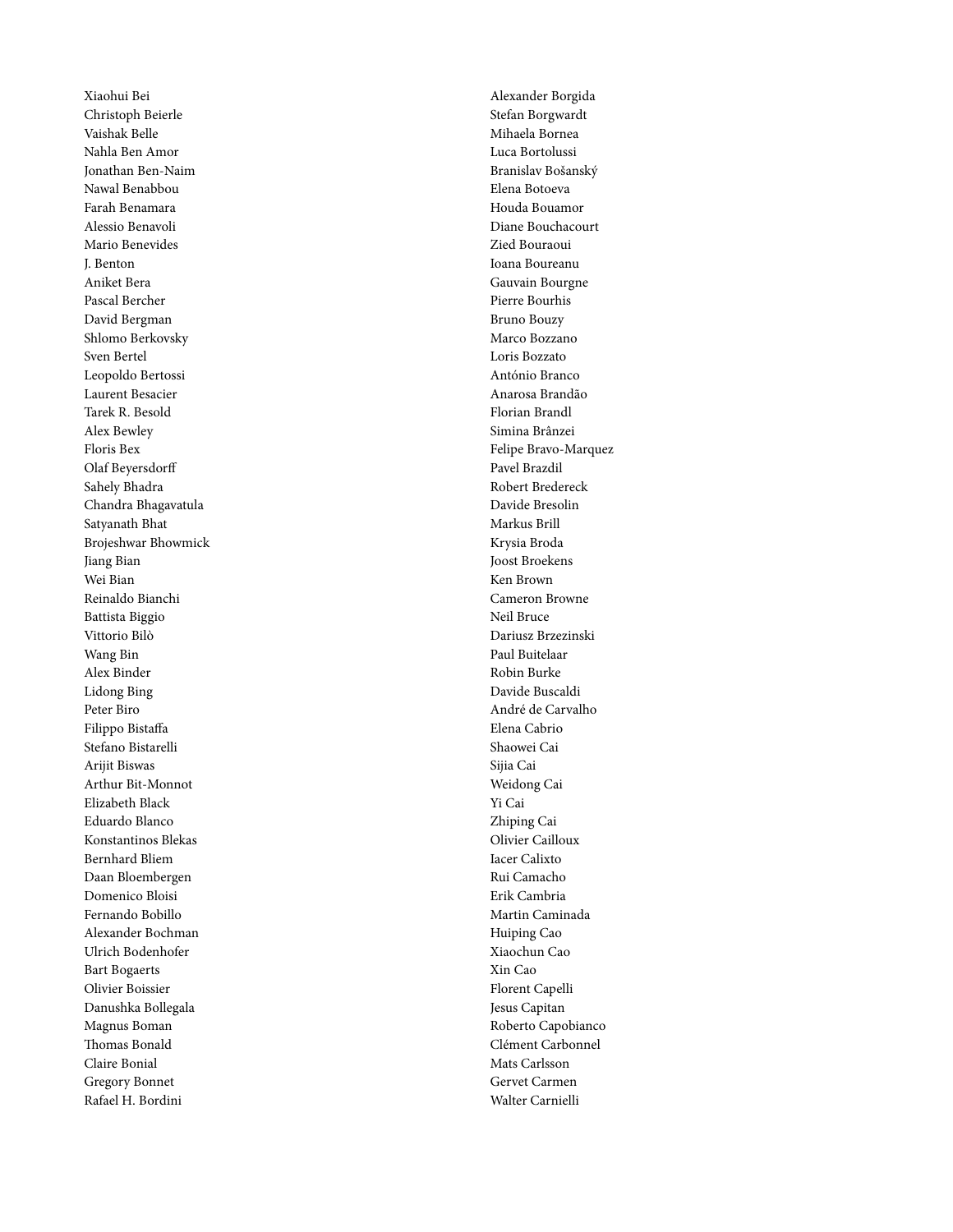Luciano Caroprese David Carral Jorge Carrillo-de-Albornoz Giovanni Casini Jörg Cassens Katarína Cechlárová Michelangelo Ceci Peggy Cellier Ondrej Cepek Federico Cerutti İsmail İlkan Ceylan Sutanu Chakaraborti Tathagata Chakraborti Mithun Chakraborty Prithwish Chakraborty Shayok Chakraborty Hau Chan Hei Chan Jeffrey Chan Jake Chandler Xiaojun Chang W. Art Chaovalitwongse François Charpillet Bilian Chen Boxing Chen Chaochao Chen Chen Chen Chu-Song Chen Chuan Chen Eunice Yuh-Jie Chen Fang Chen Feng Chen Hsin-Hsi Chen Jiehua Chen Ling Chen Qingliang Chen Si-Bao Chen Suming Chen Taolue Chen Xiaojun Chen Xinlei Chen Yin Chen Yingke Chen Yubo Chen Yun-Nung Chen Zhenzhong Chen Zhiyuan Chen Zhumin Chen Jun Cheng Pu-Jen Cheng Ran Cheng Weiwei Cheng Yu Cheng Federico Chesani Vincent Chevrier

Lianhua Chi Yoonsuck Choe Heeyoul Choi Jaesik Choi Laurence Cholvy Jaegul Choo Amit Chopra Li Chou Anders Christensen Zoé Christoff Lukas Chrpa Grzegorz Chrupala Chenhui Chu Kun-Ta Chuang Yung-Yu Chuang Philipp Cimiano Andre Cire Davide Ciucci Tom Claassen Jens Claßen Vincent Claveau Andrea Cohen Simon Colton Richard Combes Jean-François Condotta Stefano Coniglio Matthieu Constant Giorgio Corani Chris Cornelis Gabriella Cortellessa Ulises Cortés Massimo Cossentino Vitor Santos Costa Stefania Costantini Ines Couso Benoit Crabbé Bruno Crémilleux Natalia Criado Danilo Croce Madalina Croitoru Bernardo Cuenca Grau Fabio Cuzzolin Marek Cygan Kristijonas Čyras Marcello D'Agostino Nicolás D'Ippolito Florence d'Alché-Buc Celia da Costa Pereira Luciano da F. Costa Giovanni Da San Martino Feng Dai Wang-Zhou Dai Xin-Yu Dai Beatrice Daille Bhavana Dalvi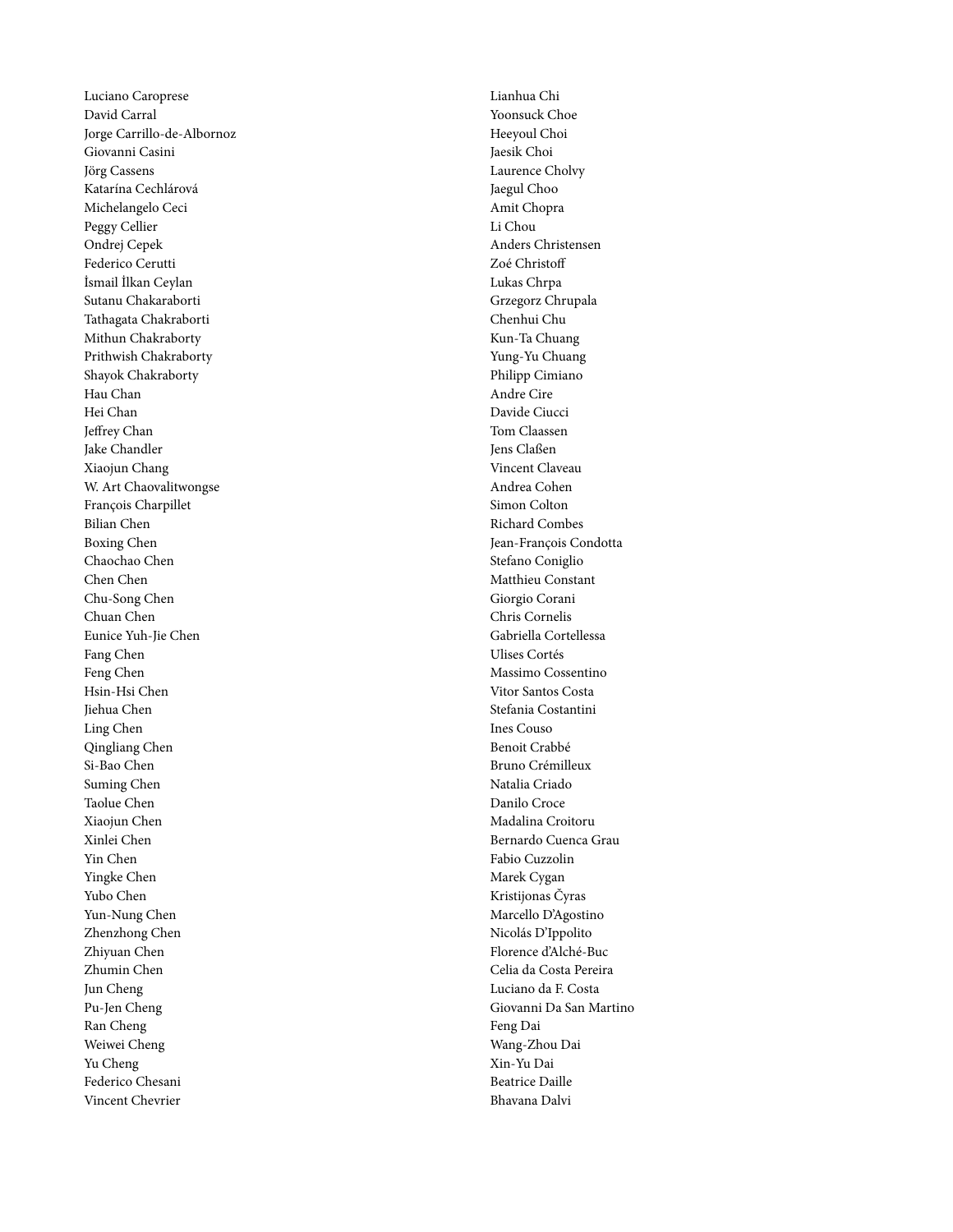Carlos Damásio Neil Dantam Mrinal Kanti Das Prithviraj Dasgupta Marelie Davel Eli (Omid) David Jérôme David Luis M. de Campos Orphée De Clercq Ronald de Haan Dave de Jonge Bart de Keijzer Tomas De la Rosa Tiago de Lima Riccardo De Masellis Celso de Melo Giuseppe De Nittis Valeria de Paiva Marina De Vos Dario Della Monica Stephane Demri Jeremiah Deng Ke Deng Yue Deng Ludovic Denoyer Gilles Dequen Nate Derbinsky Alban Desmaison Palash Dey Abhinav Dhall Amit Dhurandhar Tommaso Di Noia Morgado Dias Jilles Dibangoye John Dickerson Martin Dieguez Francisco Javier Diez Bistra Dilkina Catalin Dima Yannis Dimopoulos Marco Dinarelli Guiguang Ding Xinghao Ding Yao-Xiang Ding Santosh Kumar Divvala Clare Dixon Dragan Doder Puneet Dokania Mianxiong Dong Jana Doppa Derek Doran Gary Doran Dejing Dou Qi Dou John Doucette

Sylvie Doutre Mauro Dragoni Anton Dries Kurt Driessens Nicolas Drougard Chris Drummond Joanna Drummond Changying Du Heshan Du Lan Du Nan Duan Devdatt Dubhashi Paul Duckworth Damien Jade Duff Sebastijan Dumancic Paul Dunne Florence Dupin de Saint-Cyr François Durand Robert Durrant Wolfgang Dvořák Saso Dzeroski Marcin Dziubiński Witold Dzwinel Adam Eck Andreas Ecke Kyriakos Efthymiadis Ralf Eggeling Layla El Asri Shady Elbassuoni Tapio Elomaa Zied Elouedi Stefano Ermon Juhan Ernits Marcelo Errecalde Luis Espinosa Anke Yannick Estève Patricia Everaere Wolfgang Faber Marcelo A. Falappa Rino Falcone Ali Fallah Tehrani Zoe Falomir Xiaochuan Fan Xiuyi Fan Hadi Fanaee-T Jorge Fandiño Angelo Fanelli Fei Fang Liangda Fang Zhiwen Fang Nicola Fanizzi Catherine Faron Zucker Mireia Farrus Cristina Feier Alexander Feldman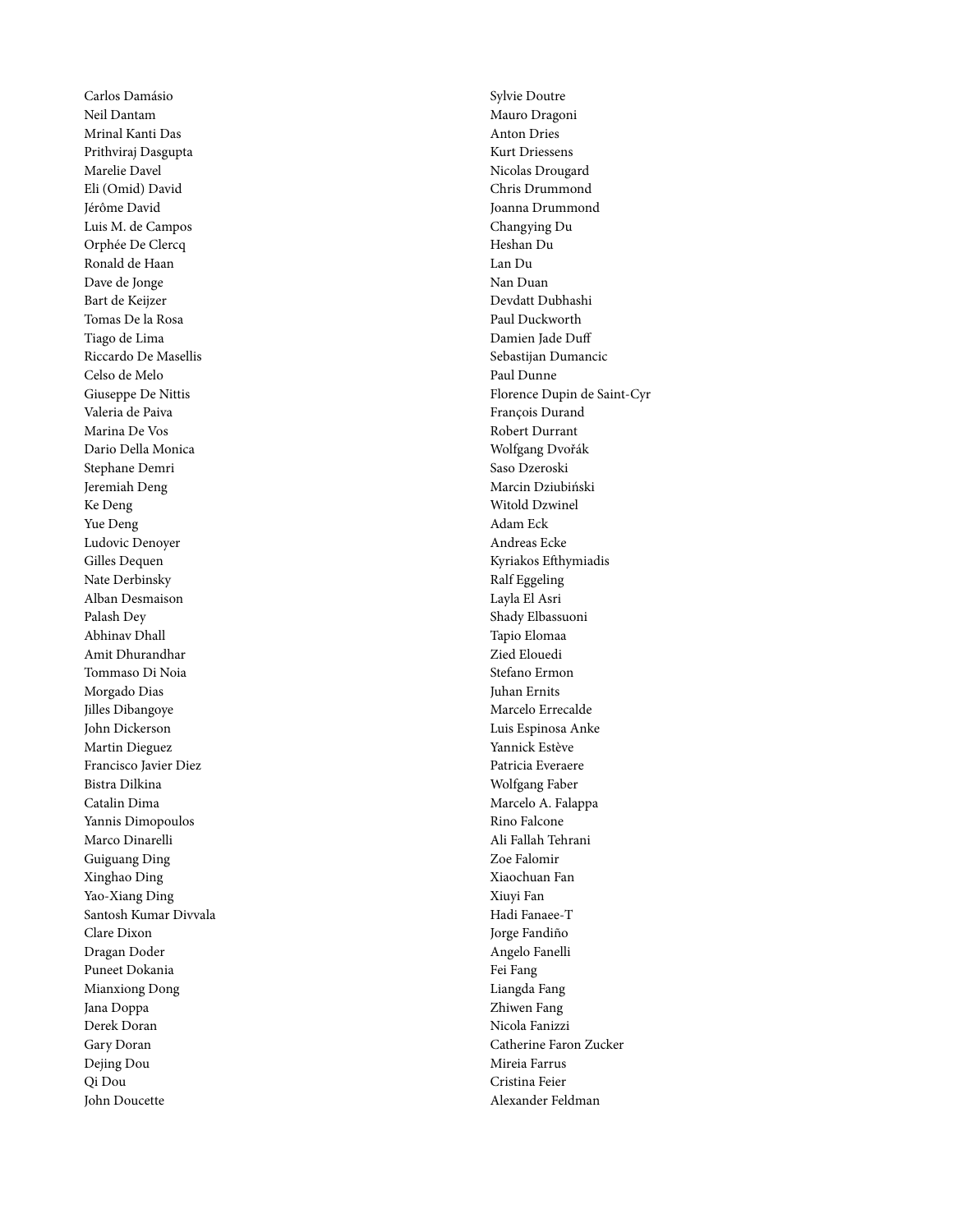Jiashi Feng Liang Feng Qingxiang Feng Shi Feng Songhe Feng Wei Feng Yang Feng Yansong Feng Stefano Ferilli Eraldo Fernandes Fernando Fernández Diodato Ferraioli Alexander Ferrein Cèsar Ferri Besnik Fetahu Johannes K. Fichte Aris Filos-Ratsikas Alberto Finzi Ferdinando Fioretto Tommaso Flaminio Michele Flammini Arthur Flexer Giorgos Flouris Michael Floyd Chuan Sheng Foo Andrea Formisano Nicoletta Fornara Mary Ellen Foster Dimitris Fotakis James Foulds Jeremy Frank Rupert Freeman Xueyang Fu Yanjie Fu Yanwei Fu Masahiro Fujita Yasuhiro Fujiwara Alex Fukunaga Naoki Fukuta Alfredo Gabaldon Kata Gabor Snehalkumar 'Neil' Gaikwad Lucie Galand Chuang Gan Vineet Gandhi Fabien Gandon Vijay Ganesh Robert Ganian Changxin Gao Chao Gao Hongchang Gao Hongxia Gao Jie Gao Jing Gao Ke Gao

Lianli Gao Qin Gao Quanxue Gao Quanxue Gao Ruipeng Gao Sheng Gao Wei Gao Xin Gao Yue Gao Salvador García Angel Garcia-Olaya Marco Gario Milica Gasic Benoit Gaudou Eric Gaussier Xiaoyu Ge Yong Ge Martin Gebser Matthieu Geist Pierre Genevès Katie Genter Melinda Gervasio Chiara Ghidini Silvio Ghilardi Massimiliano Giacomin Karina Gibert Nina Gierasimczuk Hugo Gilbert Jesús Giráldez-Cru Vasilis Gkatzelis Hadrien Glaude Goran Glavas Birte Glimm François Goasdoué Robby Goetschalckx Robert Goldman Sujatha Das Gollapalli Heitor Murilo Gomes Ricardo Gonçalves Chen Gong Mingming Gong Wenyin Gong Yihong Gong Valentin Goranko Marco Gori Nico Görnitz Arnaud Gotlieb Sebastian Gottifredi Laurent Gourvès Umberto Grandi Tal Grinshpoun Moritz Grosse-Wentrup Bin Gu Shuhang Gu Stefano Gualandi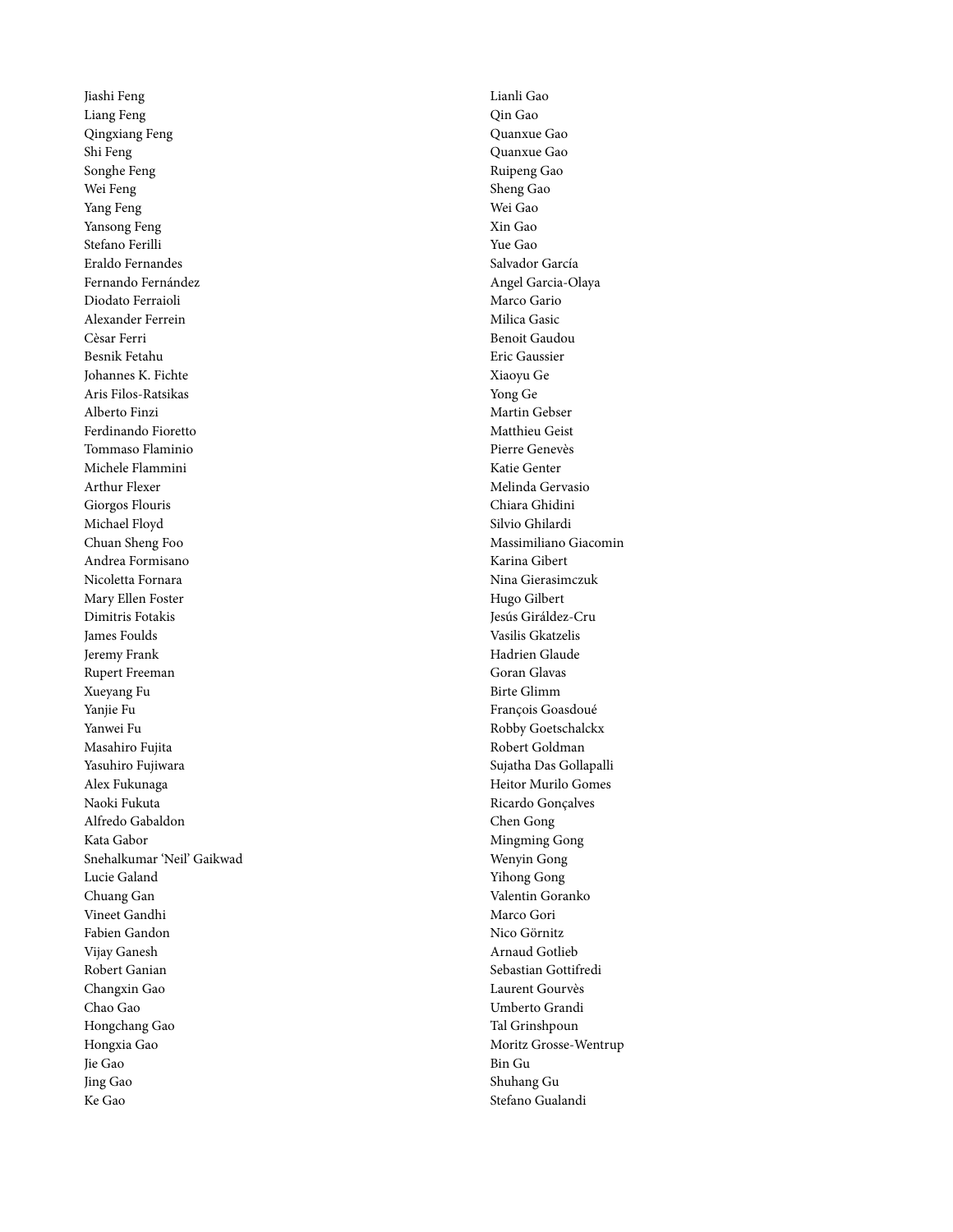Hans Guesgen Huan Gui Lin Gui Giancarlo Guizzardi Sujit Gujar Akın Günay Tias Guns Di Guo Guibing Guo Jiong Guo Mingyu Guo Ping Guo Ting Guo Yuanfang Guo Sunil Gupta Julian Gutierrez Víctor Gutiérrez-Basulto Matthew Guzdial Francisco Guzman Ivan Habernal Djamal Habet Ben Hachey Rafik Hadfi Emmanuel Hadoux Morteza Haghir Chehreghani Zhen Hai Thomas Hain Chen Hajaj Mohammad Hajiaghayi Anne Håkansson Jungong Han Junwei Han The Anh Han Xianpei Han Yahong Han Yufei Han Allan Hanbury Marc Hanheide Lars Kai Hansen Tianyong Hao Satoshi Hara Daniel Harabor Christian Hardmeier James Harland Stefan Harrer Amelia Harrison Brent Harrison Mohammad Rashedul Hasan Chikara Hashimoto Daisuke Hatano Kohei Hatano Hiromitsu Hattori Conor Hayes Noam Hazon Dongxiao He

Fang He Kun He Ran He Shizhu He Xiangnan He Xiao He Xinran He Jennifer Healey Edith Hemaspaandra Lane A. Hemaspaandra Iris Hendrickx Aron Henriksson Carlos Hernandez Pablo Hernandez-Leal Jose Hernandez-Orallo Andre Hernich Marijn Heule Ryuichiro Higashinaka Koen Hindriks Hideitsu Hino Brahim Hnich Chien-Ju Ho Clint Chin Pang Ho Edmond S. L. Ho Nghia Hoang Dirk Holz Arjen Hommersom Jun Hong Richang Hong Yu Hong Enamul Hoque Hykel Hosni Jesse Hostetler Andreas Hotho Chenping Hou Ping Hou Jane Hsu Kuang-Jui Hsu Guosheng Hu Juhua Hu Liang Hu Xia Hu Yao Hu Furong Huang Guoping Huang Han Huang Jia-Bin Huang Kaiqi Huang Kaiqi Huang Kaizhu Huang Kejun Huang Po-Sen Huang Qiming Huang Ruihong Huang Sheng-Jun Huang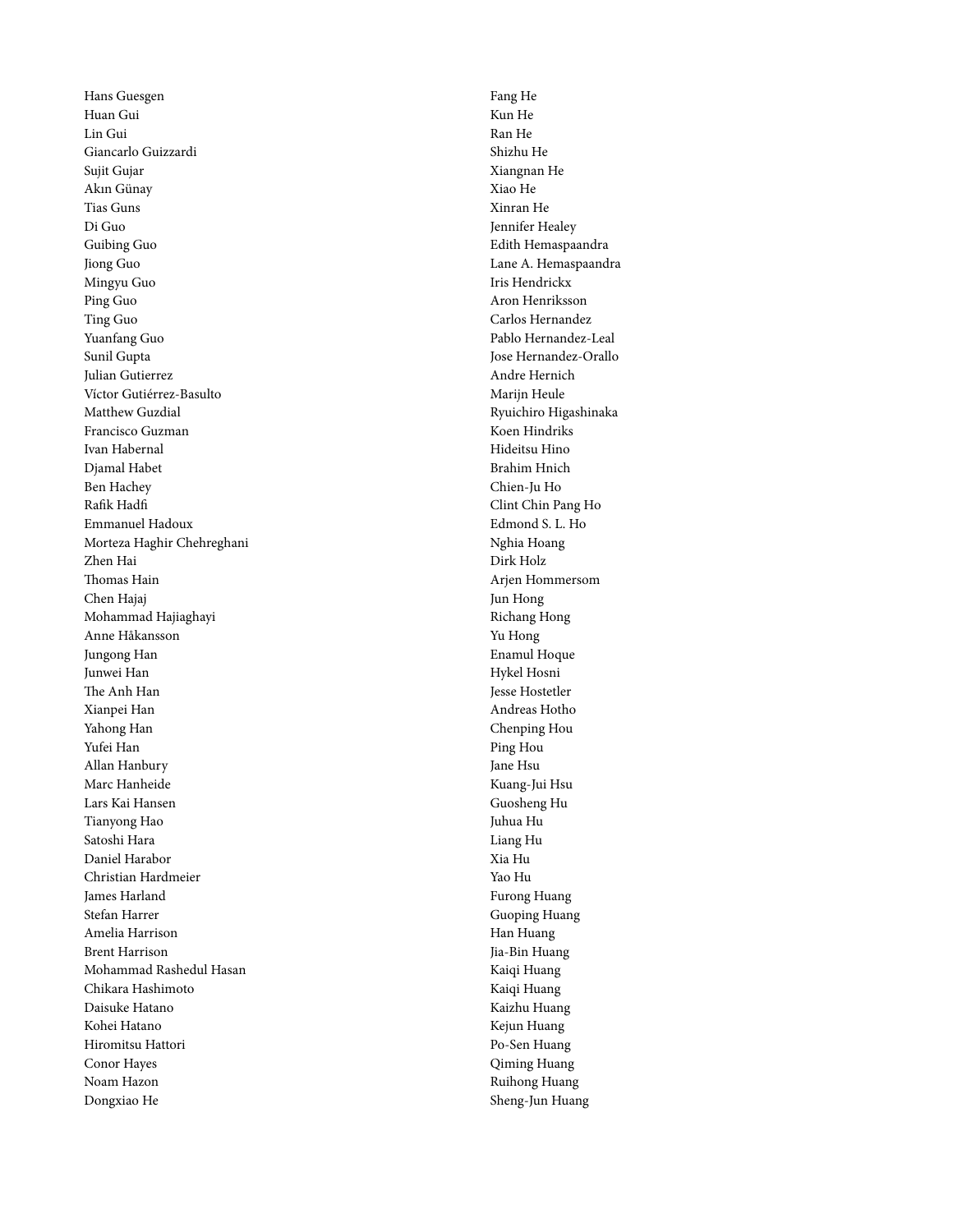Shujian Huang Wenbing Huang Xiaojiang Huang xiaowei huang Xin Huang Marie-José Huguet Aaron Hunter Zhouyuan Huo Rebecca A Hutchinson Marcus Hutter Viet Huynh Sung Ju Hwang Rasmus Ibsen-Jensen Nancy Ide Tsuyoshi Ide Georgiana Ifrim Roberto Iglesias Rodriguez Alexey Ignatiev Takashi Ikegami Masaaki Imaizumi Takashi Imamichi Felix Ingrand Go Irie Katsuhiko Ishiguro Masakazu Ishihata Anisse Ismaili Magdalena Ivanovska Yusuke Iwasawa Said Jabbour Francois Jacquenet Brijnesh Jain Mahdi Jalili Shoaib Jameel Wojciech Jamroga Dietmar Jannach Mikolas Janota Szymon Jaroszewicz William Jarrold Matti Järvisalo Peter Jeavons Baptiste Jeudy Arnav Jhala Pan Ji Rongrong Ji Jia Jia Albert Xin Jiang Guifei Jiang Hua Jiang Hui Jiang Jie-Hong Jiang Jing Jiang Jingtian Jiang Junjun Jiang Meng Jiang Shuqiang Jiang

Tingting Jiang Xiaorui Jiang Xueyan Jiang Zhuolin Jiang Biao Jie Sergio Jimenez Celorrio Ernesto Jimenez-Ruiz Bo Jin Di Jin Xiaoming Jin Zhongming JIn Xiao-Yuan Jing Michael Johanson Ulf Johansson Benjamin Johnston Hazaël Jones Arne Jönsson Nicolas Jouandeau Brendan Juba Jean Christoph Jung Ulrich Junker Tommi Junttila Anna Jurek Ata Kaban Souhila Kaci Ozgur Kafali Hermann Kaindl Michael Kaisers Nobuhiro Kaji Hiroshi Kajino Antonis Kakas Dimitris Kalles Vana Kalogeraki Roger Kameugne Mark Kaminski Toshihiro Kamishima Ryo Kanamori Melih Kandemir Panagiotis Kanellopoulos Zhao Kang Iyad Kanj Jean-Daniel Kant Hung-Yu Kao Nikos Karanikolas Masayuki Karasuyama Isak Karlsson Erez Karpas Andreas Karwath Samuel Kaski Ioannis Katakis Takayuki Katsuki Michael Katz Daisuke Kawahara Hidenori Kawamura Yasushi Kawase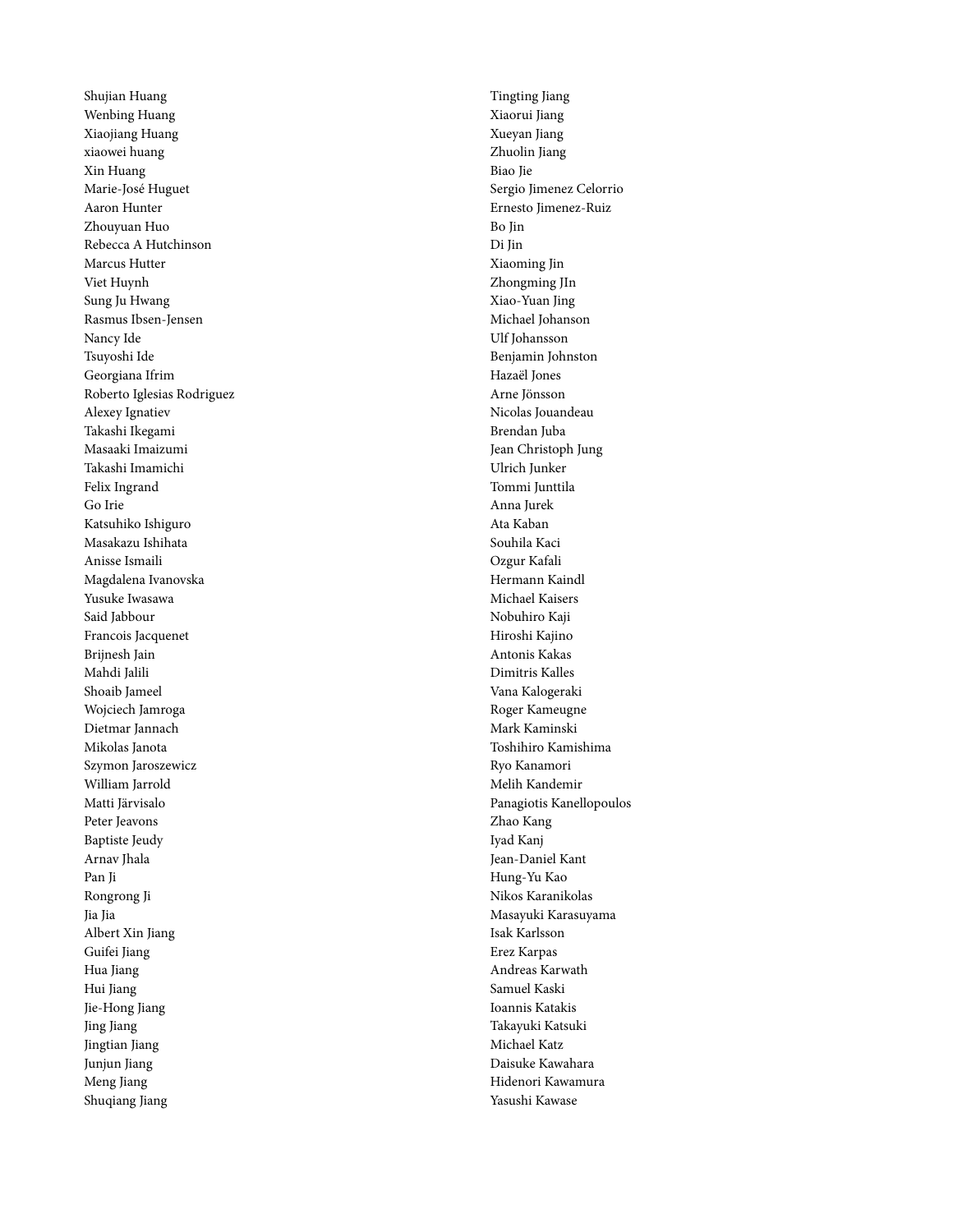Hilal Kazan Thomas Keller Sarah Keren Nitish Shirish Keskar Salman Khan Shehroz Khan Mitesh Khapra Tushar Khot Stanislav Kikot Philip Kilby Doo Soon Kim Gunhee Kim Minje Kim Saehoon Kim Angelika Kimmig Thomas C. King Svetlana Kiritchenko Akihiro Kishimoto Zeynep Kiziltan Günter Klambauer Arto Klami William Klement Tomas Kliegr Max Klimm Matthias Klusch Peter Knees Laurent Kneip Matthias Knorr Alistair Knott Dragi Kocev Uwe Köckemann Nadin Kokciyan Fotios Kokkoras Andrey Kolobov Antonín Komenda Christian Komusiewicz Boris Konev Adams Wai Kin Kong Deguang Kong Tao Kong Takuya Konishi Roman Kontchakov Anna Koop Patrick Koopmann Parisa Kordjamshidi Janne H. Korhonen Egor Kostylev Lars Kotthoff Pigi Kouki Costas Koutras Daniel Laszlo Kovacs Georg Krempl Anastasia Krithara Christian Kroer Markus Krötzsch

Lun-Wei Ku Daniel Kudenko Louwe B. Kuijer Meelis Kull Oliver Kullmann Akshat Kumar Srijan Kumar Swagat Kumar Gautam Kunapuli Lars Kunze Clemens Kupke Takeshi Kurashima Ondrej Kuzelka Johan Kwisthout Salvatore La Torre Jorma Laaksonen Christophe Labreuche Bruno Lacerda Nicolas Lachiche Jean-Marie Lagniez Hanjiang Lai Zhao-Rong Lai Himabindu Lakkaraju Kiran Lakkaraju Arnaud Lallouet Robin Lamarche-Perrin Chao Lan Liang Lan Xiangyuan Lan Helge Langseth Guy Lapalme Romain Laroche Massimo Lauria Niklas Lavesson Marc Law Jonathan Lawry Agnieszka Lawrynowicz Nadjib Lazaar Tam Le Tiep Le Trung Le Vuong Le Florence Le Ber Daniel Le Berre Joseph Le Roux Le Le Zhang Freddy Lecue Jae Hee Lee Wan-Jui Lee Yuh-Jye Lee Louise Leenen Els Lefever Jens Lehmann Zhen Lei Levi Lelis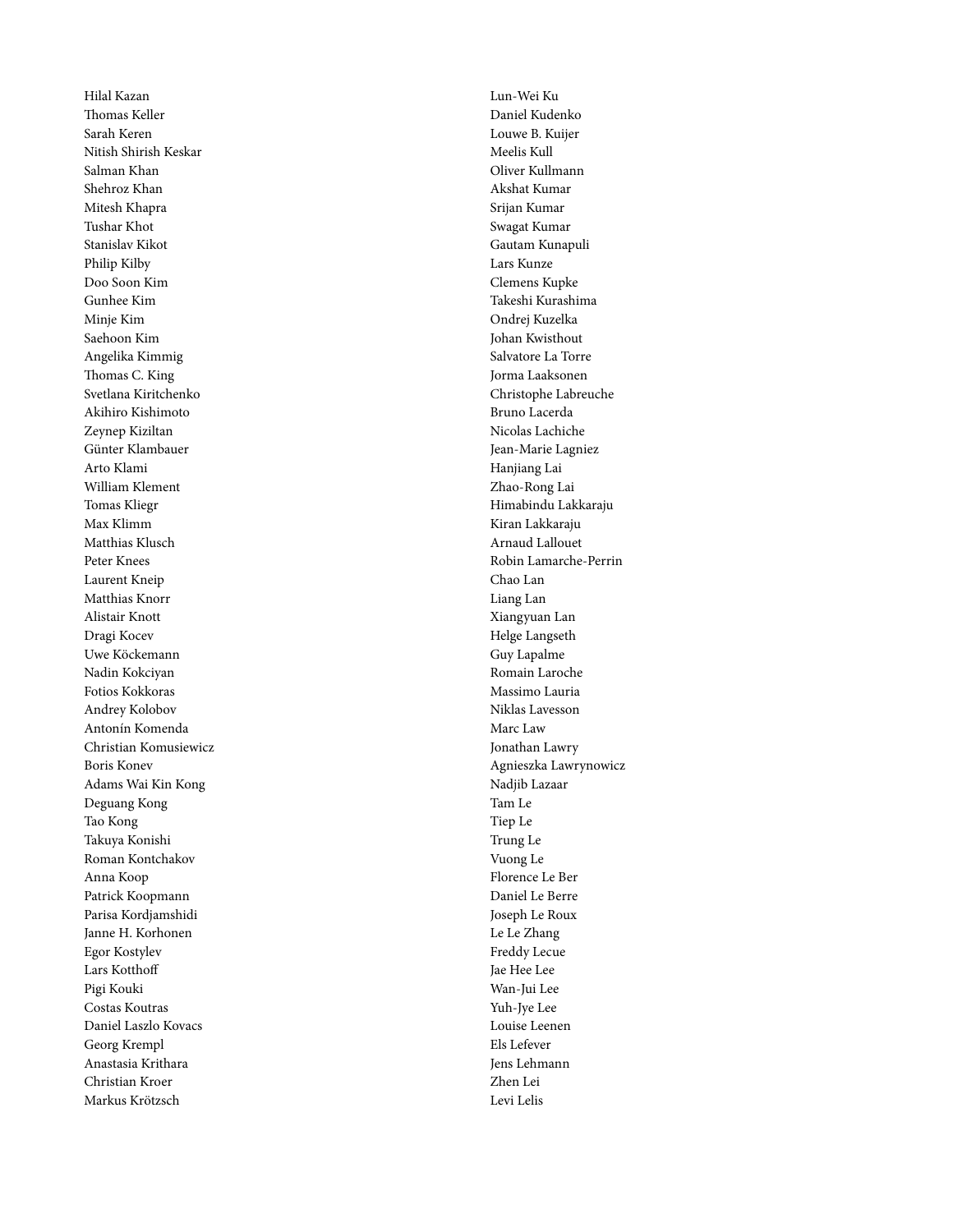Séverin Lemaignan Julio Lemos Alessandro Lenci Pascal Lenzner Philippe Leray Julien Lesca Marie-Jeanne Lesot Joshua Letchford Ho-fung Leung Omer Lev Jordi Levy Bo Li Bohan Li Boyang Li Chao Li Chenliang Li Chu-Min Li Gang Li Guanbin Li Jessie Li Jiyi Li Jundong Li Junhui Li Junyi Jessy Li Lei Li Maoxi Li Miaomiao Li Nan Li Ping Li Sanjiang Li Shao-Yuan Li Sheng Li Shoushan Li Weiming Li Xi Li Xiao-Lin Li Xiaoqing Li Xin Li Yang Li Yu-Feng Li Yuan-Fang Li Yuncheng Li Zhaojian Li Zhe Li Defu Lian Huizhi (Elly) Liang Jian Liang Shangsong Liang Xiaodan Liang Beishui Liao Vera Liao Leonid Libkin Yulia Lierler Antonio Lieto Vladimir Lifschitz

Anne-Laure Ligozat Jefrey Lijffijt Aristidis Likas Kar Wai Lim Chenghua Lin Christopher Lin Harris Lin Shoude Lin Thomas Linsbichler Nir Lipovetzky Marco Lippi Francesca Alessandra Lisi Viliam Lisý Anan Liu April H Liu Bo Liu Buyu Liu Chang Liu chenghao liu Guanfeng Liu Haitao Liu Jialin Liu Jiangming Liu Jiaying Liu Jie Liu Kang Liu Kefei Liu Li-Ping Liu Lingqiao Liu Meng Liu Miao Liu Miaomiao Liu Mingxia Liu Qi Liu Qingshan Liu Risheng Liu Shujie Liu Tongliang Liu Weiwei Liu Xiaobai Liu Xiaobing Liu Xiaoyang Liu Xinwang Liu Xudong Liu Yang Liu Yong Liu Yun Liu Zhiyuan Liu Zitao Liu Nikola Ljubešić David Lo Jorge Lobo Frank Loebe Brian Logan Corrado Loglisci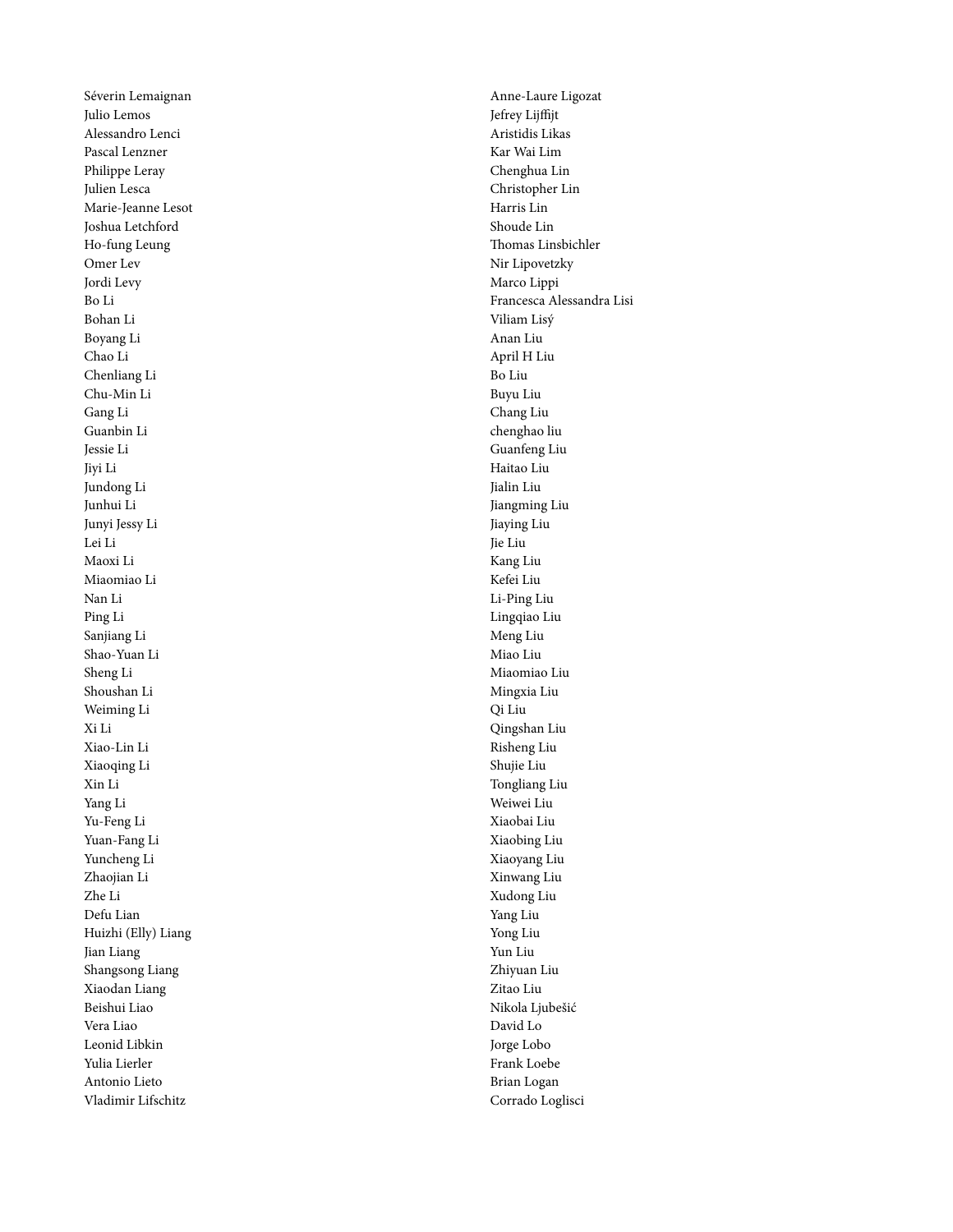Guodong Long Mingsheng Long Dominique Longin Florian Lonsing Alneu Lopes Maite Lopez Sanchez Xavier Lorca Ulf Lorenz Samir Loudni Grigorios Loukides Bao-Liang Lu Canyi Lu Chang-Tien Lu Chi-Jen Lu Tyler Lu Xiaoqiang Lu Zhiwu Lu Benjamin Lubin Peter Lucas Simon Lucas Corinne Lucet Brendan Lucier Birgit Lugrin Cheng Luo Chuan Luo Lei Luo Minnan Luo Xin Luo Yuan Luo Zhiling Luo Thibaut Lust Jiancheng Lv Zhipeng Lv Ines Lynce Jianbing Ma Jiayi Ma Mingbo Ma Ning Ma Qiang Ma Qianli Ma Tengfei Ma Wei-Yun Ma Weidong Ma Yue Ma Brian Mac Namee Anders Madsen Takanori Maehara Ana Maguitman Jean-Guy Mailly Enrico Malizia Shervin Malmasi Brandon Malone Vadim Malvone Giuseppe Manco Lawrence Mandow

Cristina Manfredotti Silviu Maniu Dinesh Manocha Masoumeh Mansouri Naresh Manwani Hua Mao Wenji Mao Xian-Ling Mao Juliano Maranhao Marco Maratea Diego Marcheggiani Enrico Marchioni Dragos Margineantu Radu Marinescu Sarajane Marques Peres Christophe Marsala Stephen Marsland Barnaby Martin Moises Martinez María Vanina Martínez Jesus Martinez del Rincon Bruno Martins Luis Marujo Viviana Mascardi Fulvio Mastrogiovanni Carles Mateu Philippe Mathieu Mihhail Matskin Shigeo Matsubara Toshihiro Matsui Nicholas Mattei Robert Mattmüller Denis Maua Sahisnu Mazumder Julian McAuley Ciaran McCreesh Daniel McDuff Jesús Medina Kuldeep Meel Wannes Meert Deepak Mehta Christian Meilicke Reshef Meir Wagner Meira Luis Menasché Schechter Carlos Mencía João Mendes-Moreira Felipe Meneguzzi Yunsong Meng Stefan Mengel Jerome Mengin Aditya Menon Rosa Meo Albert Meroño-Peñuela John-Jules Meyer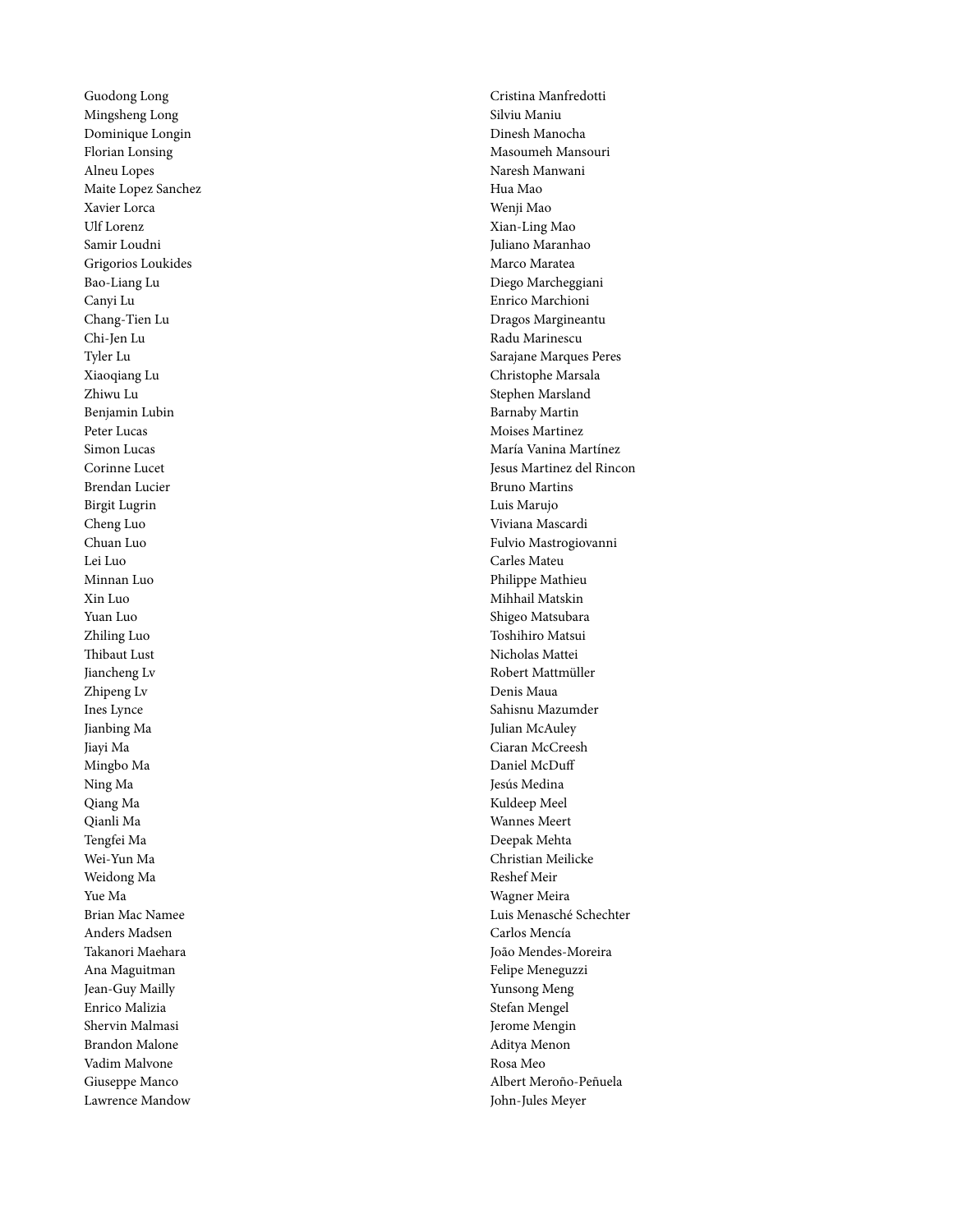Ghita Mezzour Roberto Micalizio Jakub Michaliszyn Martin Michalowski Laurent Michel Alessio Micheli Andrea Micheli Steffen Michels Ian Miguel Alessandra Mileo Simon Miles Evangelos Milios Rob Miller Weiqing Min Koji Mineshima Duan Mingxing Leandro Minku Enrique Miranda Neeldhara Misra Matthias Mnich Karthika Mohan Behrang Mohit Thierry Moisan Cristian Molinaro Diego Molla-Aliod Dagmar Monett Jérôme Monnot Anna Monreale Marco Montali Kristine Monteith Kody Moodley Michael Morak Javier Morales Alvaro Moreira Antonio Morgado Tetsuro Morimura Michael Morin Satoshi Morinaga Boris Motik Abdel-Illah Mouaddib Sergio Mover Tingting Mu Yadong Mu Christian Muise Rutu Mulkar Emmanuel Müller Aniello Murano Zachary Murez Pradeep K. Murukannaiah Claudiu Musat Lledó Museros Nysret Musliu Leliane N. de Barros Alexander Nadel Hideki Nakayama

Grzegorz J. Nalepa Ullas Nambiar Anoop Namboodiri Mirco Nanni Amedeo Napoli Ramasuri Narayanam Nina Narodytska Faria Nassiri-Mofakham Swaprava Nath Abhaya Nayak Angela Nebot Claire Nedellec Benjamin Negrevergne Bernhard Nessler Frank Neumann M A Hakim Newton Vien Ngo Hoang Nga Nguyen Nhan-Tam Nguyen Thanh Nguyen Trung Thanh Nguyen Tu Dinh Nguyen Vu Nguyen Bingbing Ni Andre Nichterlein Mihalis Nicolaou Liqiang Nie Weizhi Nie Thomas Nielsen Mathias Niepert Juan Carlos Nieves Oliver Niggemann Peter Nightingale Nadeschda Nikitina Xia Ning Alexandre Niveau Itsuki Noda Jakob Nordström Emma Norling Timothy Norman Paulo Novais Peter Novak Valsamis Ntouskos Ingrid Nunes Besmira Nushi Andrea Giovanni Nuzzolese Diarmuid Ó Séaghdha Brian O'Neill Svetlana Obraztsova Angelo Oddi Papini Odile Phillip Odom Dino Oglic Dimitri Ognibene Manuel Ojeda-Aciego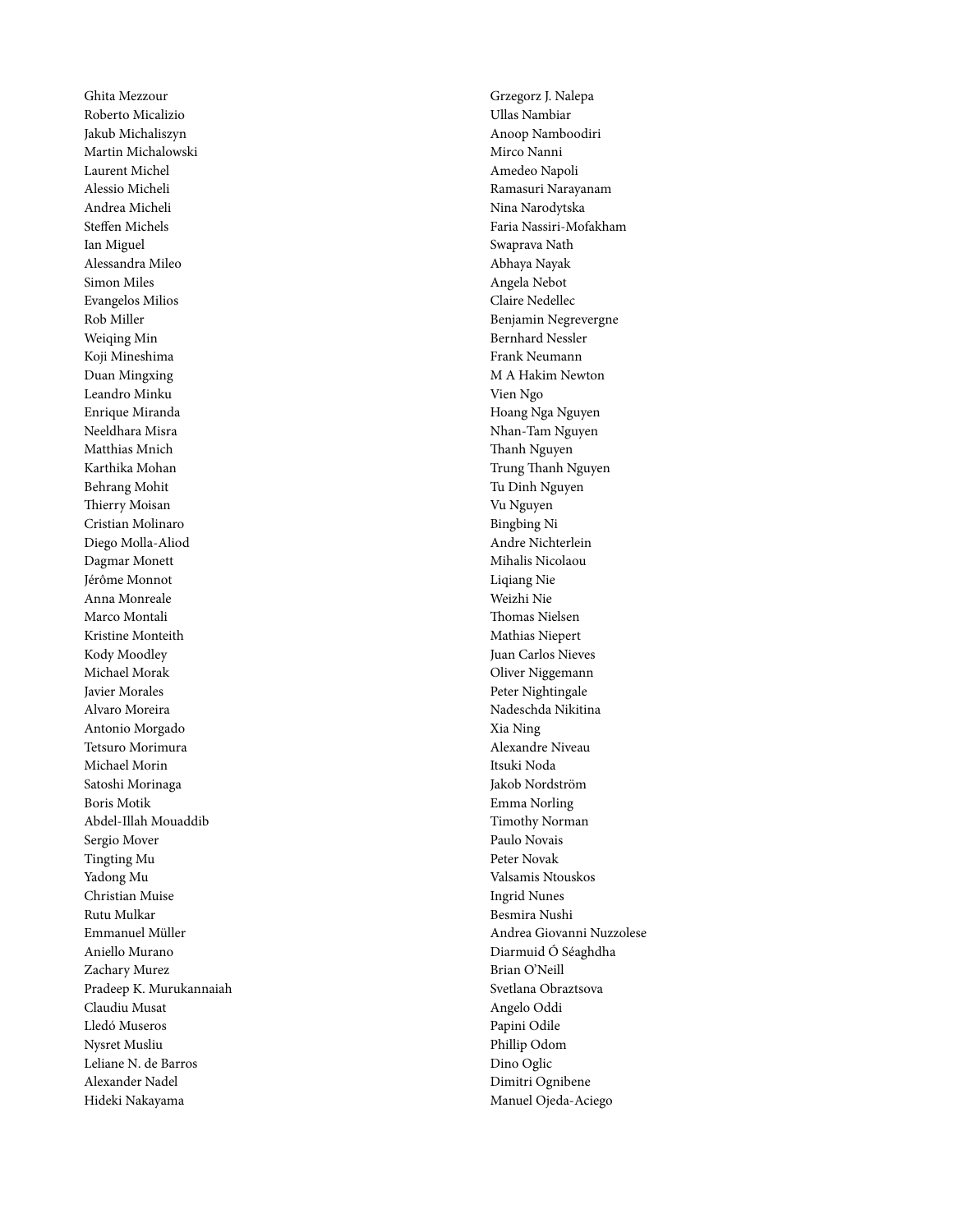Naoaki Okazaki Eva Onaindia Sebastian Ordyniak Joel Oren Nir Oren Mehmet Orgun AndreA Orlandini Magdalena Ortiz Takanobu Otsuka Lionel Ott Wassila Ouerdane Satoshi Oyama Ana Ozaki Mete Ozay Arzucan Ozgur Meltem Ozturk Sujit P.b Eric Pacuit Julian Padget Aline Paes Maurice Pagnucco Brooks Paige Hector Palacios George Paliouras Filippo Palumbo Shirui Pan Yinghui Pan Yannis Panagakis Guansong Pang Yanwei Pang Panče Panov Alexandre Papadopoulos Anastasia Paparrizou Pere Pardo Xavier Parent Francesco Parisi Dae Hoon Park Jong Park Sunho Park David Parker Ioannis Partalas Claude Pasquier Kitsuchart Pasupa Peter Patel-Schneider Fabio Patrizi Siddharth Patwardhan Alexandre Pauchet Terry Payne Federico Pecora Robert Peharz Marie Pelleau Thomas Pellegrini Damien Pellier Rafael Penaloza Yannick Pencolé

Chengbin Peng Nanyun Peng Wen-Chih Peng Xi Peng Yuxin Peng Ruggero Pensa Pavlos Peppas André Grahl Pereira Giuseppe Perelli Guillaume Perez Diego Perez Liebana Julien Perolat Michael Perrot Laurent Perrussel Georgios Petasis Ron Petrick Nghia Pham Nhathai Phan Chiara Piacentini Carla Piazza Gauthier Picard Sebastien Picault Reinhard Pichler Fabio Pierazzi Andreas Pieris Basile Pierpaolo Ingo Pill Sophie Pinchinat Carlo Pinciroli Wang Pinghui Ramon Pino-Perez Gianvito Pio Bilal Piot Matteo Pirotta Marco Pistore André Platzer Thomas Ploetz Axel Polleres Alex Polozov Mihai Pomarlan Florian Pommerening Leonard Poon Fabrice Popineau Daniele Porello Julie Porteous David Portugal Nico Potyka Gian Luca Pozzato Cédric Pralet L. A. Prashanth Frederic Precioso Steve Prestwich Alberto Pretto Mike Preuss Thomas Preuss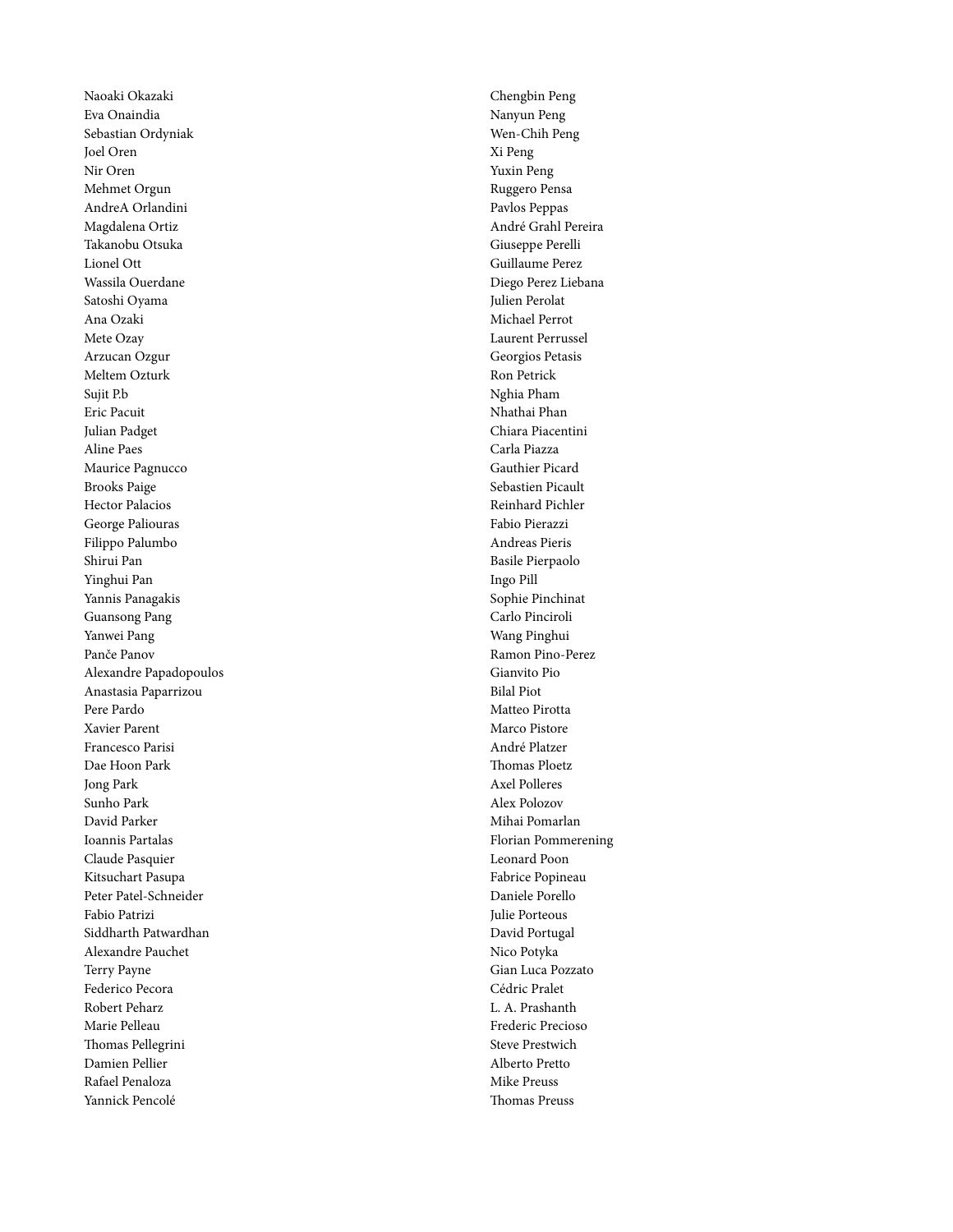Alessandro Previti Patrick Prosser Charles Prud'homme Ricardo Prudencio Joerg Puehrer Chiara Pulice Belarmino Pulido Jaime Pulido Fentanes Kai Puolamäki Sanjay Purushotham Matthew Purver Talha Qaiser Guilin Qi Yu Qi Chao Qian Tieyun Qian Yu Qiao Shengchao Qin Tao Qin Yongrui Qin Zengchang Qin Likun Qiu Minghui Qiu Weichao Qiu Meng Qu Luis Quesada Markus Rabe Zinovi Rabinovich Guillaume Rabusseau Emmanuel Rachelson Goran Radanovic Aswin Raghavan Piyush Rai Franco Raimondi Vaibhav Rajan David Rajaratnam Liva Ralaivola Ganesh Ramakrishnan Subramanian Ramamoorthy Ram Ramanujam Harish Ramaswamy Miquel Ramírez Joseph Ramsey Sylvie Ranwez Riccardo Rasconi Baharak Rastegari Irma Ravkic Oliver Ray Veselin Raychev Rudy Raymond Shan E Ahmed Raza Ivan Razo-Zapata Anna Helena Reali Costa Carrie Rebhuhn Ievgen Redko

Christoph Redl Khaled Refaat Ioannis Refanidis Diego Reforgiato Recupero Jean-Charles Regin Maurício Reis Dongwei Ren Fenghui Ren Xiang Ren Yongli Ren Zhou Ren Gavin Rens Chiara Renso Marcello Restelli Achim Rettinger Kate Revoredo Anja Rey Mark Reynolds Francesco Ricca Giuseppe Riccardi Alessandro Ricci Elisa Ricci Florian Richoux Kai-Florian Richter Bram Ridder Patricia Riddle Tjitze Rienstra Fabrizio Riguzzi Luke Riley Fabien Ringeval Petar Ristoski Livio Robaldo Mark Roberts Marko Robnik-Sikonja Valentin Robu Mathieu Roche Ricardo Rodriguez Oscar Rodriguez Rocha Camino Rodriguez-Vela Gabriele Röger Diederik Roijers Emma Rollon Salvatore Romeo Wenge Rong Francesco Ronzano Teemu Roos Pedram Rooshenas Sara Rosenthal Stephanie Rosenthal Christopher Rosin Benjamin Rosman Marco Rospocher Sophie Rosset Roberto Rossi Ryan Rossi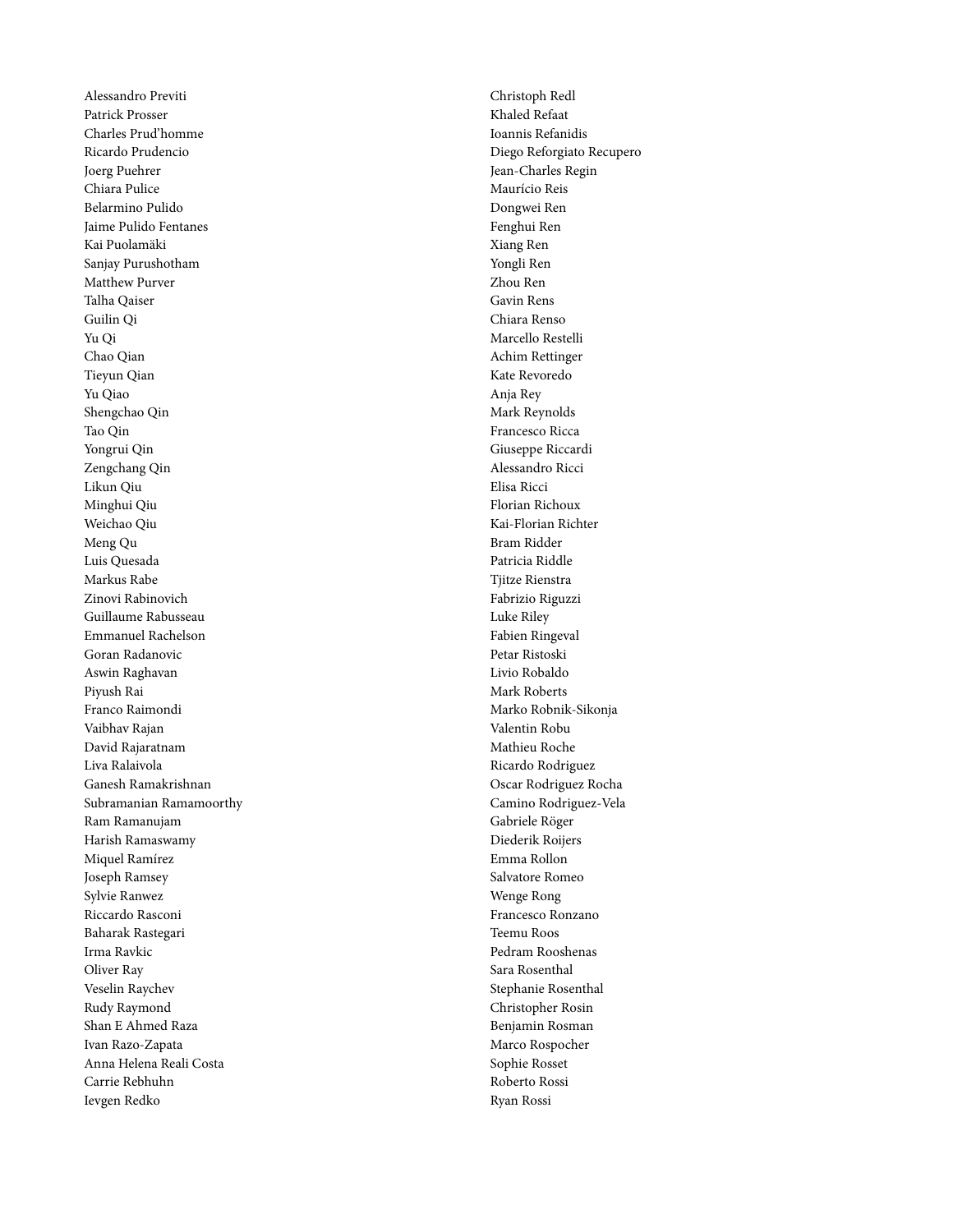Antonino Rotolo Olivier Roussel Stéphanie Roussel Michael Rovatsos Marco Roveri Stefano Rovetta Shourya Roy Wenjie Ruan Jonathan Rubin Sasha Rubin Zachary Rubinstein Salvatore Ruggieri Thomas Philip Runarsson Nicholas Ruozzi Chris Russell Alessandra Russo Zalila-Wenkstern Rym Vladislav Ryzhikov Jordi Sabater-Mir Régis Sabbadin Mehdi Sadeqi Abdallah Saffidine Ramon Sagarna Lakhdar Sais Masaki Saito Hassan Sajjad Chiaki Sakama Ilias Sakelariou Albert Ali Salah Yakoub Salhi Flora Salim Daniel Sánchez Luis Sanchez Fernandez Antonio Sanchez-Ruiz José Santos Paulo Santos Oren Sar Shalom Ravi Kiran Sarvadevabhatla Ryohei Sasano Taisuke Sato Shin'ichi Satoh Abdul Sattar Domenico Fabio Savo Enrico Scala Francesco Scarcello Pierre Schaus Silvia Schiaffino Stefan Schiffer Stefan Schlobach Jan Schlüter Ute Schmid Renate Schmidt Thomas Schneider Jonathan Scholz Lutz Schröder

Johan Schubert Matthias Schubert Peter Schüller Claudia Schulz Michael Ignaz Schumacher François Schwarzentruber Christoph Schwering Sören Schwertfeger Nicolas Schwind Rolf Schwitter Guido Sciavicco Stephen Scott Laura Sebastia Pascale Sébillot Konstantinos Sechidis Djamé Seddah Suvash Sedhain Erel Segal-halevi Martina Seidl Meinolf Sellmann Giovanni Semeraro Murat Sensoy Pedro Sequeira Ivan Serina Edoardo Serra Mathieu Serrurier Baris Sertkaya Metin Sezgin Khaled Shaalan Nisarg Shah Paulo Shakaraian Fanhua Shang Junming Shao Ming Shao Yingxia Shao Ehsan Shareghi Avinash Sharma Dr. Mansi Sharma Furao Shen Huawei Shen Jianbing Shen Xiaobo Shen Yanyan Shen Boxin Shi Yinghuan Shi Motoki Shiga Nobuyuki Shimizu Masamichi Shimosaka Hiroaki Shiokawa Yaniv Shmueli Mohamed Siala Silvan Sievers Olivier Sigaud Sujoy Sikdar Marius Silaghi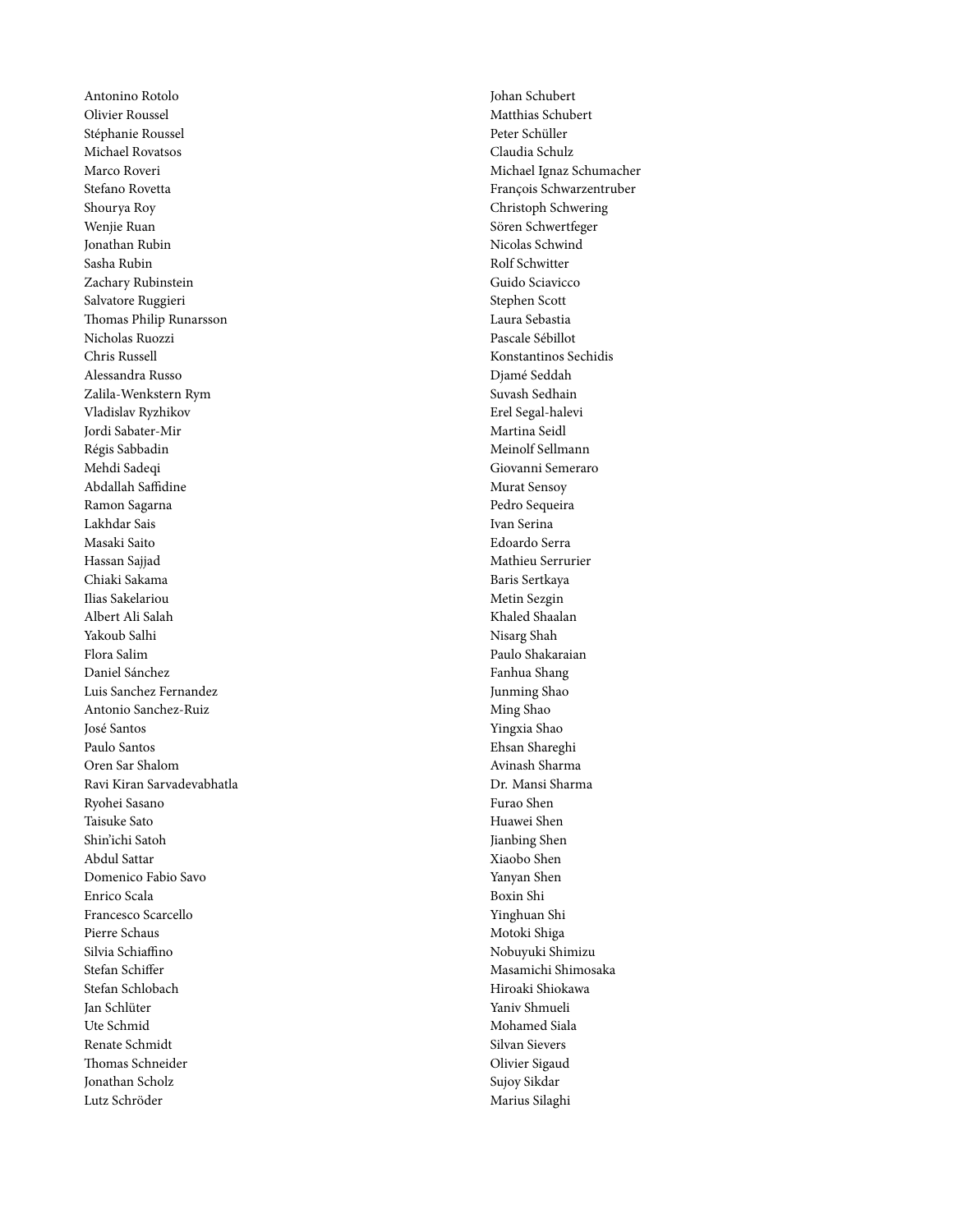Gerardo Simari Mantas Simkus Edgar Simo-Serra Sunil Simon Olivier Simonin Arun Singh Arunesh Sinha Christine Sinoquet Carsten Sinz Michael Sioutis Oskar Skibski Piotr Skowron Marija Slavkovik Friedrich Slivovsky Sonja Smets Adam Smith Lauro Snidaro Harold Soh Kihyuk Sohn Shirin Sohrabi Marina Sokolova nataliya sokolovska Christine Solnon Dongjin Song Guojie Song Jingkuan Song Kaisong Song Mingli Song Xinhang Song Xuemeng Song Yangqiu Song Ameet Soni Mikhail Soutchanski Nikolaos Spanoudakis alessandro sperduti Francesca Spezzano Newton Spolaôr Michael Spranger Ramanujan Sridharan Vivek Srikumar Nisheeth Srivastava F. Jordan Srour Sanja Stajner Sebastian Stein Daria Stepanova Roni Stern Michiel Stock Sabine Storandt Carlo Strapparava Peter Struss Hang Su Jinsong Su Kaile Su Enrique Sucar Jose Such

Fabian Suchanek Martin Suda Masanori Suganuma Mahito Sugiyama Warut Suksompong Aixin Sun Jinguang Sun Ke Sun Min Sun Shiliang Sun Weiwei Sun Hanna Suominen Pavel Surynek Andrew Sutton Yuriy Sverchkov Stephen Swift Theresa Swift Sébastien Tabary Karim Tabia Guido Tack Koh Takeuchi Ichigaku Takigawa Kartik Talamadupula Nimrod Talmon Srikanth Tamilselvam Valentina Tamma Naoyuki Tamura Mingkui Tan Shulong Tan Chang Tang Duyu Tang Jian Tang Jiliang Tang Jing Tang Sheng Tang Yuqing Tang Xavier Tannier Anderson Tavares Florent Teichteil-Koenigsbuch Pankaj Telang Orestis Telelis Ashish Tendulkar Alexandre Termier Cyril Terrioux Stefano Teso Khoat Than Georgios Theocharous Matthias Thimm Vincent Thomas Michael Thomazo Fei Tian Ran Tian Liu Tingwen Nava Tintarev Christos Tjortjis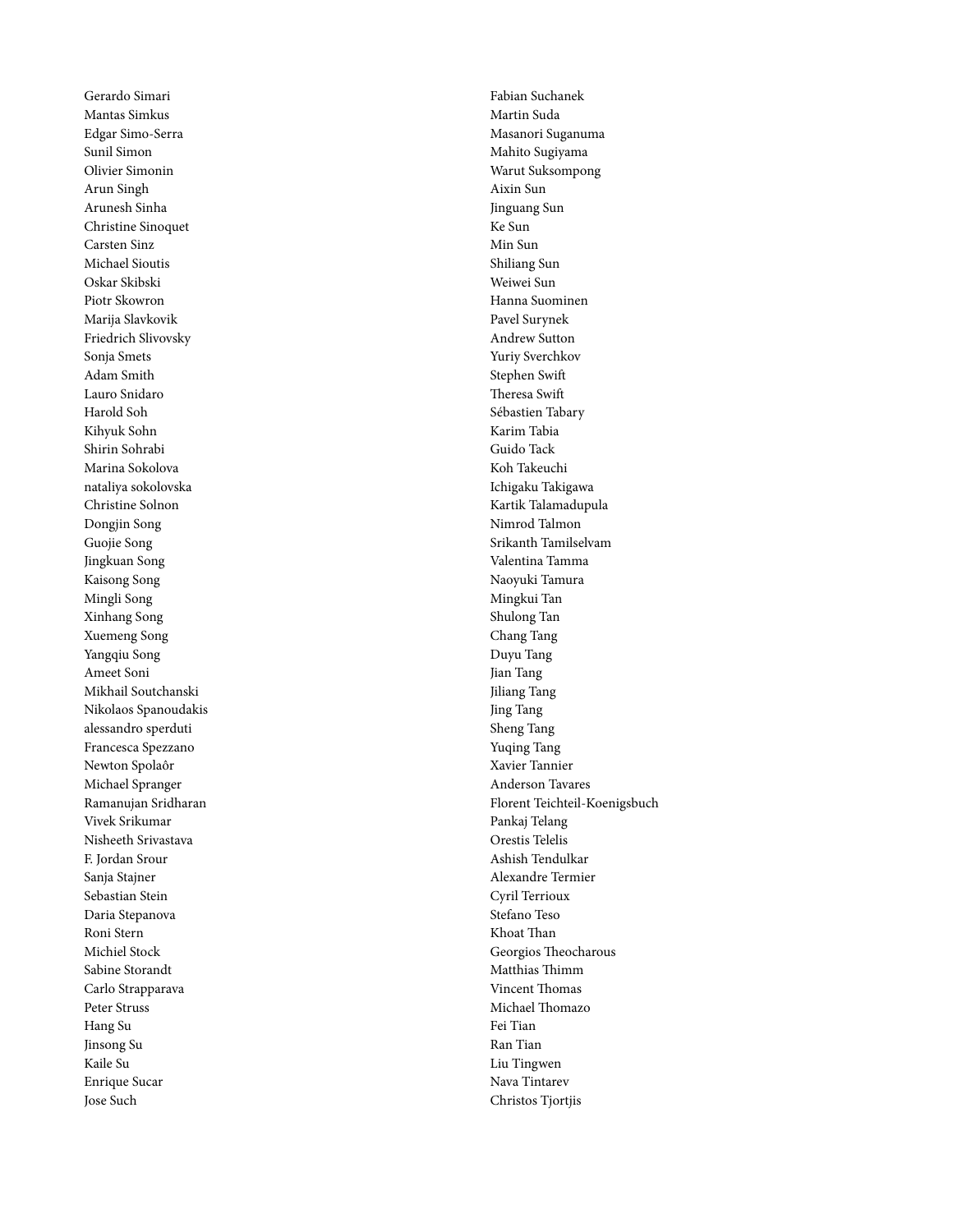Hiroyuki Toda Taiki Todo Ljupco Todorovski Julian Togelius Fernando Tohme David Toman Tatiana Tommasi Sara Tonelli Hanghang Tong Alice Toniolo Jacobo Toran Álvaro Torralba Paolo Torroni Gianluca Torta Sophie Tourret Truyen Tran Long Tran-Thanh Louise Travé-Massuyès Jan Treur Felipe Trevizan Nicolas Troquard Francesco Trovo Yi-Hsuan Tsai Panayotis Tsaparas Yuta Tsuboi Shusaku Tsumoto Mei Tu ShiKui Tu Zhaopeng Tu Allan Tucker Gyorgy Turan Anni-Yasmin Turhan Suguru Ueda Antti Ukkonen Thomas Unterthiner Alberto Uriarte Tommaso Urli Visara Urovi Yoshitaka Ushiku Rick Valenzano Mauro Vallati Jack Valmadre René van Bevern Tim Van de Cruys Linda van der Gaag M. Birna van Riemsdijk Girish Varma Wamberto Vasconcelos Mayank Vatsa Javier Vazquez-Salceda Julien Velcin Alfredo Vellido Adriano Veloso Joost Vennekens Carmine Ventre

Dan Ventura Rodrigo Ventura Deepak Venugopal Laurent Vercouter Mario Verdicchio Yashaswi Verma Claire Vernade Paul Vernaza Sicco Verwer Verwer Srdjan Vesic Concepcion Vidal Herna Viktor Nathalie Villa-Vialaneix João Vinagre Bhanukiran Vinzamuri Philippe Vismara Jonathan Vitale Marco Viviani Jirka Vomlel Alexandros Voudouris George Vouros Christel Vrain Anil Vullikanti Sven Wachsmuth Markus Wagner Mohamed Wahbi Byron Wallace Rick Wallace Johannes Wallner Thomas Walsh Hai Wan Beidou Wang Bin Wang Boyu Wang Can Wang Chaokun Wang Cheng Wang Chenguang Wang Chuan-Ju Wang Da-Han Wang Deqing Wang Dingding Wang Faqiang Wang Hao Wang Hao-Chuan Wang Hongtao Wang Jinqiao Wang Junxing Wang Kewen Wang Keze Wang Kun Wang Lizhen Wang Naiyan Wang Nannan Wang Pichao Wang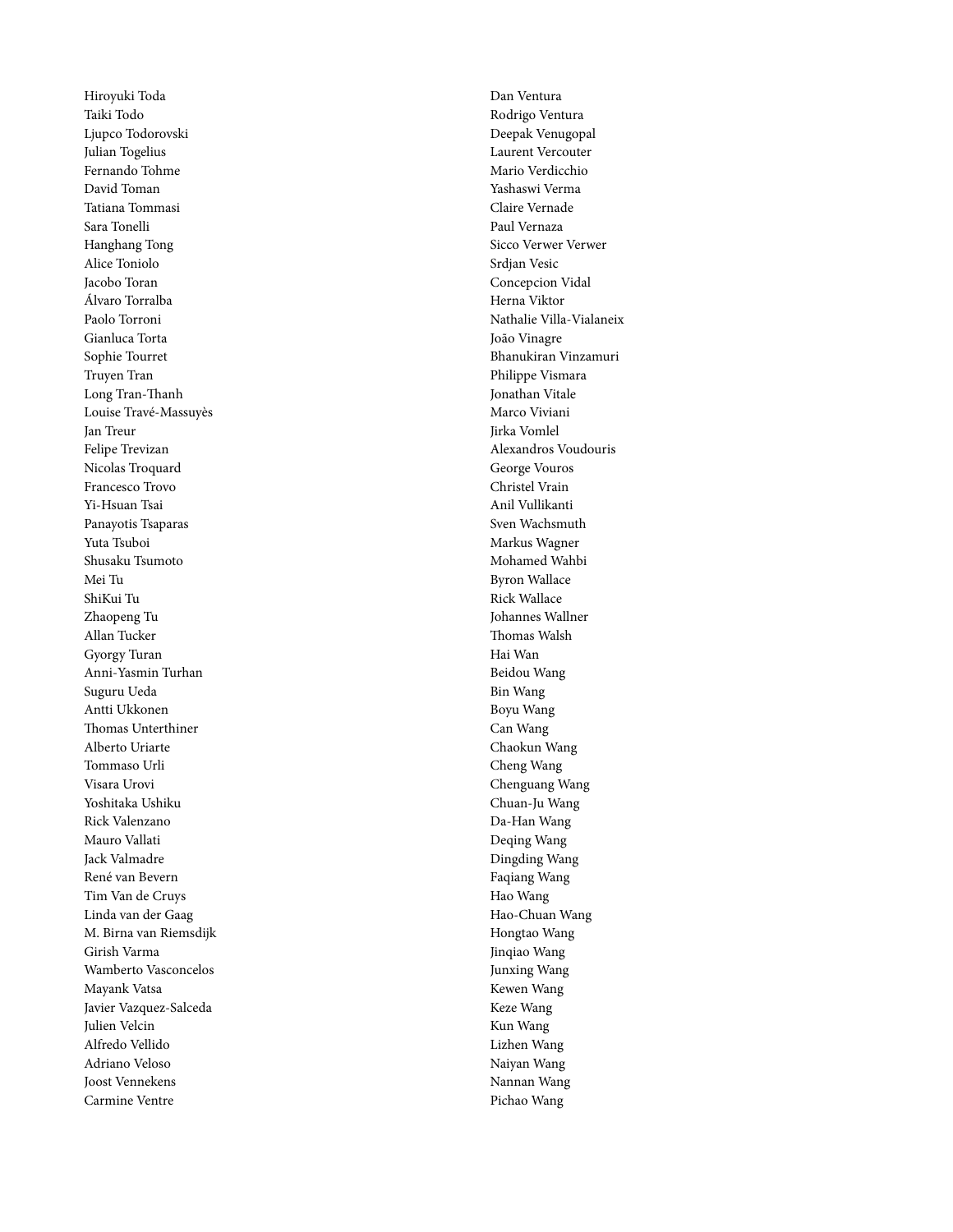Pidong Wang Qi Wang Qi Wang Qianqian Wang Qilong Wang Qiufeng Wang Rong Wang Sen Wang Senzhang Wang Shuai Wang Shuhui Wang Shusen Wang Tao Wang Tinghuai Wang Wei Wang Wei Wang Wei Wang Xiaoqian Wang Xinchao Wang Y.-C. Frank Wang Yi Wang Yisong Wang Yun-Yun Wang Yunhe Wang Yuyang Wang Zhangyang Wang Zhaowen Wang Zhe Wang Zhichun Wang Zhiguang Wang Zhiguo Wang Zhongqing Wang Yì N. Wáng Leo Wanner Takashi Washio Theophane Weber Grant Weddell Mingqiang Wei Ping Wei Wei Wei Xiu-Shen Wei Ying Wei Zhongyu Wei Antonius Weinzierl Ximing Wen Ying Wen Zheng Wen Felix Weninger Tomas Werner Michael Wessel David Weston Emil Weydert Martha White Jörg Wicker Gerhard Widmer

Thomas Wiemann Marco Wiering Ralf Wimmer Guillaume Wisniewski Gerhard Woeginger Dominik Wojtczak Christian Wolf Diedrich Wolter Bruno Woltzenlogel Paleo Derek Wong Lawson Wong Wei Lee Woon Franz Wotawa Michal Wozniak Fangzhao Wu Huijia Wu I-Chen Wu Lin Wu Lingfei Wu Min Wu Shan-Hung Wu Tianfu Wu Wei Wu Xiaojian Wu Adam Wyner Lirong Xia Tian Xia Shiming Xiang Tao Xiang Yanping Xiang Guohui Xiao Tong Xiao Xiaokui Xiao Yang Xiao Yanghua Xiao Zhanhao Xiao Qi Xiaojuan Bo Xin Xuehan Xiong Hongteng Xu Hu Xu Jian Xu Jie Xu Jinan Xu Ke Xu Kun Xu Miao Xu Xiujuan Xu Yang Xu Yi Xu Yong Xu Yuanlu Xu Zenglin Xu Hui Xue Yexiang Xue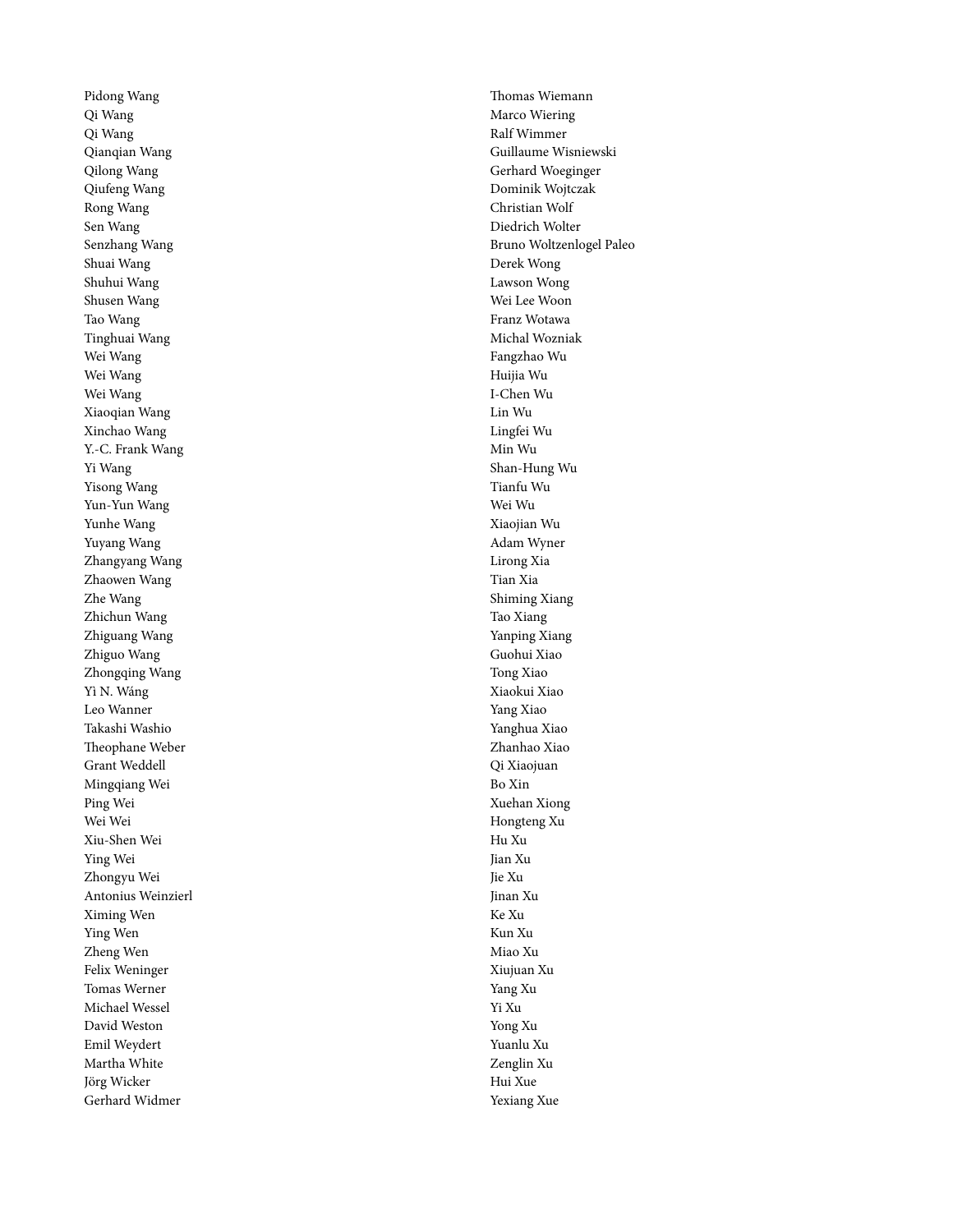Nitin Yadav Takehisa Yairi Seiji Yamada Juejie Yan Junchi Yan Yan Yan Yuguang Yan Hiroki Yanagisawa Bin Yang Bishan Yang Erkun Yang Haitong Yang Hongxia Yang Jianbo Yang Jufeng Yang Liang Yang Linjie Yang Min Yang Ming Yang Peng Yang Peng Yang Qian Yang Shuo Yang Tianbao Yang Xiaojun Yang Yang Yang Yaqin Yang Yingzhen Yang Yongjie Yang Zhenyu Yang Berrin Yanikoglu Margot Yann Georgios Yannakakis Jin-ge Yao Junjie Yao Lina Yao Yazhou Yao Roland Yap Mark Yatskar Ibanez Garcia Yazmin Angelica Hao Ye Mao Ye Mi-Yen Yeh Peter Yeh Reyyan Yeniterzi Florian Yger Hongzhi Yin Junfu Yin Wenpeng Yin Zhijun Yin Shihui Ying Logan Yliniemi Koichiro Yoshino Takayuki Yoshizumi Shan You

Jay Young Jianfei Yu Mo Yu Rose Yu Wenjian Yu Xiaotian Yu Yintao Roger Yu Zhengtao Yu Zhou Yu Zhou Yu Changhe Yuan Wenzhen Yuan Fouad Zablith Marco Zaffalon Osmar Zaiane Anna Zamansky Marcos Zampieri Alessandro Zanarini Marina Zanella Haifa Zargayouna Gerson Zaverucha Riccardo Zese Feifei Zhai Baichuan Zhang Changqing Zhang Chao Zhang Debing Zhang Dongyu Zhang Fuzheng Zhang Hao Zhang Heng Zhang Jianjia Zhang Jiawei Zhang Jilian Zhang Lefei Zhang Luming Zhang Meishan Zhang Meng Zhang Peng Zhang Qi Zhang Quanshi Zhang Richong Zhang Rui Zhang Shengyu Zhang Shichao Zhang Teng Zhang Wei Zhang Wei Emma Zhang Wei-Nan Zhang Weizhong Zhang Xiaofeng Zhang Xiaowang Zhang Yingqian Zhang Yongfeng Zhang Yuanlin Zhang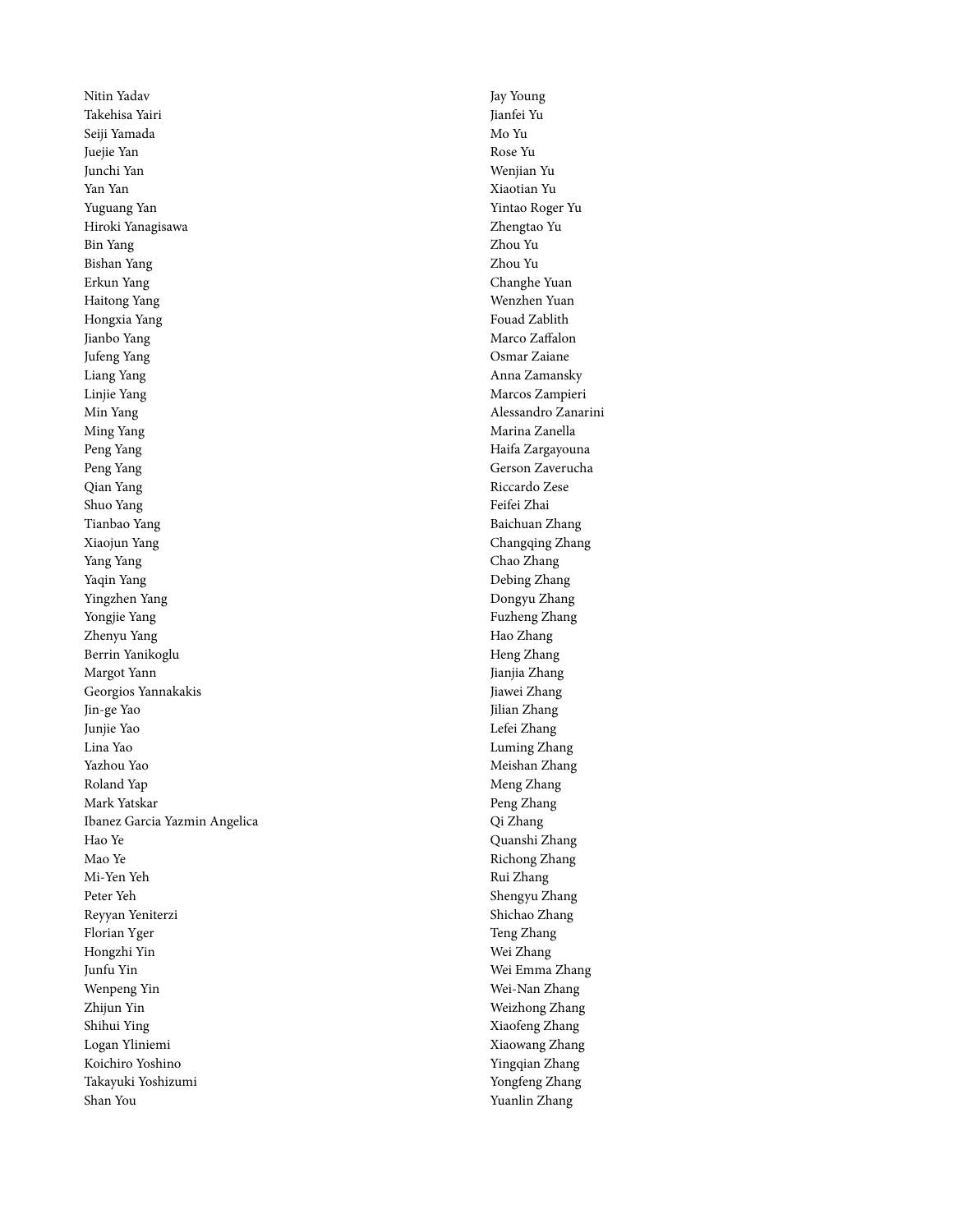Yuting Zhang Zhao Zhang Zhaoxiang Zhang Zhenjie Zhang Zhihong Zhang Zhiwei Zhang Zongzhang Zhang Dengji Zhao Junzhou Zhao Liming Zhao Miao Zhao Peilin Zhao Pengpeng Zhao Wayne Xin Zhao Xishun Zhao Yanchang Zhao Zhou Zhao Feng Zheng Kai Zheng Kang Zheng Liang Zheng Vincent Zheng Wei-Long Zheng Wei-Shi Zheng Yingbin Zheng Zibin Zheng Jiang Zhong Jinhong Zhong Aimin Zhou Chuan Zhou Dawei Zhou Deyu Zhou Hao Zhou Jiayu Zhou Junsheng Zhou Luping Zhou shuchang zhou Shuigeng Zhou Wengang Zhou Xiangmin Zhou Xiaowei Zhou Yi Zhou Chengzhang Zhu En Zhu Hengshu Zhu Jianke Zhu Lei Zhu Pengfei Zhu Qi Zhu Tianqing Zhu Xiaodan Zhu Xiaofeng Zhu Yada Zhu Yue Zhu Zexuan Zhu

Zhanxing Zhu Zhiqiang Zhuang Zhu Zichen Yair Zick Albrecht Zimmermann Roie Zivan Standa Živný Chuhang Zou Ester Zumpano

#### **Review Assistants**

Jackson Abascal Pablo Accuosto Swapna Agarwal Pantelis Agathangelou Ulrich Matchi Aivodji Deepak Ajwani Özgür Akgün Marco Alberti Elias Alevizos Marjan Alirezaie Pegah Alizadeh Mohammed Almukaynizi Hamidreza Alvari Pascal Amsili Merlinda Andoni Henrik Andreasson Ignasi Andres Susan Anyosa Vincent Armant Yogesh Balaji Sambaran Bandyopadhya Erkan Basar Merijn Beeksma Gregor Behnke Maria Jose Benitez-Caballero Elena Bellodi Gleb Belov Matthias Bentert Gabor Berend Julian Berk Sukalyan Bhagat Sumit Bhatia Brojeshwar Bhowmick Antonis Bikakis Livio Bioglio Filippo Bistaffa Johan Bjorck Paul Bodily Jori Bomanson Jérôme Bosche Glenda Botelho Haya Brama Alex Bravo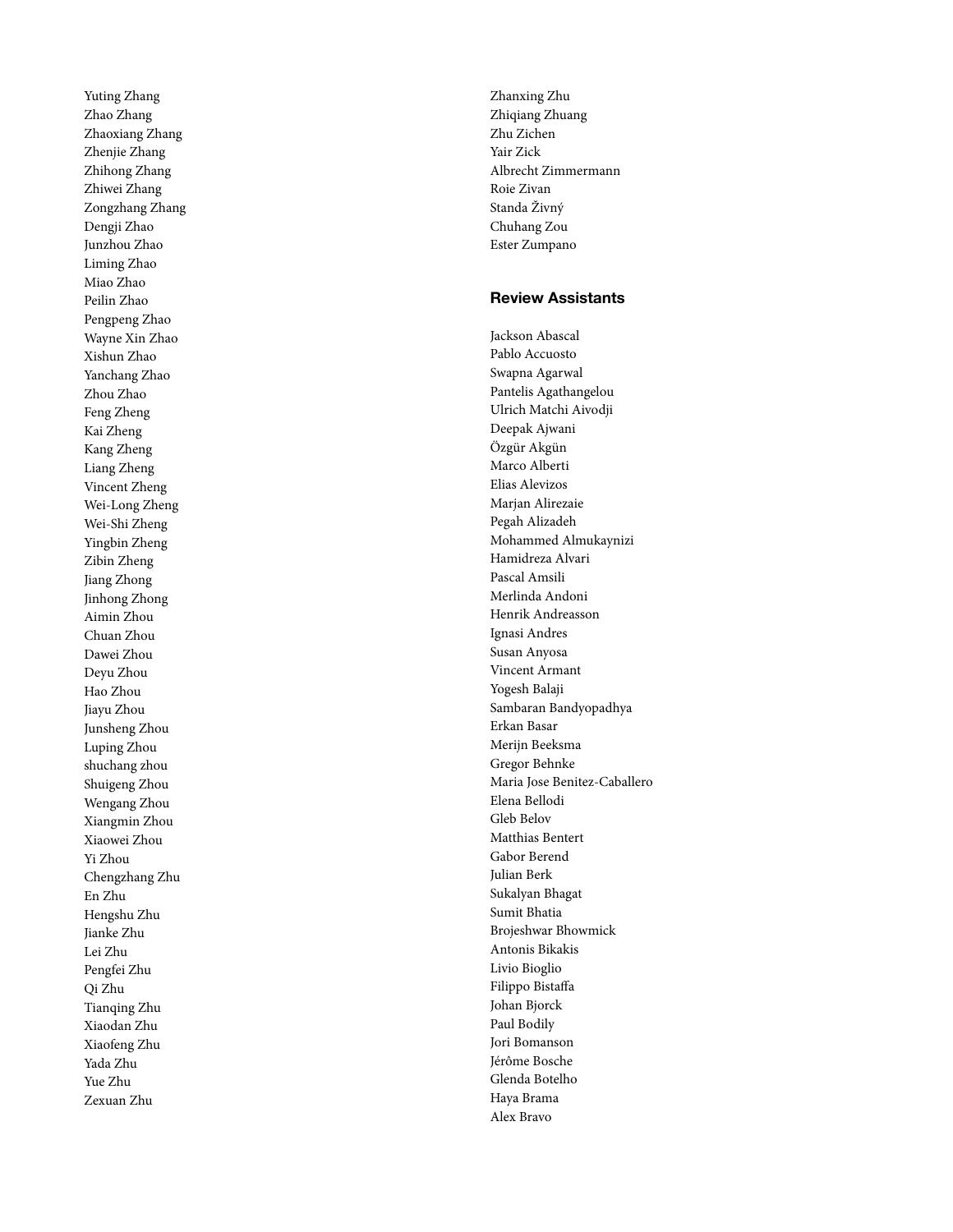Anibal Bregon Tom Bruls Maximiliano Celmo David Budan Antonio Bucchiarone Thiago Bueno Riccardo Caccavale Jianrui Cai Alberto Camacho Mengfei Cao Xiangyong Cao Yuren Cao Bruno Caprile Romuald Carette Daniele Castellana Elliot Catt Luca Cattelani Mithun Chakraborty Cong Chen Huimin Chen Kaifeng Chen Nutan Chen Xu Chen Yun-Chen Chen Zaiyi Chen Zixuan Chen Chris Christodoulou Maxime Clément Benjamin Cogrel Liat Cohen Quentin Cohen-Solal Francis Colas Mathieu Collet Frances Cooper Cristina Cornelio Giuseppe Cota Zhe Cui Tiago Cunha Fabio D'Asaro Carlo D'Eramo Raj Dabre Anh Dang Matthew Davis Heidar Davoudi David De Frutos-Escrig Ayush Deewan Warren Del-Pinto Argyrios Deligkas Bartolomeo Della Corte Ambra Demontis Eliezer de Souza da Silva Chiara Di Francescomarino Luca Di Gaspero Antonio Di Stasio Emmanuelle Dietz Saldanha Kien Do

Trong Dinh Thac Do Carmine Dodaro Haluk Dogan Irina Dragoste Jiachen Du Han Du Lan Du Kevin Duh Yann Dujardin Adam Earle Edith Elkind Jan Elffers Stefan Ellmauthaler Salomé Eriksson Sayed Esmaeili Diego Esteves Daniele Evangelista Flavio Everardo Kshitij Fadnis Marco Faella Lijie Fan Gabriele Farina Fabio Fassetti Fuli Feng Everlandio Fernandes Arnaud Ferré Maximilian Fickert Zack Fitzsimmons Francesca Fracasso Santiago Franco Katsuhide Fujita Antonino Furnari Paul Gainer Andrea Galassi Claudio Gallicchio Javier Garcia Luis Paulo Garcia Thibault Gateau Lorenzo Gatti Clément Gautrais Liuhao Ge Lieke Gelderloos Ganesh Ghalme Nicola Gigante Paolo Giuliodori Stephan Gocht Julio Godoy Sujatha Das Gollapalli Bharath Gopalakrishnan Sergio Gonzalez-Elizondo Loïc Grobol Jean-Luc Guérin Riccardo Guidotti Qing Guo Xiaojie Guo Ziyi Guo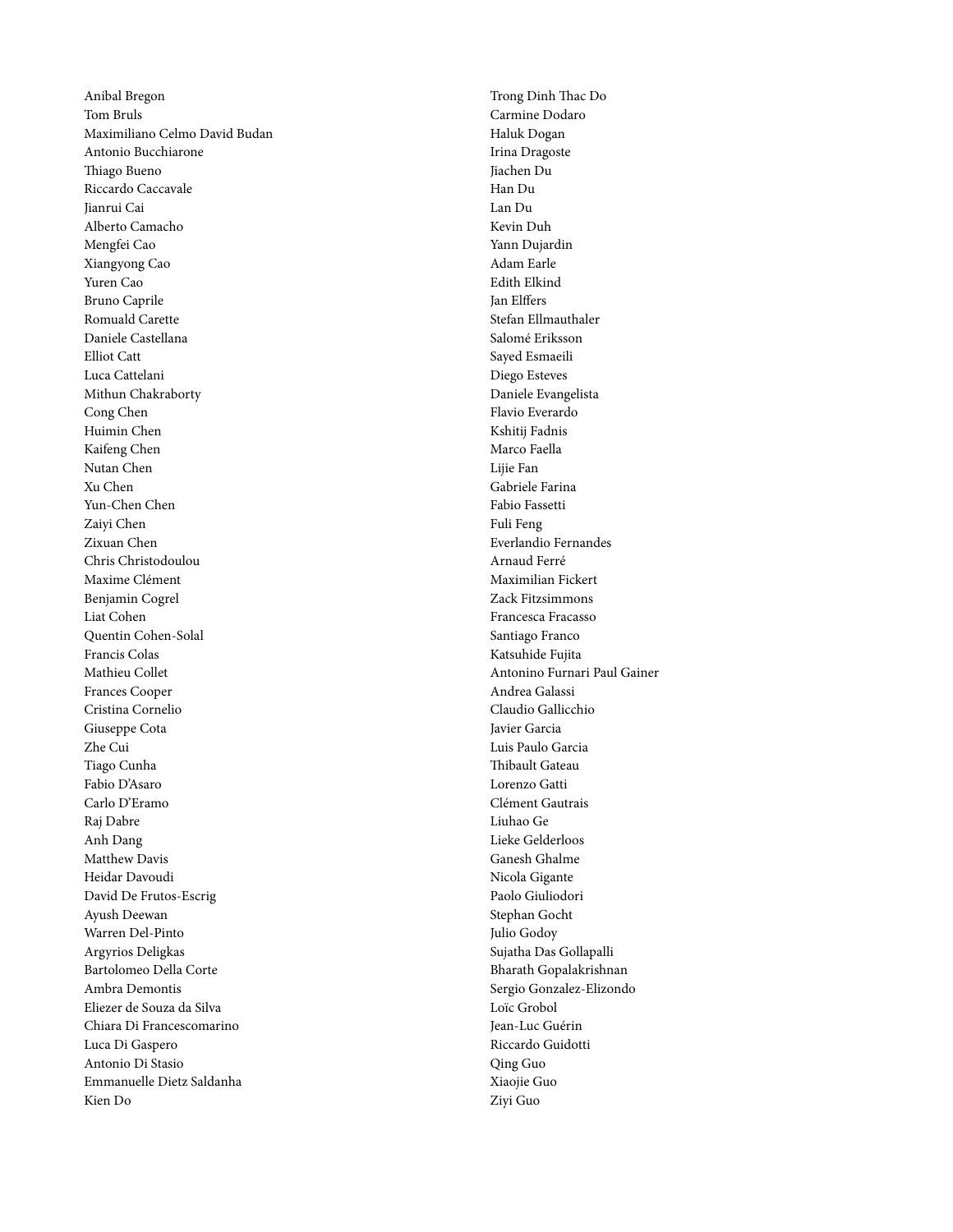Kavya Gupta Elem Güzel Christian Hadiwinoto Zeynep Hakguder Xu Han Ioannis Havoutis Amir Hazem Kun He Eniko Heja Erik Herrmann Manuel Heusner Thanh-Tung Hoang Johannes Hofbauer Kunihito Hoki Daniel Höller Shudong Huang Ting-Hao Huang Wenyi Huang Carlo Ieva Angelo Impedovo Marco Imperoli Roberto Interdonato Mohammad Islam Alon Jacovi Yasser Jafer Steven James Magdalena Jankowska Nils Jansen Krishna Murthy Jatavallabhula Songlei Jian Chong Jiang Jingtian Jiang Cheng Jin HyunJoon Jung Andrzej Kaczmarczyk Shima Kashef Abdul Karim Laura Kasper Saurabh Kataria Hiroharu Kato Georgios Katsimpras Vishal Kaushal Yevgeny Kazakov Orgad Keller Tom Kelsey Philip Kilby Sabrina Kirrane Michal Knapik Ryosuke Kojima Shufeng Kong Frédéric Koriche Adam Kosiorek Dimitris Kotsakos Grammateia Kotsialou Daniel Kottke

Paraskevas Koukaras Kalliopi Kravari Alexander Kroner Lun-Wei Ku Ayse Kucukyilmaz Vishwajeet Kumar Orna Kupferman Damian Kurpiewski Charlotte Laclau Evelina Lamma Dominik Lang Javier Larrosa Hung Le Lei Le Pierre Le Bodic Yahia Lebbah Erwan Lecarpentier Young Lee Felipe Leno da Silva Yoad Lewenberg Cheng Li Gang Li Jiawei Li Jing Li Jingling Li Jinxing Li Le Li Peng Li Tongyang Li Wenhui Li Xintong Li Yandong Li Yi Li Yuanqing Li Yuqian Li Zhihui Li Yan Liang Pieter Libin Daryl Lim Isaque Lima Jiahao Lin Hamilton Link Yankai Lin Jonathan Liono Bin Liu Jialin Liu Jing Liu Kun Liu Qi Liu Sheng Liu Yaoyao Liu Ye Liu Yucheng Liu Leonardo Llanos Campillos Fábio Lobato David Lobo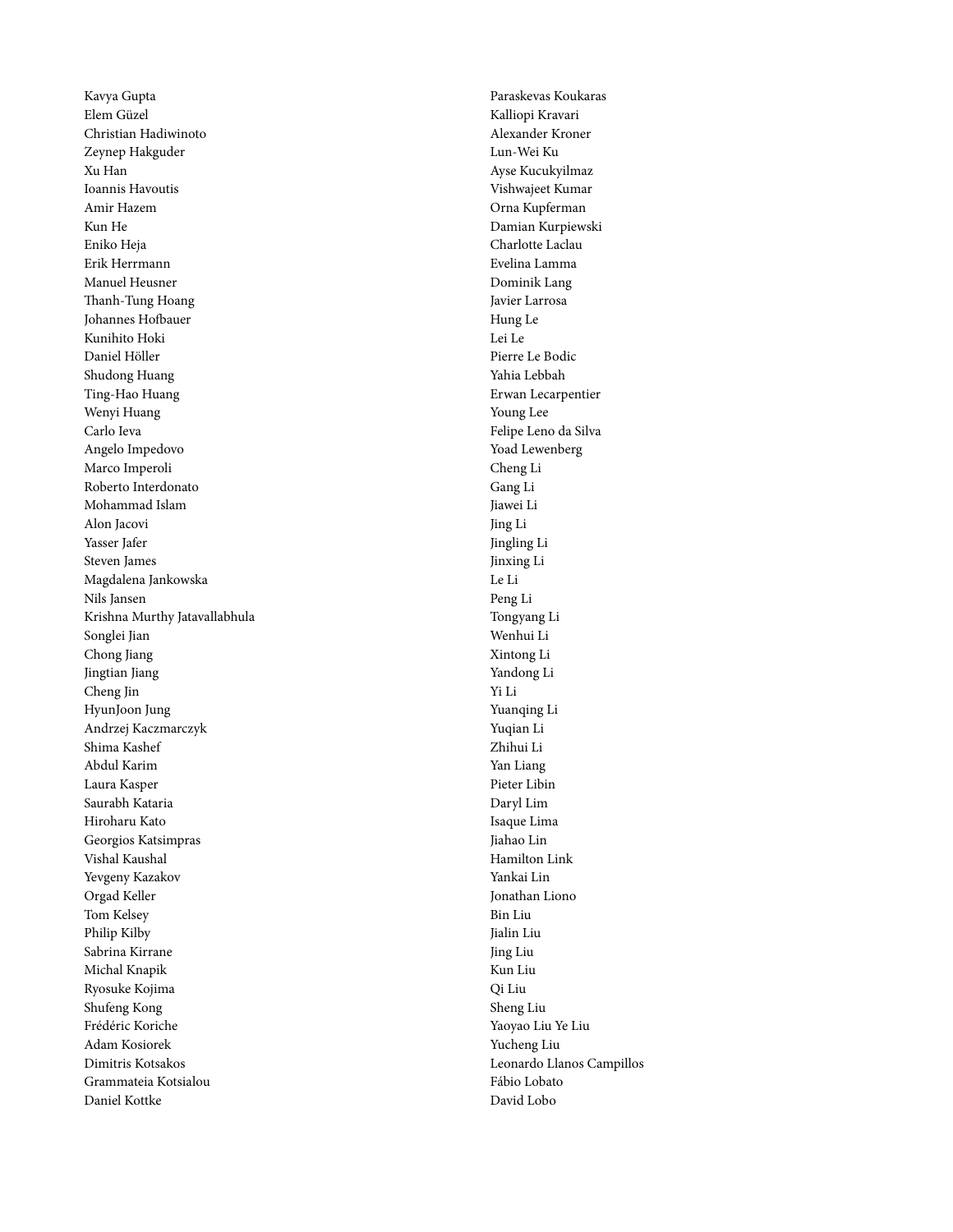Salvatore Lopes Daniela Loreti Juan Antonio Lossio-Ventura Jian Lou Miao Lu Yao Lu Simon Lucas Patrick Lühne Fulin Luo Sihui Luo Francesco Lupia Fan Ma Fenglong Ma Mehdi Maamar Vitor Machado João Machado Santos Shir Maimon Davide Maiorca Sultan Majeed Debmalya Mandal Masoumeh Mansouri Theofrastos Mantadelis Rafael Mantovani Zhendong Mao Ricardo Marcacini Letizia Marchegiani Alberto Marchesi Marco Marchini Ericsson Marin Ofir Marom Dominique Martinez Fernando Martinez-Plumed Gonçalo Martins Maximilian Marx Bastien Maubert Jacopo Mauro Audra McMillan Marco Melis Corrado Mencar Chen Meng Alberto Maria Metelli Dimitrios Milios Thomas Moerland Alberto Molinari Ayan Mukhopadhyay Kumap Nahro David Narváez Samba Ndojh Ndiaye Gergely Neu Phuoc Nguyen Vu Nguyen Siegfried Nijssen Arianna Novaro Alessandro Nuara Eric Nunes

Philipp Obermeier Svetlana Obraztsova Aljaž Osojnik Mayu Otani Jan Otop Le Ou-Yang Abdelkader Ouali Gözde Özbal Divya Padmanabhan Vivin Paliath Zhiyuan Pan Shimei Pan Swetasudha Panda Harit Pandya Matteo Papini Andrea Patane Suvam Patra Truls Pedersen Hao Peng Maximilian Pensel José Luis Pérez de la Cruz Molina Filipo Perotto Andrew Perrault Matej Petković Nathalie Peyrard Trang Pham Paulo Henrique Pisani Martin Plajner Marco Polignano Pascal Poncelet Caroline Ponzoni Carvalho Chanel Hanieh Poostchi Rémy Poulain Eleanor Quint Mohammad Saiedur Rahaman Mjose Ramirez Diego Ramírez Echavarría Pravesh Ranchod Jennifer Renoux Jason Rhuggenaath Francesco Riccio Emmanouil Rigas Adriano Rivoli Raine Rönnholm Carl Martin Rosenberg Ariel Rosenfeld Adrien Rougny Dimitris Rousidis Clemente Rubio-Manzano Shakila Khan Rumi Pierre Rust Luca Sabatucci Leif Sabellek Amin Sadri Arindam Saha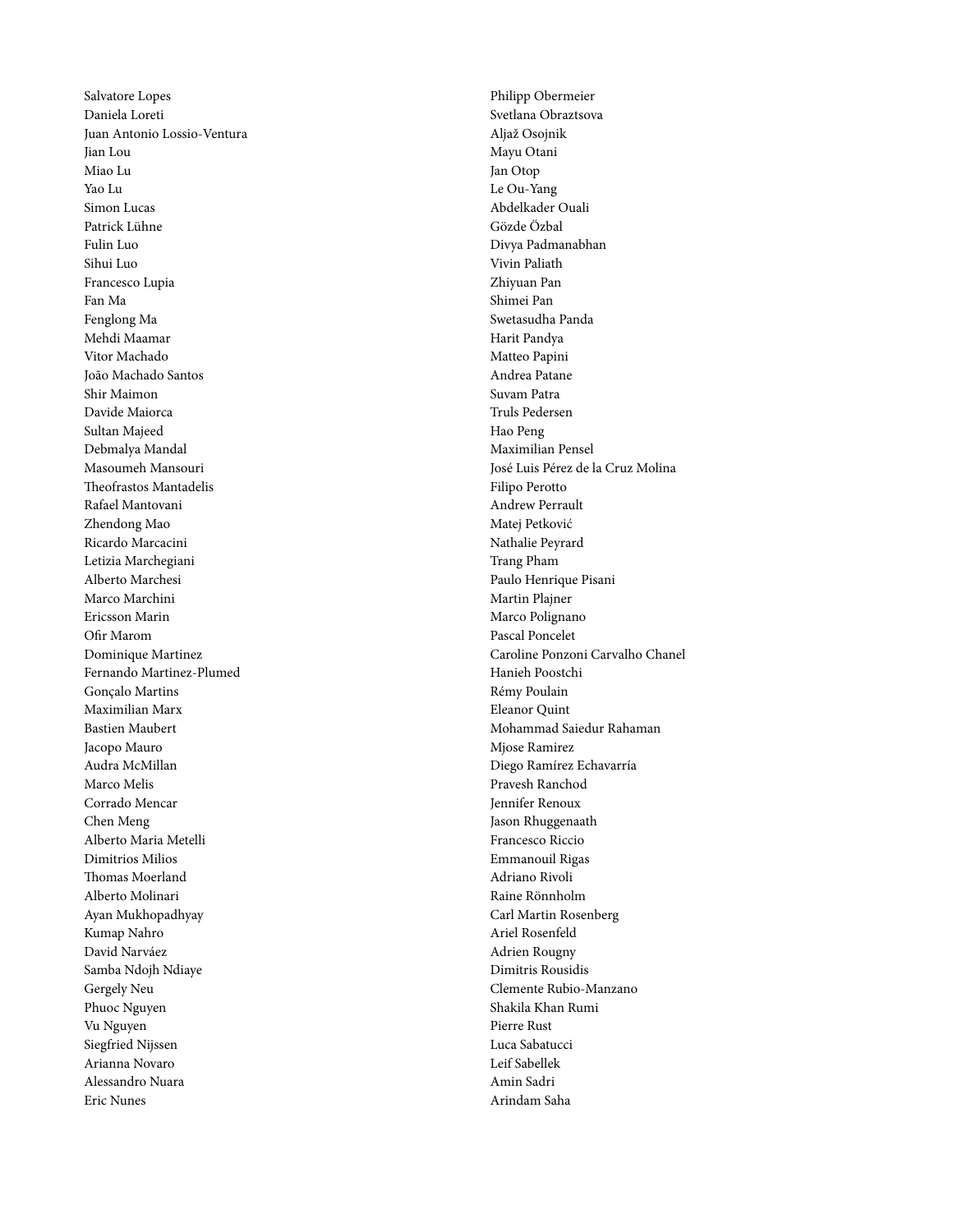Suman Saha Christian Saile Olimpiya Saha Pietro Sala Rohit Saluja Marina Santini Andrew Santosa Alessandro Sapienza Antonia Saravanou Zeynep G. Saribatur Soumajyoti Sarkar Marvin Schiller Aaron Schlenker Hannes Schulz Chris Schwiegelshohn Hanie Sedghi Sungyong Seo Elham Shaabani Nisarg Shah Somayeh Shahsavarani Chandramouli Shama Sastry Wenling Shang Rui Shao Wei Shao Ehsan Sherkat Wei Shi Alexander Shleyfman Yash Shrestha Nikola Simidjievski Gurkirt Singh Sanjana Sinha Sriram Siva Jacek Skryzalin Tadej Skvorc Dennis Soemers Hui Song Manuel Sorge Stefanie Speichert Helge Spieker Denis Steckelmacher Michal Štolba Christian Stricker Martin Strobel Jiaohao Su Xing Su Sandeep Subramanian Alessandro Suglia Liyan Sun Andrea Tagarelli Carlo Taticchi Maguelonne Teisseire Catherine Tessier Serra Sinem Tekiroglu Tinu Theckel Joy Petr Tichavsky Andrea Tirinzoni

Federico Tombari Antonela Tommasel Alejandro Torreño Trung Kien Tran University Trieste James Trimble Alan Tsang Cunchao Tu Ming Tu Grigorios Tzortzis Alessandro Umbrico Patrick Axel Urbanke Muhammad Hamza Usmnai Dmitry Ustalov Benjamin van Niekerk Lise-Marie Veillon Badri Vellambi Daniele Vilone Erwin Walraven Ruosi Wan Cuiyuan Wang Fangfang Wang Jianyu Wang Longyue Wang Qing Wang Xiang Wang Xing Wang Yaqing Wang Yishen Wang Daniel Weimer Anaëlle Wilczynski Bryan Wilder Jacob Williams Piers Williams Audrey Wilmet Nicolai Wojke Bradley Woosley Mason Wright Di Wu Jingfeng Wu Lei Wu Mengxiao Wu Markus Wulfmeier Eric Würbel Shuo Xiang Pan Xiao Ning Xie Ji Xin Miao Xu Ning Xu Guangxu Xun Jing Ya Yan Yan Cheng Yang Chih-Yuan Yang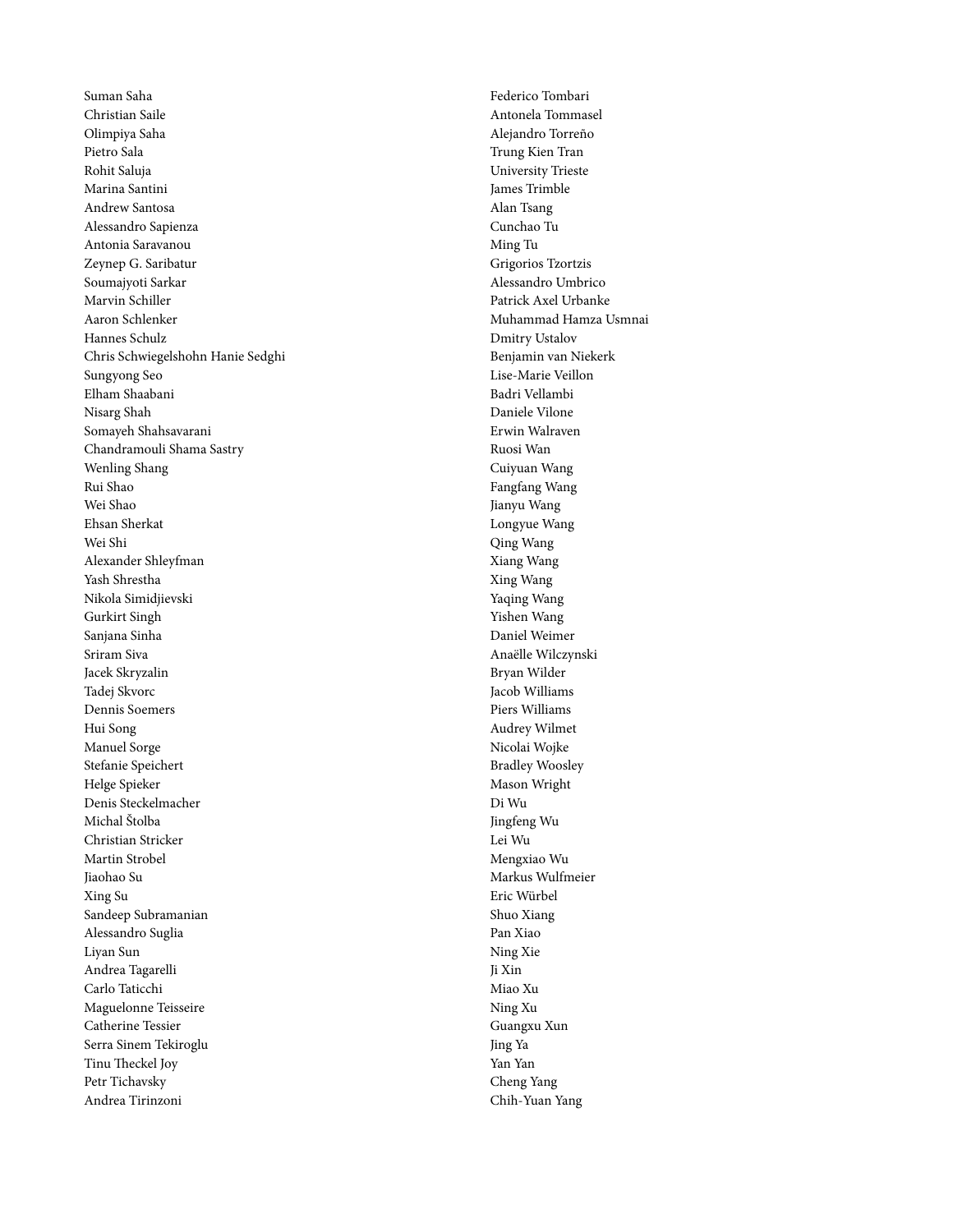Junfeng Yang Yi Yang Jianqiang Yao Quanming Yao Jinmian Ye Mang Ye Xuchen You Bing Yu Jiahui Yu Jin-Gang Yu Tan Yu Fajie Yuan Amrapali Zaveri Runhao Zeng Ziqian Zeng Chi Zhang Hengtong Zhang Junzhe Zhang Kai Zhang Xiao Zhang Yongshan Zhang Ziyu Zhang Huan Zhao Peng Zhao Yao Zhao Lin Zheng

Qian Zhang Wen Zhong Chang Zhou Jiyun Zhou Joey Tianyi Zhou Hao Zhu Qi Zhu Yichun Zhu

### **Special Track on the Evolution of the Contours of AI**

#### **Program Committee**

Ronen Brafman (BGU Israel) Adnan Darwiche (UCLA, USA) Richard Korf (UCLA USA) Alan Mackworth (UBC Canada) Pedro Meseguer (IIIA Spain) David Parkes (Harvard USA) Henri Prade (CNRS France) Reid Simmons (CMU USA) Moshe Tennenholtz (Technion Israel) Michael Wellman (U. of Michigan USA)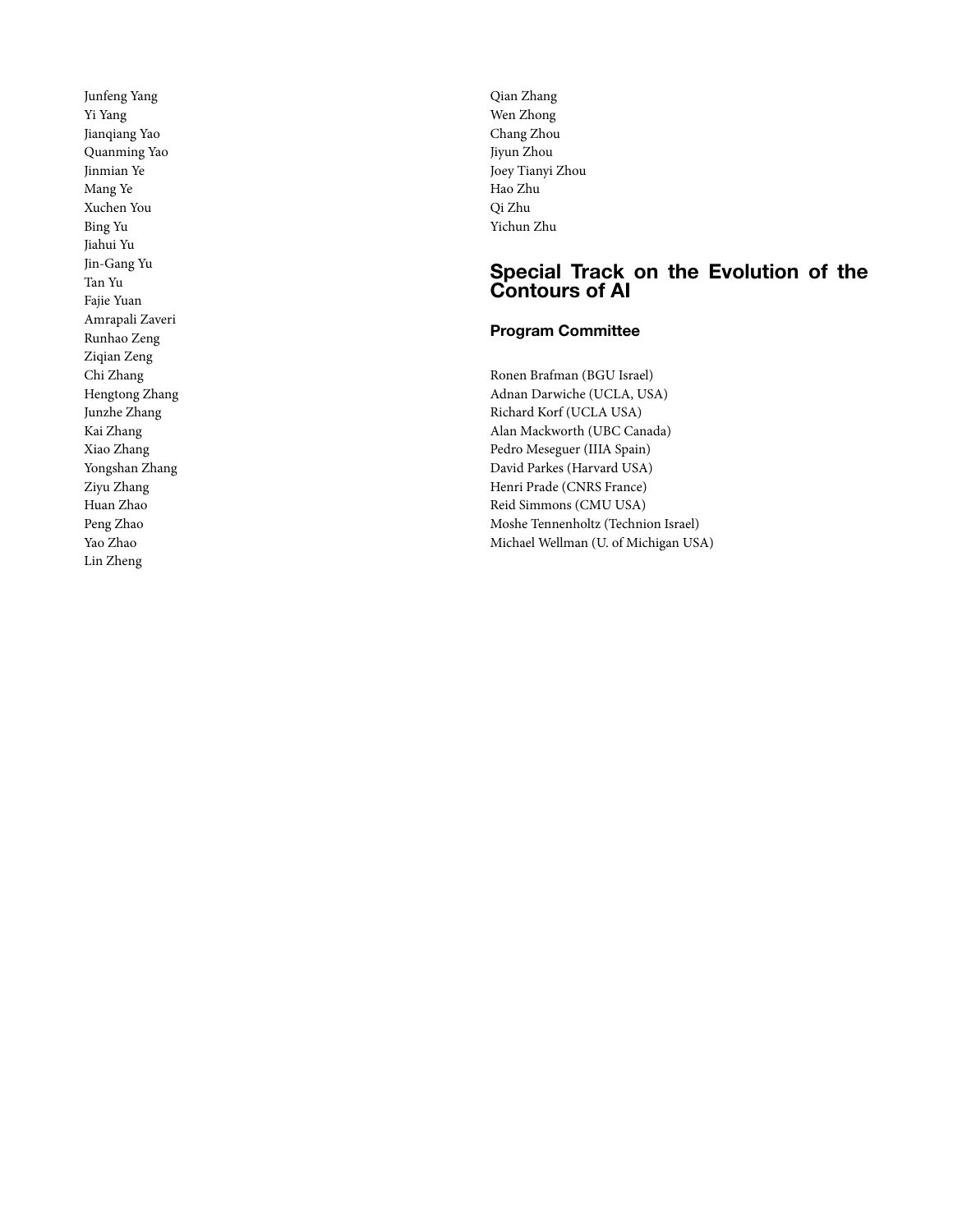# IJCAI-18 Sponsorship

## **Platinum**

Didi ChuXing Xiaoi Tencent JD.com Alibaba Group Baidu Tieto Adobe Pwc Artificial Intelligence Journal

## **Gold**

Ericsson Recorded Future Songshu AI Learning

### **Silver**

Microsoft Node Pole Nnaisense Vinnova IBM Hitachi Sondrel Inovia ai Figure Eight

#### **Bronze**

Prowler io Nuance

# Awards and Distinguished Papers

The IJCAI-18 Award for Research Excellence, the John McCarthy Award and the Computers and Thought Award are awarded by the IJCAI Board of Trustees, upon recommendation by the IJCAI-18 Awards Selection Committee, which consists this year of

- Marie des Jardins, University of Maryland, Baltimore County (USA)
- Sarit Kraus, Bar-Ilan University (ISRAEL)
- Dan Roth, The Beckman Institute, University of Illinois at Urbana-Champaign (USA)
- Carles Sierra, Artificial Intelligence Research Institute (IIIA) (SPAIN) and
- Michael Wooldridge, Oxford University (Chair) (UK)

The IJCAI Awards Selection Committee receives advice from members of the IJCAI-18 Awards Review Committee, who comment on the accuracy of the nomination material and provide additional information about the nominees. The IJCAI-18 Awards Review Committee is the union of the former Trustees of IJCAI, the IJCAI-18 Advisory Committee, the Program Chairs of the last three IJCAI conferences, and the past recipients of the IJCAI Award for Research Excellence and the IJCAI Distinguished Service Award, with nominees excluded.

### **IJCAI-18 Award for Research Excellence:**

The Research Excellence award is given to a scientist who has carried out a program of research of consistently high quality throughout an entire career yielding several substantial results. Past recipients of this honor are the most illustrious group of scientists from the field of Artificial Intelligence.

They are: John McCarthy (1985), Allen Newell (1989), Marvin Minsky (1991), Raymond Reiter (1993), Herbert Simon (1995), Aravind Joshi (1997), Judea Pearl (1999), Donald Michie (2001), Nils Nilsson (2003), Geoffrey E. Hinton (2005), Alan Bundy (2007), Victor Lesser (2009), Robert Anthony Kowalski (2011), Hector Levesque (2013), Barbara Grosz (2015), Michael I. Jordan (2016) and Adrew Barto (2017).

The winner of the 2018 Award for Research Excellence is Jitrenda Malik, Arthur J. Chick Professor of EECS at the University of California at Berkeley. Professor Malik is recognized for the fundamental advances in computer vision.The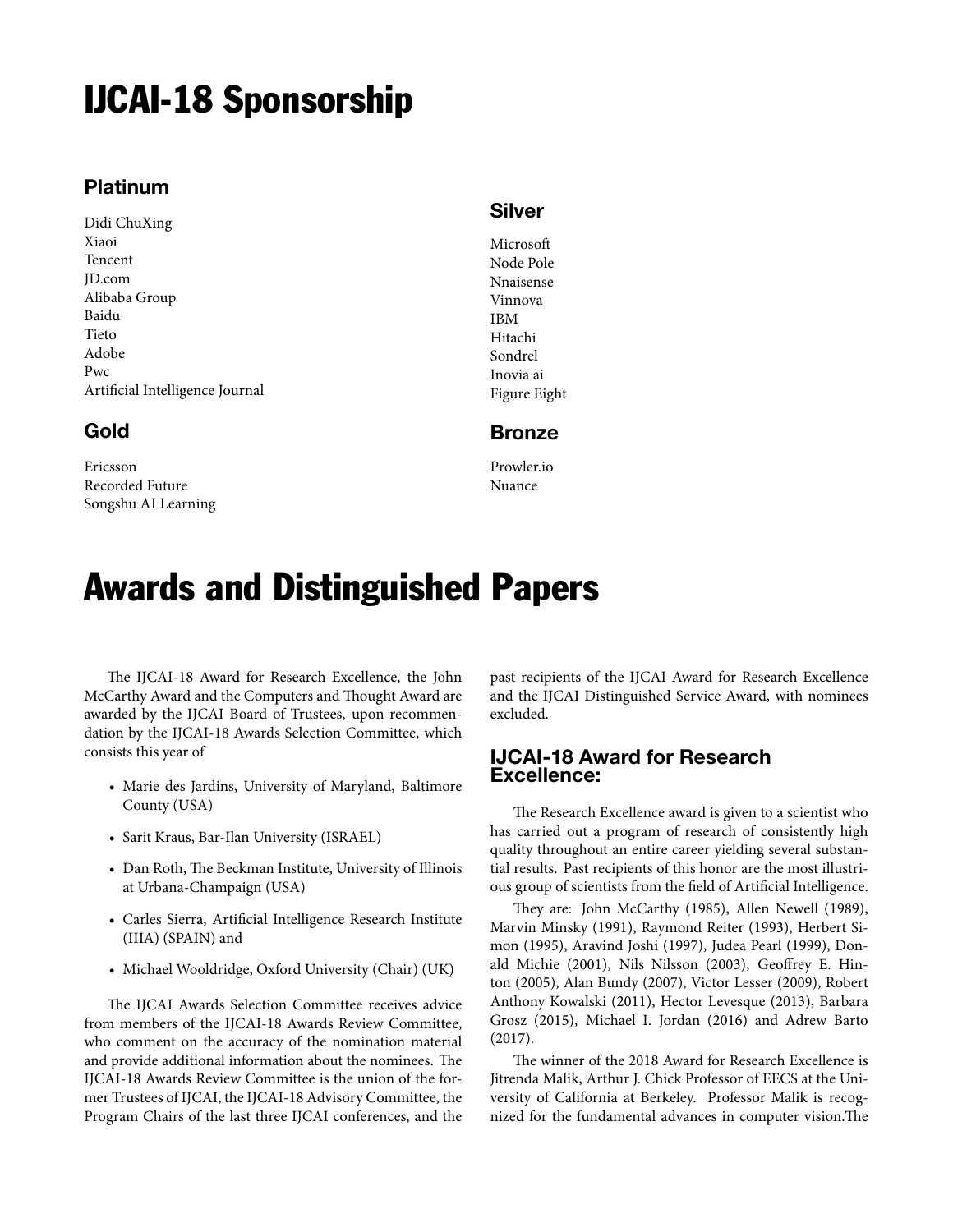Research Excellence award is given to a scientist who has carried out a program of research of consistently high quality throughout an entire career yielding several substantial results. Past recipients of this honor are the most illustrious group of scientists from the field of Artificial Intelligence.

#### **IJCAI-18 Computers and Thought Award:**

The Computers and Thought Award is presented at IJ-CAI conferences to outstanding young scientists in artificial intelligence. The award was established with royalties received from the book, Computers and Thought, edited by Edward Feigenbaum and Julian Feldman. It is currently supported by income from IJCAI funds. Past recipients of this honor have been: Terry Winograd (1971), Patrick Winston (1973), Chuck Rieger (1975), Douglas Lenat (1977), David Marr (1979), Gerald Sussman (1981), Tom Mitchell (1983), Hector Levesque (1985), Johan de Kleer (1987), Henry Kautz (1989), Rodney Brooks (1991), Martha Pollack (1991), Hiroaki Kitano (1993), Sarit Kraus (1995), Stuart Russell (1995), Leslie Kaelbling (1997), Nicholas Jennings (1999), Daphne Koller (2001), Tuomas Sandholm (2003), Peter Stone (2007), Carlos Guestrin (2009), Andrew Ng (2009),Vincent Conitzer (2011), Malte Helmert (2011), Kristen Grauman (2013), Ariel Procaccia (2015), Percy Liang (2016) and Devi Parkh (2017).

The winner of the 2018 IJCAI Computers and Thought Award is Stefano Ermon, (link to https://cs.stanford.edu/ ermon/ ) Assistant Professor at the Department of Computer Science, Fellow, Woods Institute for the Environment, Stanford University. Professor Ermon is recognized for his foundational work on probabilistic reasoning, machine learning, and decision making, with a range of novel applications in areas with broad societal impact.The Computers and Thought Award is presented at IJCAI conferences to outstanding young scientists in artificial intelligence. The award was established with royalties received from the book, Computers and Thought, edited by Edward Feigenbaum and Julian Feldman. It is currently supported by income from IJCAI funds.

### **IJCAI-18 John McCarthy Award:**

The IJCAI John McCarthy Award is intended to recognize established mid-career researchers, typically between fifteen to twenty-five years after obtaining their PhD, that have built up a major track record of research excellence in artificial intelligence. Nominees of the award will have made significant contributions to the research agenda in their area and will have a first-rate profile of influential research results.

The award is named for John McCarthy (1927-2011), who is widely recognized as one of the founders of the field of artificial intelligence. As well as giving the discipline its name, McCarthy made fundamental contributions of lasting importance to computer science in general and artificial intelligence in particular, including time-sharing operating systems, the LISP programming languages, knowledge representation, common-sense reasoning, and the logicist paradigm in artificial intelligence.

The award was established with the full support and encouragement of the McCarthy family.

Past recipients of this honor have been: Bart Selman (2015), Moshe Tennenholtz (2016) and Dan Roth(2017).

The winner of the 2018 John McCarthy Award is Milind Tambe, Helen N. and Emmett H. Jones Professor in Engineering and Professor of Computer Science & Industrial and Systems Engineering Departments of the University of South California. Professor Tambe is recognized for research and development of important practical applications of AI and multiagent systems for social good.

#### **Donald E. Walker Distinguished Service Award:**

The IJCAI Distinguished Service Award was established in 1979 by the IJCAI Trustees to honor senior scientists in AI for contributions and service to the field during their careers. Previous recipients have been: Bernard Meltzer (1979), Arthur Samuel (1983), Donald Walker (1989), Woodrow Bledsoe (1991), Daniel G. Bobrow (1993), Wolfgang Bibel (1999), Barbara Grosz (2001), Alan Bundy (2003), Raj Reddy (2005), Ronald J. Brachman (2007), Luigia Carlucci Aiello (2009), Raymond C. Perrault (2011), Wolfgang Wahlster (2013), Anthony G. Cohn (2015) Erik Sandewall (2016), and Ramon López de Màntaras (2017).

The IJCAI Distinguished Service Award 2018 will be presented to Craig Knoblock, Research Director, Center on Knowledge Graphs, Research Professor of Computer Science and Spatial Sciences, Division Director of Artificial Intelligence at USC-ISI. Professor Knoblock is recognized for his substantial contributions, as well as his extensive service to the field of Artificial Intelligence throughout his career.

### **Distinguished Papers**

#### **Finalists for Distinguished Paper**

Ke Wang, Xiaojun Wan: SentiGAN: Generating Sentimental Texts via Mixture Adversarial Networks

Abstract : Generating texts of different sentiment labels is getting more and more attention in the area of natural language generation. Recently, Generative Adversarial Net (GAN) has shown promising results in text generation. However, the texts generated by GAN usually suffer from the problems of poor quality, lack of diversity and mode collapse. In this paper, we propose a novel framework - SentiGAN, which has multiple generators and one multi-class discriminator, to address the above problems. In our framework, multiple generators are trained simultaneously, aiming at generating texts of different sentiment labels without supervision. We propose a penalty based objective in the generators to force each of them to generate diversified examples of a specific senti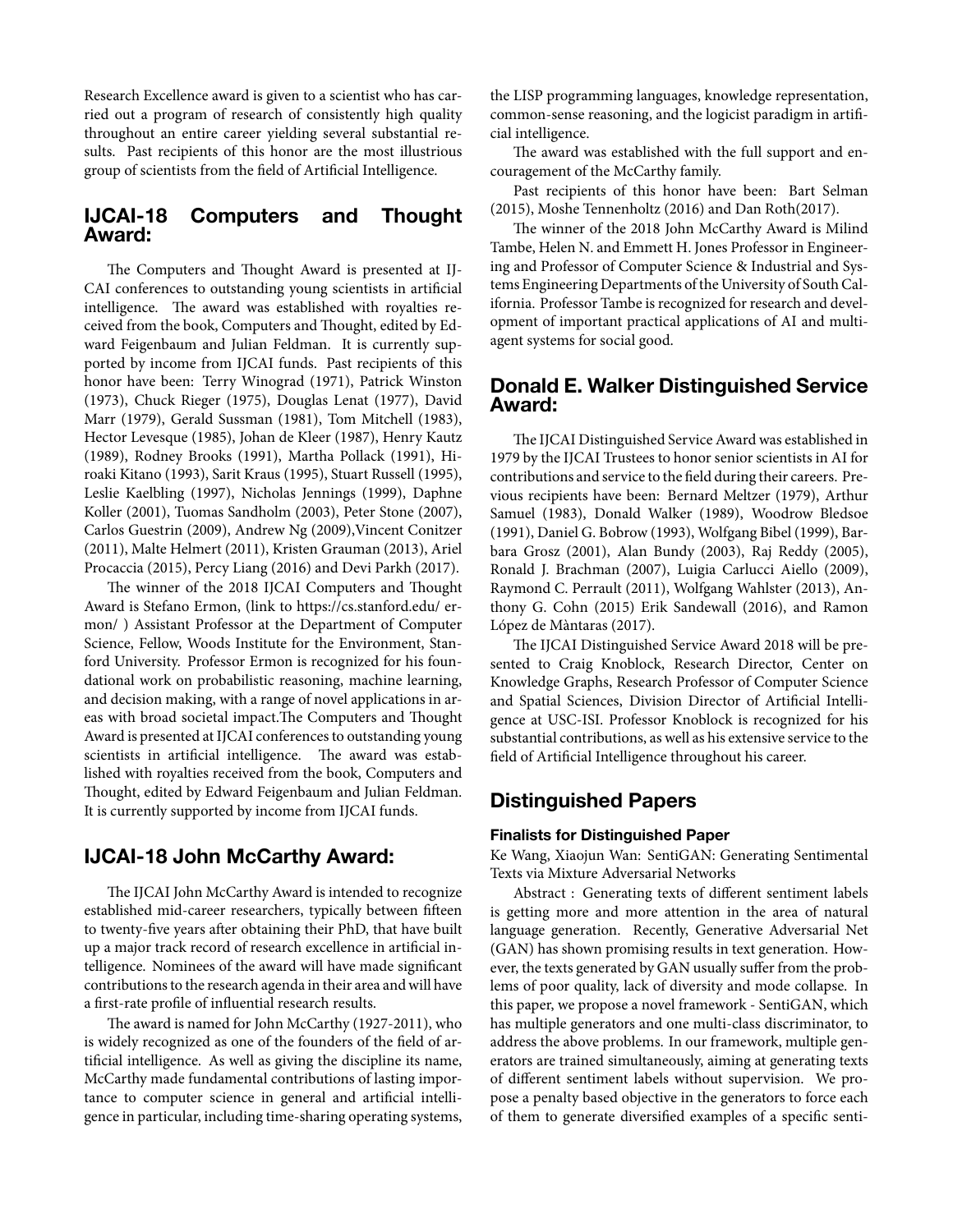ment label. Moreover, the use of multiple generators and one multi-class discriminator can make each generator focus on generating its own examples of a specific sentiment label accurately. Experimental results on four datasets demonstrate that our model consistently outperforms several state-of-theart text generation methods in the sentiment accuracy and quality of generated texts.

Vincenzo Auletta, Diodato Ferraioli, Gianluigi Greco: Reasoning about Consensus when Opinions Diffuse through Majority Dynamics

Abstract: Opinion diffusion is studied on social graphs where agents hold binary opinions and where social pressure leads them to conform to the opinion manifested by their neighbors. Within this setting, questions related to whether a minority/majority can spread the opinion it supports to all the other agents are considered.It is shown that, no matter of the graph given at hand, there always exists a group formed by a half of the agents that can annihilate the opposite opinion. Instead, the influence power of minorities depends on certain features of the underlying graphs, which are NP-hard to be identified. Deciding whether the two opinions can coexist in some stable configuration is NP-hard, too.

Xue Li, Bo Du, Chang Xu, Yipeng Zhang, Lefei Zhang, Dacheng Tao: R-SVM+: Robust Learning with Privileged Information

Abstract: In practice, the circumstance that training and test data are clean is not always satisfied. The performance of existing methods in the learning using privileged information (LUPI) paradigm may be seriously challenged, due to the lack of clear strategies to address potential noises in the data. This paper proposes a novel Robust SVM+ (RSVM+) algorithm based on a rigorous theoretical analysis. Under the SVM+ framework in the LUPI paradigm, we study the lower bound of perturbations of both example feature data and privileged feature data, which will mislead the model to make wrong decisions. By maximizing the lower bound, tolerance of the learned model over perturbations will be increased. Accordingly, a novel regularization function is introduced to upgrade a variant form of SVM+. The objective function of RSVM+ is transformed into a quadratic programming problem, which can be efficiently optimized using off-the-shelf solvers. Experiments on real-world datasets demonstrate the necessity of studying robust SVM+ and the effectiveness of the proposed algorithm.

Cristina Feier, Carsten Lutz, Frank Wolter: From Conjunctive Queries to Instance Queries in Ontology-Mediated Querying

Abstract: We consider ontology-mediated queries (OMQs) based on expressive description logics of the ALC family and (unions) of conjunctive queries, studying the rewritability into OMQs based on instance queries (IQs). Our results include exact characterizations of when such a rewriting is possible and tight complexity bounds for deciding rewritability. We also give a tight complexity bound for the related problem of deciding whether a given MMSNP sentence (in other words: the complement of a monadic disjunctive Datalog program) is equivalent to a constraint satisfaction problem.

Chun Kai Ling, J. Zico Kolter, Fei Fang: What game are we playing? End-to-end learning in normal and extensive form games

Abstract: Although recent work in AI has made great progress in solving large, zero-sum, extensive-form games, the underlying assumption in most past work is that the parameters of the game itself are known to the agents. This paper deals with the relatively under-explored but equally important "inverse" setting, where the parameters of the underlying game are not known to all agents, but must be learned through observations. We propose a differentiable, end-toend learning framework for addressing this task. In particular, we consider a regularized version of the game, equivalent to a particular form of quantal response equilibrium, and develop 1) a primal-dual Newton method for finding such equilibrium points in both normal and extensive form games; and 2) a backpropagation method that lets us analytically compute gradients of all relevant game parameters through the solution itself. This ultimately lets us learn the game by training in an end-to-end fashion, effectively by integrating a "differentiable game solver" into the loop of larger deep network architectures. We demonstrate the effectiveness of the learning method in several settings including poker and security game tasks.

Hao Zhou, Tom Young, Minlie Huang, Haizhou Zhao, Jingfang Xu, Xiaoyan Zhu: Commonsense Knowledge Aware Conversation Generation with Graph Attention

Abstract: Commonsense knowledge is vital to many natural language processing tasks. In this paper, we present a novel open-domain conversation generation model to demonstrate how large-scale commonsense knowledge can facilitate language understanding and generation. Given a user post, the model retrieves relevant knowledge graphs from a knowledge base and then encodes the graphs with a static graph attention mechanism, which augments the semantic information of the post and thus supports better understanding of the post. Then, during word generation, the model attentively reads the retrieved knowledge graphs and the knowledge triples within each graph to facilitate better generation through a dynamic graph attention mechanism. This is the first attempt that uses large-scale commonsense knowledge in conversation generation. Furthermore, unlike existing models that use knowledge triples (entities) separately and independently, our model treats each knowledge graph as a whole, which encodes more structured, connected semantic information in the graphs. Experiments show that the proposed model can generate more appropriate and informative responses than state-of-the-art baselines.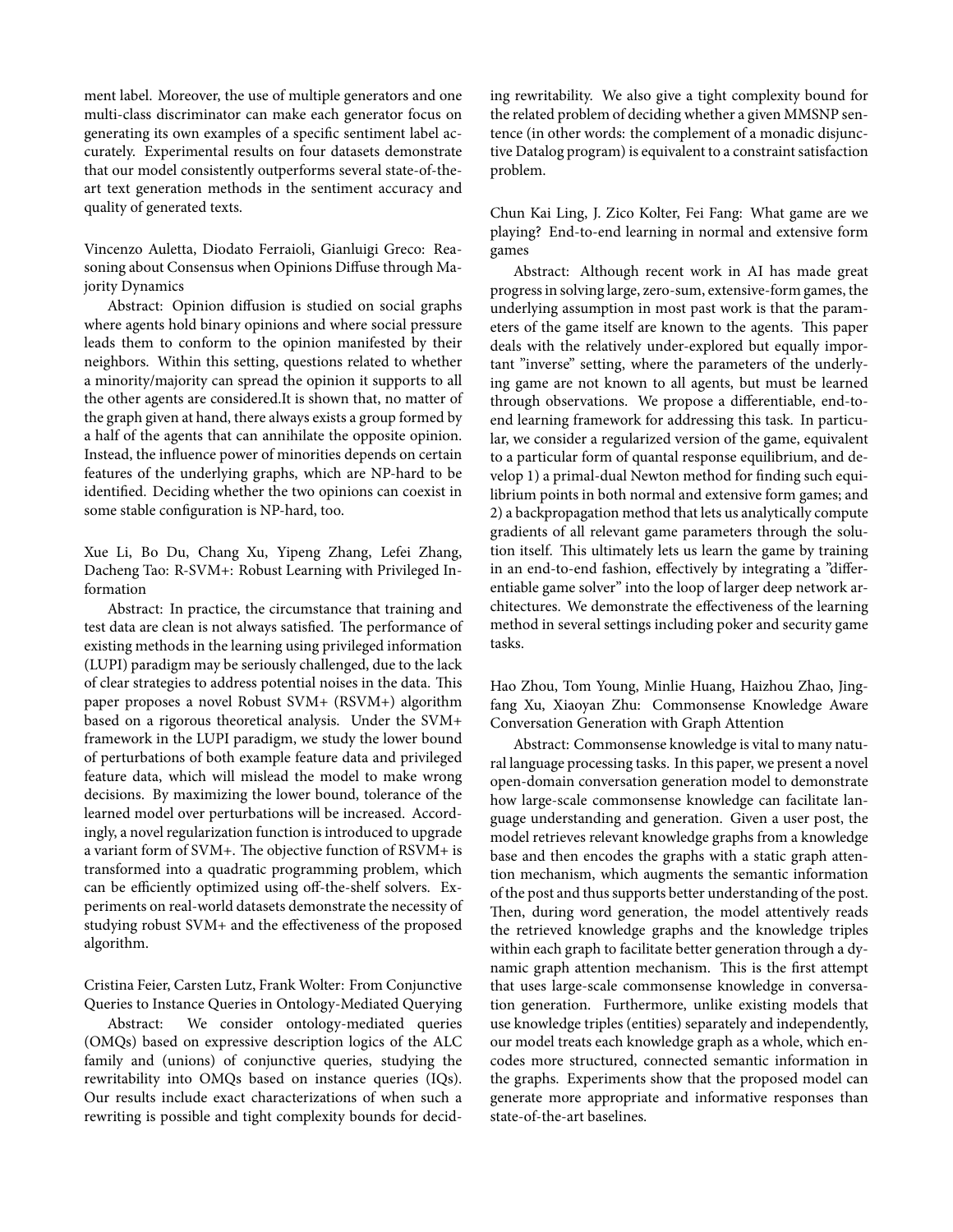Giannis Nikolentzos, Michalis Vazirgiannis, Polykarpos Meladianos, Stratis Limnios: A Degeneracy Framework for Graph Similarity

Abstract: The problem of accurately measuring the similarity between graphs is at the core of many applications in a variety of disciplines. Most existing methods for graph similarity focus either on local or on global properties of graphs. However, even if graphs seem very similar from a local or a global perspective, they may exhibit different structure at different scales. In this paper, we present a general framework for graph similarity which takes into account structure at multiple different scales. The proposed framework capitalizes on the well-known k-core decomposition of graphs in order to build a hierarchy of nested subgraphs. We apply the framework to derive variants of four graph kernels, namely graphlet kernel, shortest-path kernel, Weisfeiler-Lehman subtree kernel, and pyramid match graph kernel. The framework is not limited to graph kernels, but can be applied to any graph comparison algorithm. The proposed framework is evaluated on several benchmark datasets for graph classification. In most cases, the core-based kernels achieve significant improvements in terms of classification accuracy over the base kernels, while their time complexity remains very attractive.

### **Distinguished Reviewers**

Distinguished PC and SPC members were selected following this procedure:

Senior Program Committee (SPC) members were invited to judge reviews (and related discussions) by program committee (PC) members on individual papers. Area Chairs (AC) were invited to judge reviews (and related discussions) by SPC and PC members on individual papers. There were 2700 judgments, which means that slightly less than 20% of all reviews have received an evaluation. A reviewer normally becomes distinguished as soon as one of the following conditions is satisfied: one evaluation 9, or two evaluations  $>= 8$ , or three evaluations >= 7, after a quick check from my side. In case there was a negative evaluation  $(> 4)$ , or in case the condition was nearly satisfied (typically : three evaluations 8-7-6), I checked more carefully the reviews and discussions. In borderline cases, the number of reviews written also played a role: more reviews was of course a positive sign (of course, delegated reviews do not count!). In the SPC case, discussion leadership played an important role. A distinguished reviewer normally becomes level-2 distinguished as soon as one of the following conditions is satisfied: two evaluations 9 by two different evaluators, or three evaluations  $>= 8$  by at least two different evaluators, or four evaluations  $>= 7$  and at least two  $>=$ 8, by at least three different evaluators, or three evaluations 9, or four evaluations >= 8 and two 9. In all cases, I checked all reviews and discussions. A evaluation < 5 is normally a veto to the level-2 distinguished status. Again, in borderline cases, the number of reviews and the activity in discussions played a role. Two level-2 distinguished PC members had four evaluations 9, or three 9 and two 8, by at least four different evaluators. They got the level-3 distinguished status. No SPC got a level-3 distinguished status. There are inevitable biases:

- Because more than 80% of the reviews received no evaluation, there certainly are outstanding PC and SPC members who were unfortunate enough so that almost none of their reviews was evaluated, and therefore do not figure on the list below. This bias is stronger in some areas. If you don't find your name on the list, it may just mean that you did not receive enough evaluations, possibly no evaluation at all. That's life.
- The criteria I used imply that PC and SPC members with more papers assigned have more chance to be distinguished or super-distinguished. Is it fair? Partly yes (more papers means more work), and partly no, because in some areas the average number of papers per PC/SPC was small (however, even in these areas, PC/SPC who made more bids got more papers). In any case,
- For SPC, the quality of the discussions played a major role in the evaluation (whether they were long, active, reactive, etc.). Sometimes none of the assigned papers was worth a long discussion: that's life. But (again) longer discussions also means more work.

The Best reviewers as assessed by peer members of the program committee are listed below. Legend:  $** = level 2; *** = level 3$ 

#### **Distinguished Program Committee Members**

Alessandro Farinelli Alexander Bochman Alexander Borgida Alexandre Niveau \*\*\* Alexandros Voudouris Alice Toniolo \*\* Alvaro Torralba \*\* Ana Ozaki Anastasia Paparrizou Andre Platzer Andrea Cohen \*\* Andrey Kolobov Annalisa Appice Antonio Lieto Aris Filos-Ratsikas \*\*\* Aristidis Likas Arjen Hommersom Avinash Sharma Axel Polleres Bart Bogaerts Bart de Keijzer Battista Biggio Ben Hachey Bikramit Banerjee Brendan Lucier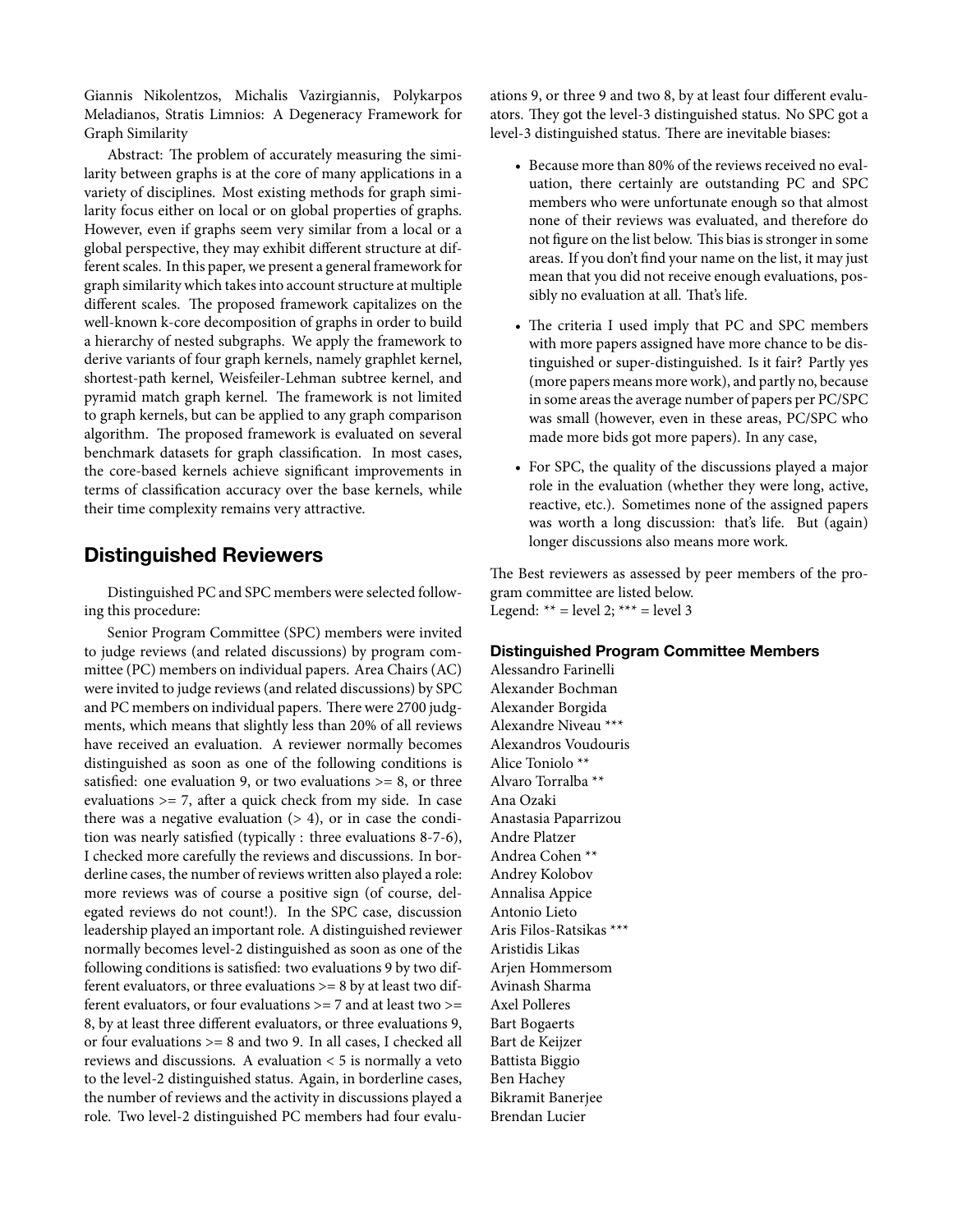Brent Harrison Brian O'Neill Bruno Bouzy Bruno Woltzenlogel Paleo \*\* Carmino Rodriguez-Vela Carlos Ansotegui Carmine Ventre Chang-Tien Lu \*\* Chao Gao Chaokun Wang Chenghao Liu Chiara Ghidini Christian Muise Christine Sinoquet Christoph Schwering Chuan Chen \*\* Claudia Schulz Clément Carbonnel Costas Outras Christian Molinaro \*\* Cristina Feier Cyril Terrioux Daniel Kotke Daniele Porello David Carral \*\* David Lo Denis Maua Derek Doran Diane Bouchacourt Diderik Roijers Dietmar Jannach Dimitris Fotakis Dinesh Manocha Dr. Mansi Charma Egor Kostylev Emil Weydert \*\* Enrique Miranda Eva Onaindia Fabio Pierazzi Fabrice Popineau Federico Cerutti Florence Dupin de St-Cyr Florent Capelli Florent Techteil-Koenigsbuch Florian Pommerening François Durand Gabriele Röger Gabriella Cortelessa Ganesh Ramakrishnan Gary Doran Georgios Amanatidis Gerson Zaverucha Gian Luca Pozzato Giovanni Amendola Gregory Bonnet

Grigorios Tsoumakas Guigang Ding Hao-Chuan Wang Harold Soh Hau Chan Hendrik Baier Hongteng Xu Ievgen Redko Ilias Sakelariou Ingo Pill Ingrid Nunes Iris Hendrickx Ismail Ilkan Ceylan Javier Morales Jean-Marie Lagniez Jeffrey Chan Jens Lehmann Jeremy Frank \*\* Jérôme Mengin Jian Liang Jiehua Chen \*\* Joanna Drummond Joao Vinagre Jonathan Scholz Joost Vennekens Jorge Fandiño Jorge Lobo Julian Padget Julien Lesca Junming Shao Kai Pulomäki Katie Genter Katsuhiko Ishiguro Ke Gao Ken Brown Kim Batselier Kiran Lakkaraju Konstantinos Sechidis Kristjonas Cyras \*\* Kuang-Jui Hsu \*\* Kuldeep Meel Kurt Driessens Laura Barbulescu Laurent Kneip Leandro Minku Leonard Poon Leopoldo Bertossi Levi Lelis Logan Yliniemi Lutz Schröder Magdalena Ortiz Malte Helmert Marcello d'Agostino Marcello Errecalde Marco Maratea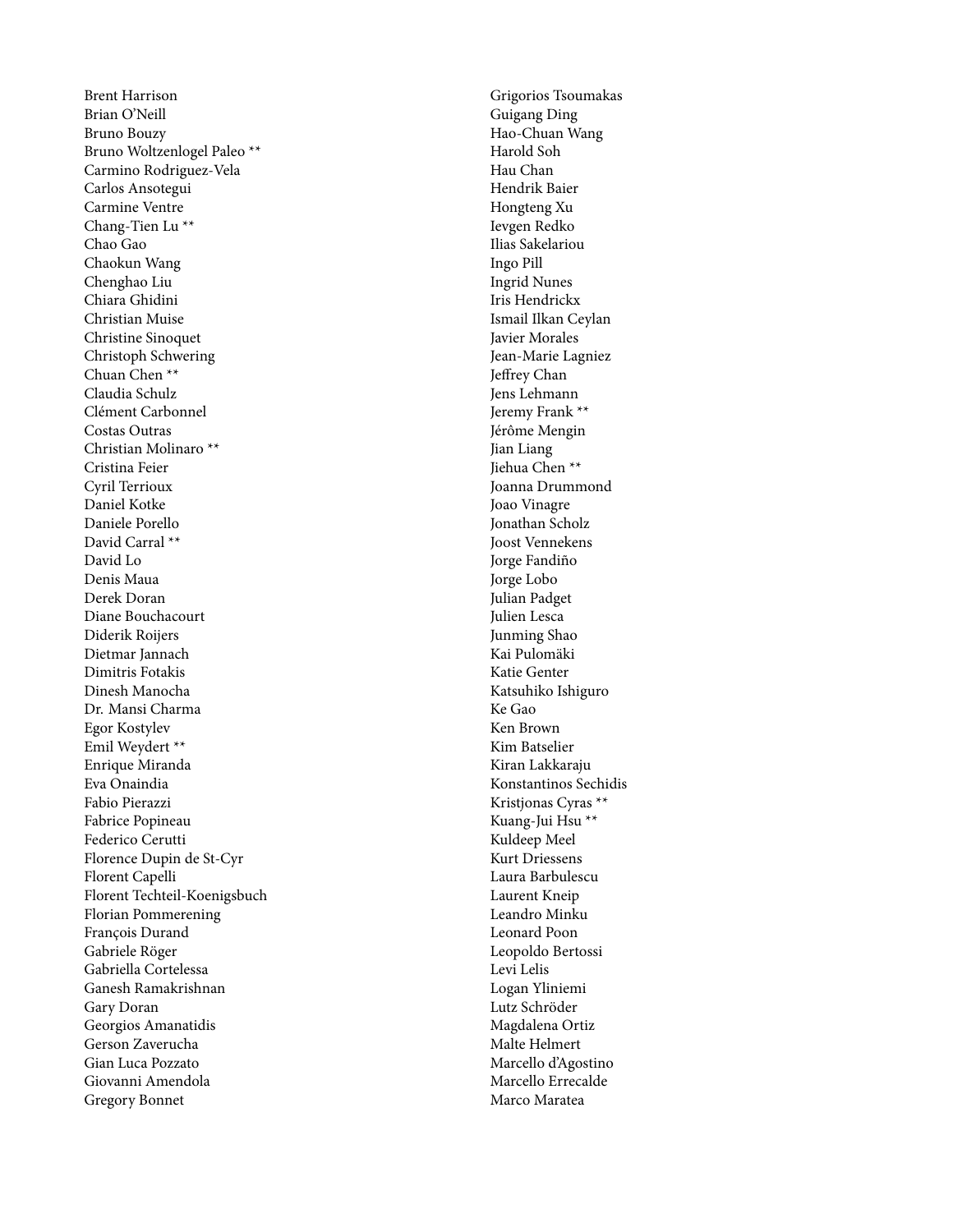Marco Montali Marco Rospocher Marek Cygan Marjin Heule Marek Kaminski \*\* Markus Brill Markus Rabe Martin Gebser Massimiliano Giacomin Matti Järvisalo Mauro Vallati Meinolf Sellmann Melinda Gervasio \*\* Michael Albert Michael Floyd Michael Perrot Michael Rovatsos Michael Thomazo Michelangelo Ceci Mingkui Tan Nadin Kokciyan Nghia Hoang \*\* Nicholas Mattei Nico Görmitz \*\* Nico Potyka \*\* Nicolas Troquard \*\* Nikos Karanikolas Noam Hazon Ofra Amir Oren Sar Shalom Ozgur Kafalı Pascal Lentzner Pascale Sébillot \*\* Paul Dunne Pedro Sequeira Philippe Balbiani Pieter Libin Ram Ramanujam Ramon Pino-Perez Régis Sabbadin Reshef Meir \*\* Ricardo Gonçalves Rob Miller Robert Bredereck Robert Goldman Robert Peharz Roberto Iglesias Rodriguez Roman Kontchakov Ronald de Haan Roser Morante Rui Abreu Rupert Freeman \*\* Sasha Rubin \*\* Shigeo Matsubara Shoushan Li

Silvan Sievers Simon Miles Snehalkumar 'Neil' Gaikwad Stanislav Kikot Stefan Borgwardt Steffen Michels Sunil Gupta Takeshi Kurashima Thomas Keller \*\* Thomas Ploetz \*\* Thomas Walsh Tiep Le Tinghuai Wang Tomas Werner Tsuyoshi Ide \*\* Ulrich Junker Umberto Grandi \*\* Valentin Goranko Vasilis Gkatzelis \*\* Vernon Asuncion Vincent Thomas Vivek Srikumar \*\* Wannes Meert Warut Suksompong Weijan Yu William Jarrold William Klement \*\* Xiangnan He Xiaofeng Zhang Xiaohui Bei Yang Liu Yannis Dimopoulos Yashaswi Verma \*\* Yi Wang Yuanfang Guo Yuguang Yan Yuting Zhang Zhao Kang Zhao-Rong Lai Zhichun Wang Zied Elouedi Zinovi Rabinovich

#### **Distinguished Senior Program Committee Members**

Alban Grastien \*\* Alessio Lomuscio \*\* Amaury Habrard Ana Bazzan \*\* Andre Tettamanzi Armin Biere \*\* Arthur Choi Avi Rosenfeld Barry Smyth Brian Ziebart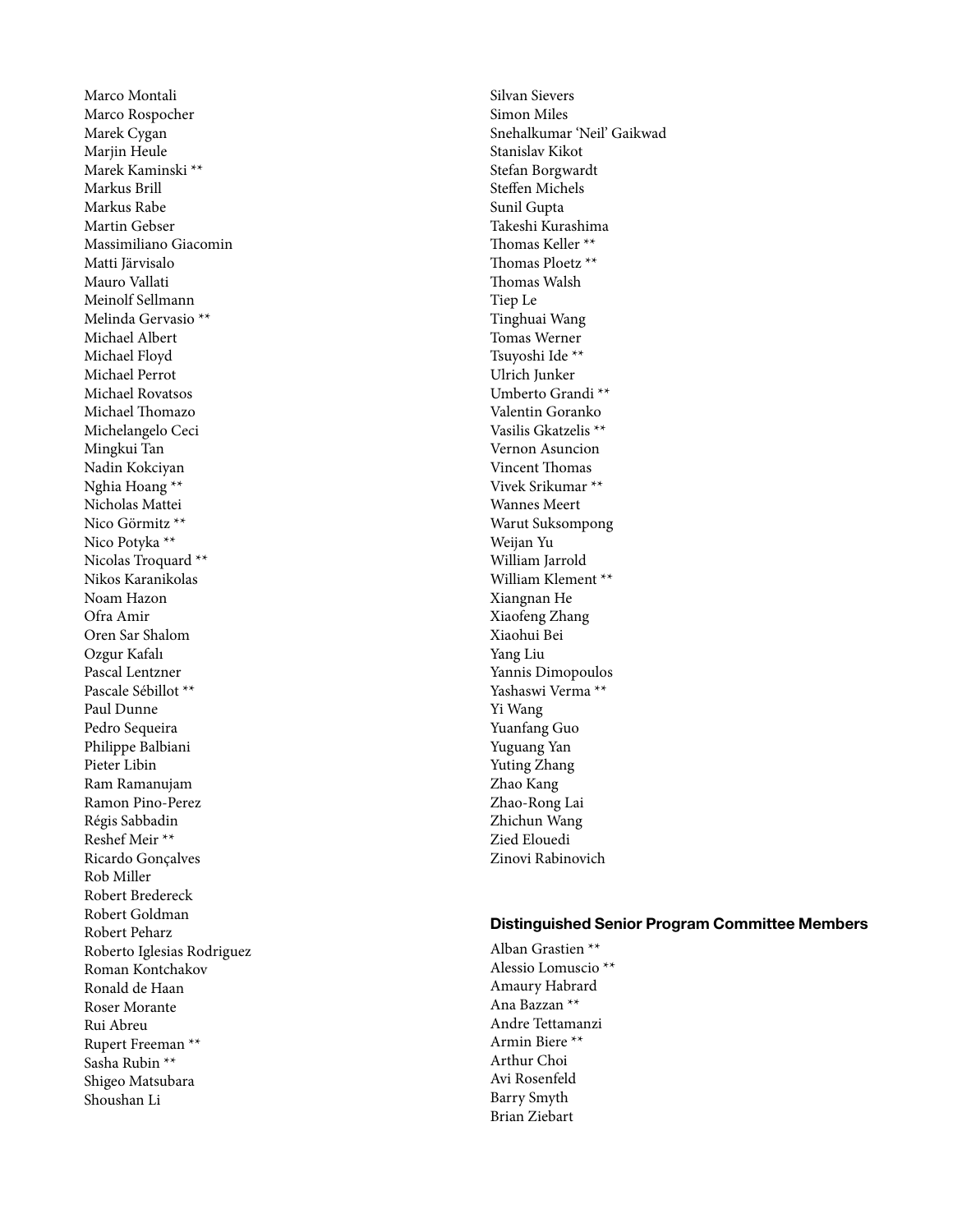Bruno Castro da Silva \*\* Bruno Zanuttini \*\* Chris Amato Churn-Jung Liau Colin de la Higuera Daniele Magazzeni Daniele Nardi Davide Grossi Diego Calvanese Eric Eaton Erin Ntoutsi \*\* Emiliano Lorini Emily Mower Provost Emmanuel Hébrard Felip Manya Felix Brandt Francisco Melo \*\* François Yvon Frans Oliehoek Friedrich Slivovsky Geoff Holmes George Konidaris \*\* Gerard de Melo Gerhard Neumann Hannu Toivonen Hendrik Blockeel Horacio Saggion Ian Davidson Ichiro Takeuchi Irwin King James Bailey James Delgrande James Lester Jerzy Stefanowski \*\* Jiajun Zhang Jianfeng Gao Joao Leite Jochen Renz Jörg Muller Juan Rodriguez-Aguilar Kagan Tumer Katie Atkinson Katsumi Inoue Ke Tang \*\* Ken-Ichi Kawarabayashi Kota Yamaguchi Laurent Simon Lei Wang Leila Amgoud Linli Xu Lluis Godo \*\* Luis Lamb Marie-Laure Mugnier

Marina Meila Mark Riedl Maxim Likhachev \*\* Meghyn Bienvenu Mikko Koivisto \*\* Ming Li Ming-Ming Cheng Minglie Huang Mohammad Ghavamzadeh Nathan Sturtevant Neil Yorke-Smith Nic Wilson Ole Mengshoel Olivier Spanjaard Pascal Denis Paul Harrenstein \*\* Peter Grunwald \*\* Peter van Beek \*\* Philippe Laborie Philippe Muller Philippe Preux \*\* Pierre Zweigenbaum Preslav Nakov Richard Booth Rolf Niedermeier \*\* Rui Yan \*\* Sanmay Das Santiago Ontañon Scott Wen-tau Yih Sébastien Konieczny Serena Villata \*\* Simon Parsons \*\* Sinno Jialin Pan Stefan Szeider Steven Schockaert Sujian Li Sylvain Bouveret Thierry Petit Thomas Meyer Thomas Schiex Vangelis Markakis Wei Gao \*\* William Yeoh \*\* Wray Buntine Xiaotong Yuan Xin Geng Xu Sun Xuanjing Huang Yiping Ke Yu Zhang Yue Zhang Yuko Sakurai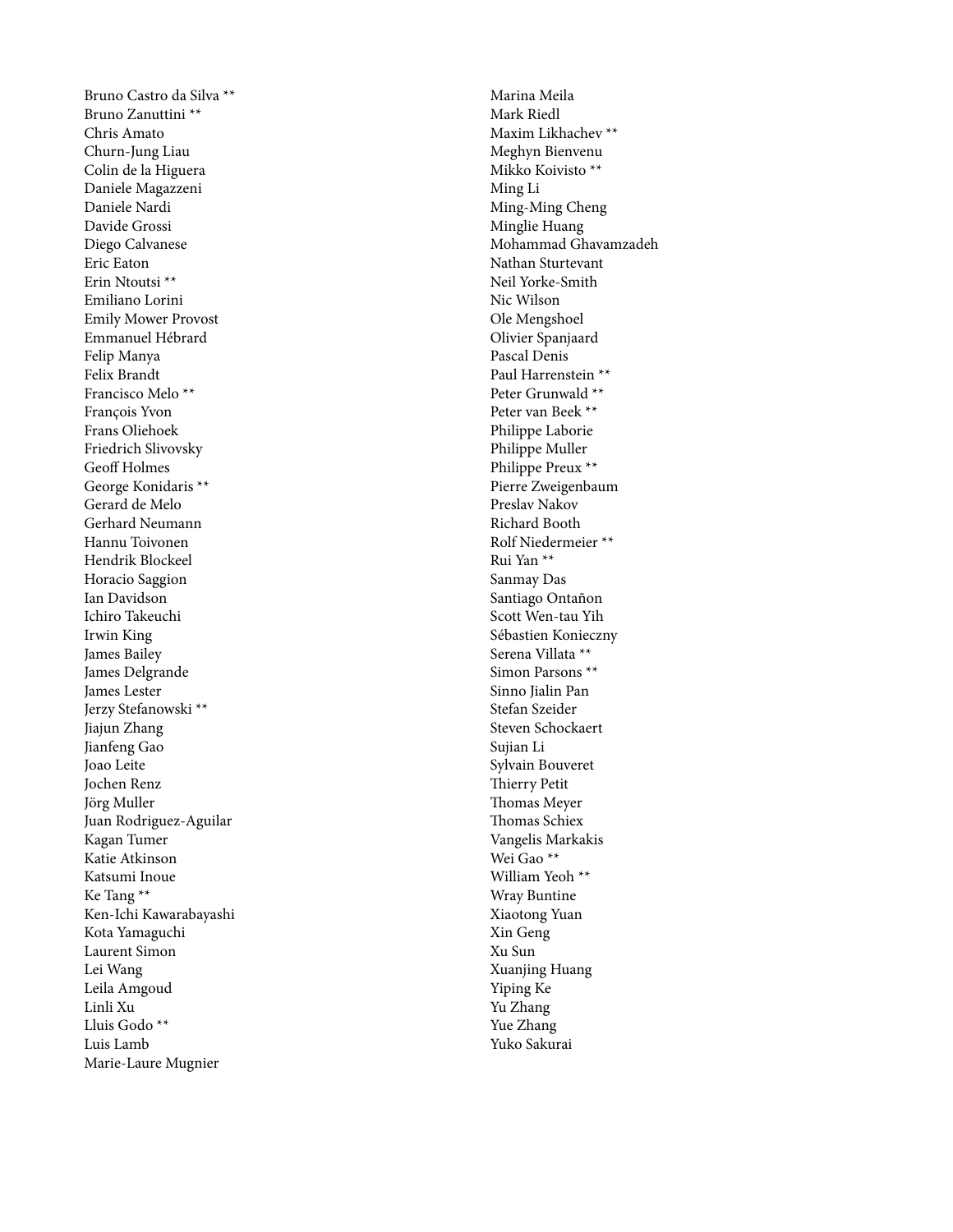# IJCAI-18 Organisation

## **Current Trustees**

Prof. Michael Wooldridge (University of Oxford, UK) Prof. Qiang Yang (Hong Kong Unversity of Science and Technology, Hong Kong) Prof. Subbarao Kambhampati (Arizona State University, USA) Prof. Fahiem Bacchus (University of Toronto, Canada) Prof. Carles Sierra (IIIA-CSIC, Catalonia, Spain) Prof. Jeffrey Rosenschein (The Hebrew University of Jerusalem, Israel) Prof. Jérôme Lang (University Paris Dauphine, France) Prof.Thomas Eiter (Technische Universitat Wien, Austria) Prof. Sarit Kraus (University of Maryland, USA) Prof. Marie desJardin (Simmons University, USA) Prof. Christian Bessiere (CNRS, Université Montpellier, France)

## **Trustees elect**

Prof. Maria Gini (University of Minnesota Twin Cities, USA) Prof. Zhi-Hua Zhou (Nanjing University, China)

# **IJCAI secretariat**

Prof. Bernhard Nebel (Albert-Ludwigs-Universitaet Freiburg, Germany)

Ms. Vesna Sabljakovic-Fritz (Vienna University of Technology, Austria)

## **Local arrangements chair 2018**

Prof. Fredrik Heintz (Linköping University, Sweden)

### **Former trustees serving on the executive committee**

Prof. Francesca Rossi (University of Padova, Italy) Prof. Gerhard Brewka (Leipzig University, Germany) Prof. Craig Knoblock (Univ. of Southern California, USA) Prof. Hiroaki Kitano (Sony Computer Science Laboratories, Inc., Japan) Prof. Ramon López de Màntaras (IIIA-CSIC, Spain) Prof. Fausto Giunchiglia (University of Trento, Italy) Prof. Anthony G. Cohn (University of Leeds, UK) Prof. Hector Levesque (University of Toronto, Canada) Prof. Luigia Carlucci Aiello (U. di Roma La Sapienza, Italy) Dr. Michael P. Georgeff (Georgeff International Inc, Australia)

Dr. C. Raymond Perrault (SRI International, Artificial Intelli-

gence Center, USA) Prof. Wolfgang Wahlster (German Research Center for AI (DFKI), Germany) Prof. Barbara J. Grosz (Harvard University, USA) Prof. Wolfgang Bibel (Darmstadt University of Technology, Germany) Prof. Alan Bundy (University of Edinburgh, UK) Prof. Alan Mackworth (University of British Columbia, Canada) Dr. Patrick J. Hayes (IHMC-UWF, USA) Prof. D. Raj Reddy (Carnegie Mellon University, USA) Prof. Erik Sandewall (Linkoeping University, Sweden)

## **Other former Trustees**

Prof. Sebastian Thrun (Stanford University, USA) Prof. Toby Walsh (NICTA, Australia) Prof. Manuela M. Veloso (Carnegie Mellon University, USA) Prof. Leslie Pack Kaelbling (Massachusetts Institute of Technology, USA) Prof. Georg Gottlob (University of Technology Vienna, Austria) Prof. Bernhard Nebel (Albert-Ludwigs-Universitaet, Germany) Prof.Thomas Dean (Brown University, USA) Prof. Martha E. Pollack (University of Pittsburgh, USA) Prof. Chris S. Mellish (University of Edinburgh, UK) Prof. Ruzena Bajcsy (University of Pennsylvania, USA) Prof. John Mylopoulos (University of Toronto, Canada) Prof. John McDermott (Carnegie-Mellon University, USA) Prof. Aravind Joshi (University of Pennsylvania, USA) Prof. Alan Bundy (University of Edinburgh, UK) Prof. Roger Schank (Yale University, USA) Prof. Bruce Buchanan (Stanford University, USA) Prof. Raj Reddy (Carnegie-Mellon University, USA) Prof. Patrick Winston (Artificial Intelligence Laboratory, USA) Prof. Saul Amarel (Rutgers University, USA) Prof. Woodrow W. Bledsoe (University of Texas at Austin, USA) Prof. Max B. Clowes (University of Sussex, UK) Prof. David C. Cooper (Swansea University, UK) Prof. Alistair D.C. Holden (University of Washington, USA) Prof. Ray Reiter (University of Toronto, Canada) Dr. N. S. Sridharan (FMC Corporation, Central Engineering Laboratories, USA) Dr. Donald E. Walker (Bellcore, Morristown, USA) Prof. Carl Hewitt (Artificial Intelligence Laboratory, USA) Dr. Nils Nilsson (SRI International, USA)